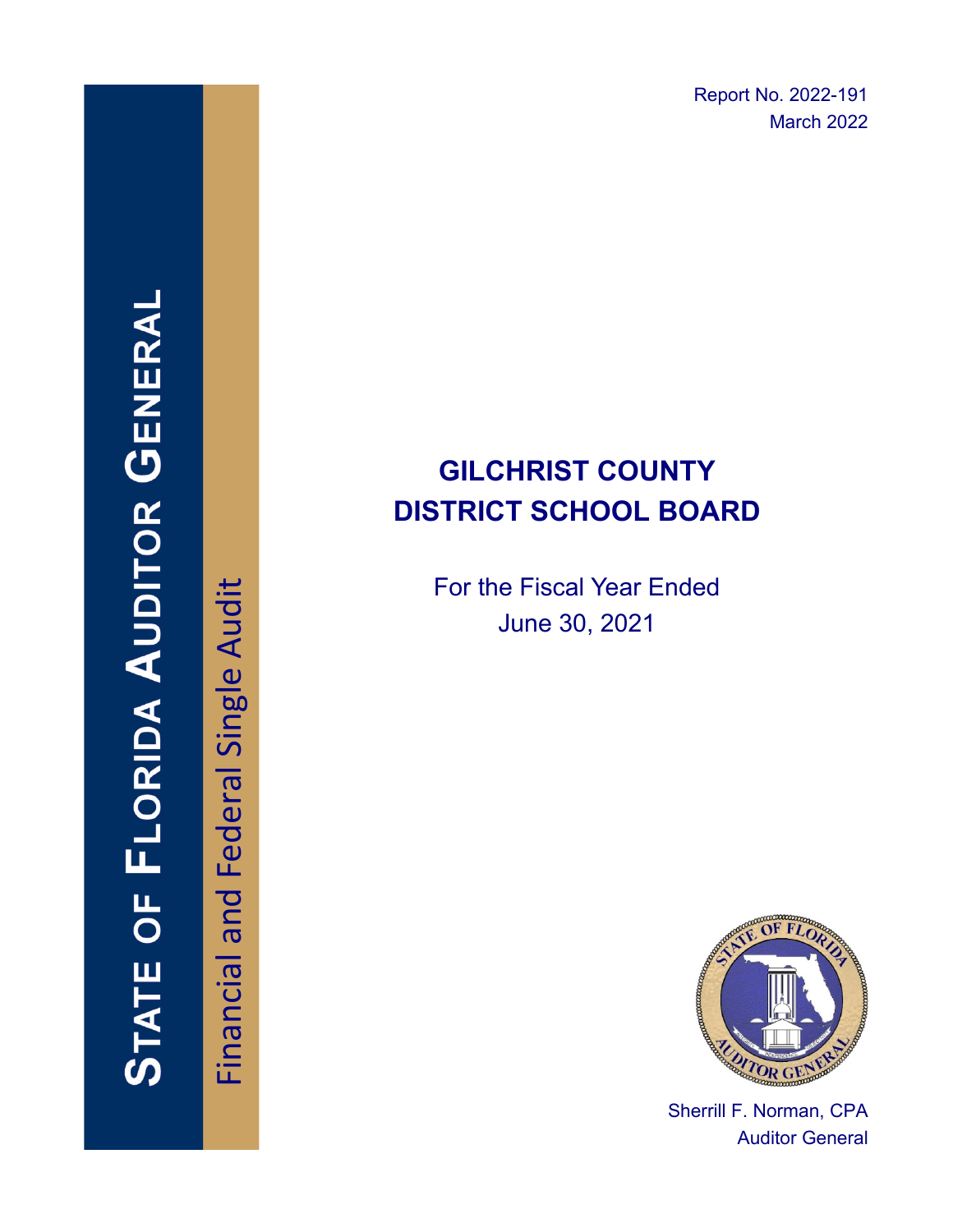### **Board Members and Superintendent**

During the 2020-21 fiscal year, Dr. James Surrency served as Superintendent of the Gilchrist County Schools from November 17, 2020, Robert G. Rankin served as Superintendent before that date, and the following individuals served as School Board Members:

|                                          | District No. |
|------------------------------------------|--------------|
| Christie McElroy, Chair through 11-16-20 |              |
| Susan Owens, Chair from 11-17-20,        | 2            |
| Vice Chair through 11-16-20              |              |
| Michelle Walker-Crawford                 | 3            |
| Gina Geiger, Vice Chair from 11-17-20    | 4            |
| D. Deen Lancaster                        | 5            |

The Auditor General conducts audits of governmental entities to provide the Legislature, Florida's citizens, public entity management, and other stakeholders unbiased, timely, and relevant information for use in promoting government accountability and stewardship and improving government operations.

The team leader was Hongmei Lin, CPA, and the audit was supervised by Denita K. Tyre, CPA.

Please address inquiries regarding this report to Edward A. Waller, CPA, Audit Manager, by e-mail at tedwaller@aud.state.fl.us or by telephone at (850) 412-2887.

This report and other reports prepared by the Auditor General are available at:

[FLAuditor.gov](http://flauditor.gov/)

Printed copies of our reports may be requested by contacting us at:

**State of Florida Auditor General** 

**Claude Pepper Building, Suite G74 · 111 West Madison Street · Tallahassee, FL 32399-1450 · (850) 412-2722**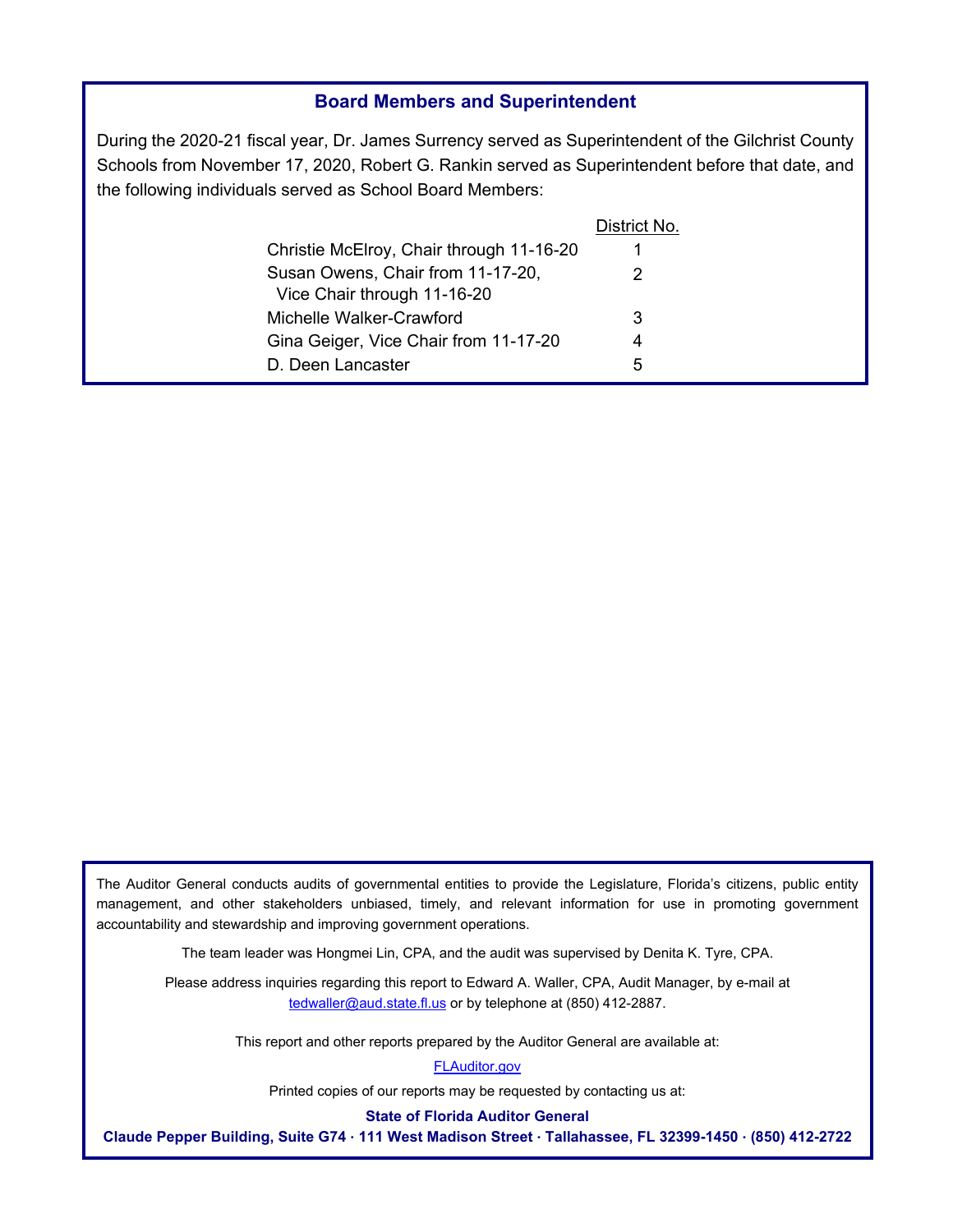# **GILCHRIST COUNTY DISTRICT SCHOOL BOARD TABLE OF CONTENTS**

|                                                                                                                                                                         | Page<br>No.    |
|-------------------------------------------------------------------------------------------------------------------------------------------------------------------------|----------------|
|                                                                                                                                                                         | Ť              |
| <b>INDEPENDENT AUDITOR'S REPORT</b>                                                                                                                                     |                |
|                                                                                                                                                                         | 1              |
|                                                                                                                                                                         | 3              |
|                                                                                                                                                                         | $\overline{4}$ |
| <b>BASIC FINANCIAL STATEMENTS</b>                                                                                                                                       |                |
|                                                                                                                                                                         | 11             |
|                                                                                                                                                                         | 12             |
|                                                                                                                                                                         | 14             |
| Reconciliation of the Governmental Funds Balance Sheet                                                                                                                  | 16             |
| Statement of Revenues, Expenditures, and Changes in                                                                                                                     | 18             |
| Reconciliation of the Governmental Funds Statement of<br>Revenues, Expenditures, and Changes in Fund Balances                                                           | 20             |
|                                                                                                                                                                         | 21             |
|                                                                                                                                                                         | 22             |
|                                                                                                                                                                         | 23             |
| OTHER REQUIRED SUPPLEMENTARY INFORMATION                                                                                                                                |                |
| Budgetary Comparison Schedule – General and Major Special Revenue Funds                                                                                                 | 48             |
| Schedule of Changes in the District's Total OPEB Liability and Related Ratios                                                                                           | 50             |
| Schedule of the District's Proportionate Share of the Net Pension Liability – Florida                                                                                   | 51             |
| Schedule of District Contributions - Florida Retirement System Pension Plan                                                                                             | 51             |
| Schedule of the District's Proportionate Share of the Net Pension Liability - Health                                                                                    | 52             |
| Schedule of District Contributions - Health Insurance Subsidy Pension Plan                                                                                              | 52             |
|                                                                                                                                                                         | 53             |
|                                                                                                                                                                         | 54             |
| INDEPENDENT AUDITOR'S REPORT ON INTERNAL CONTROL OVER<br>FINANCIAL REPORTING AND ON COMPLIANCE AND OTHER MATTERS<br>BASED ON AN AUDIT OF FINANCIAL STATEMENTS PERFORMED | 56             |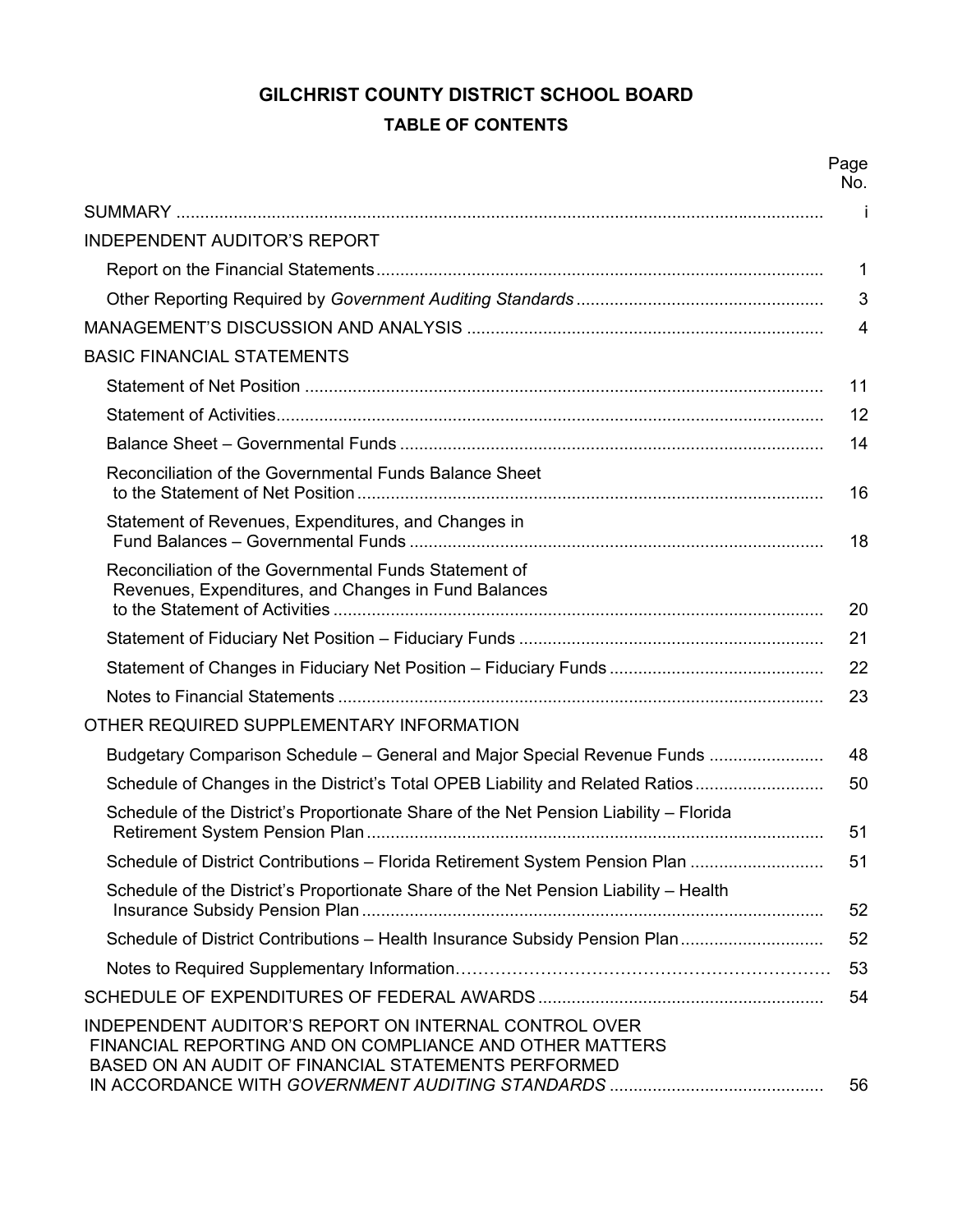# **GILCHRIST COUNTY DISTRICT SCHOOL BOARD**

# **TABLE OF CONTENTS (CONTINUED)**

Page No.

| INDEPENDENT AUDITOR'S REPORT ON COMPLIANCE FOR EACH MAJOR<br>FEDERAL PROGRAM AND REPORT ON INTERNAL CONTROL OVER |     |
|------------------------------------------------------------------------------------------------------------------|-----|
|                                                                                                                  | 58. |
|                                                                                                                  |     |
|                                                                                                                  | -62 |
|                                                                                                                  | -62 |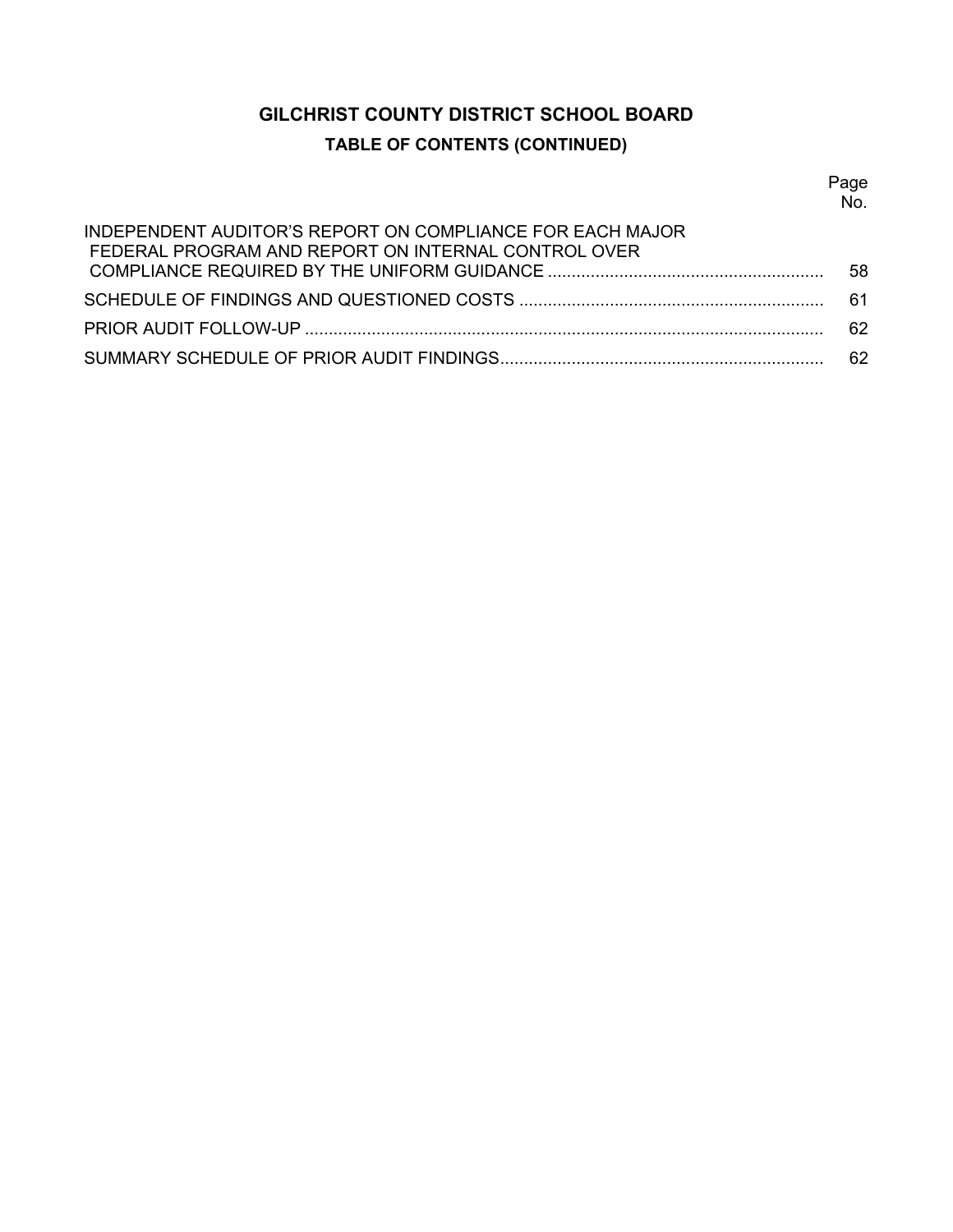### SUMMARY OF REPORT ON FINANCIAL STATEMENTS

<span id="page-4-0"></span>Our audit disclosed that the basic financial statements of the Gilchrist County District School Board (District) were presented fairly, in all material respects, in accordance with prescribed financial reporting standards.

SUMMARY OF REPORT ON INTERNAL CONTROL AND COMPLIANCE

Our audit did not identify any deficiencies in internal control over financial reporting that we consider to be material weaknesses.

The results of our tests disclosed no instances of noncompliance or other matters that are required to be reported under *Government Auditing Standards* issued by the Comptroller General of the United States*.* 

SUMMARY OF REPORT ON FEDERAL AWARDS

We audited the District's compliance with applicable Federal awards requirements. The Coronavirus Relief Fund and Education Stabilization Fund were audited as major Federal programs. The results of our audit indicated that the District materially complied with the requirements that could have a direct and material effect on each of its major Federal programs.

### AUDIT OBJECTIVES AND SCOPE

Our audit objectives were to determine whether the School Board and its officers with administrative and stewardship responsibilities for District operations:

- Presented the District's basic financial statements in accordance with generally accepted accounting principles;
- Established and implemented internal control over financial reporting and compliance with requirements that could have a direct and material effect on the financial statements or on the District's major Federal programs; and
- Complied with the various provisions of laws, rules, regulations, contracts, and grant agreements that are material to the financial statements, and those applicable to the District's major Federal programs.

The scope of this audit included an examination of the District's basic financial statements and the accompanying Schedule of Expenditures of Federal Awards, as of and for the fiscal year ended June 30, 2021. We obtained an understanding of the District's environment, including its internal control, and assessed the risk of material misstatement necessary to plan the audit of the basic financial statements and Federal awards. We also examined various transactions to determine whether they were executed, in both manner and substance, in accordance with governing provisions of laws, rules, regulations, contracts, and grant agreements.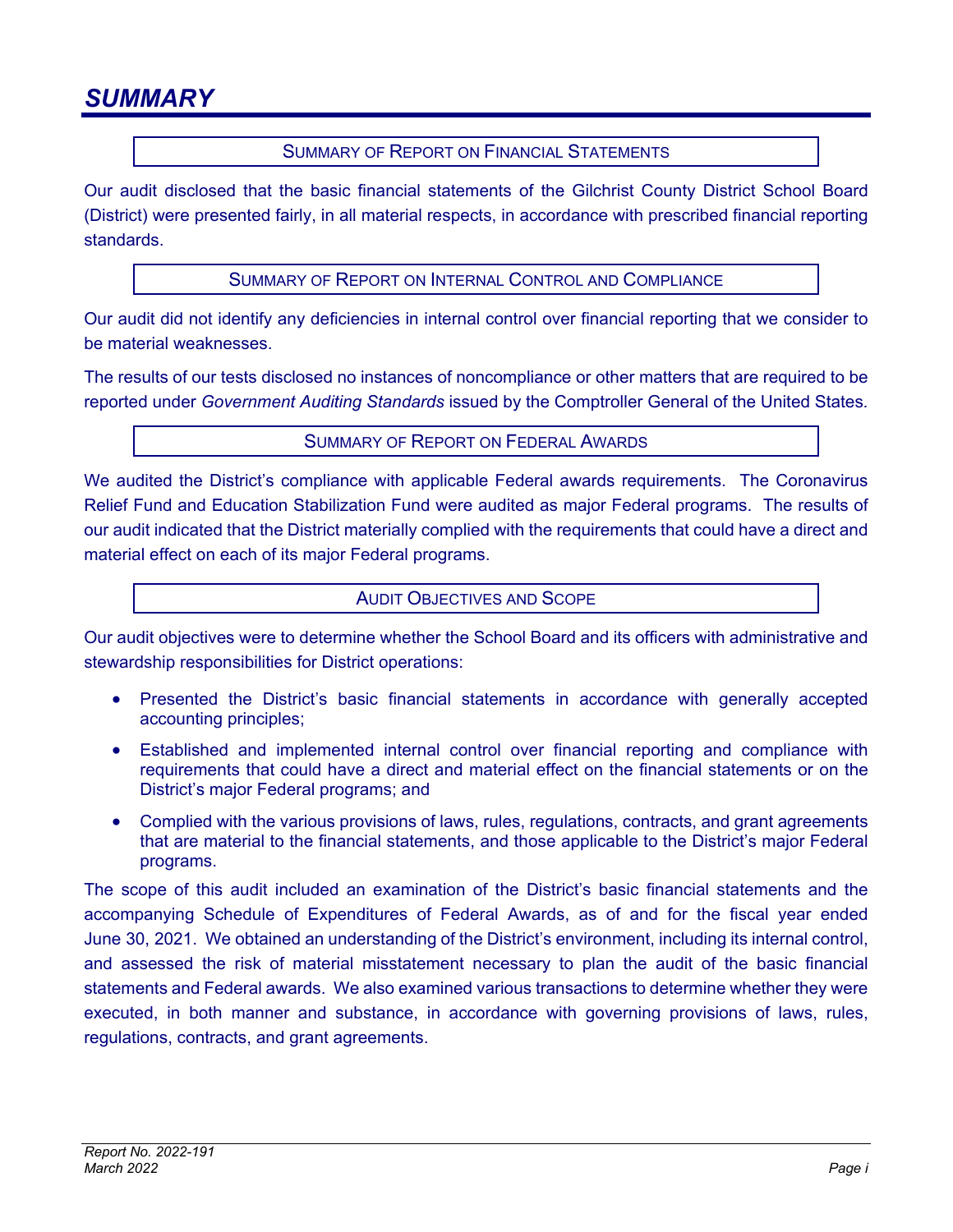### AUDIT METHODOLOGY

We conducted our audit in accordance with auditing standards generally accepted in the United States of America; applicable standards contained in *Government Auditing Standards*, issued by the Comptroller General of the United States; and Title 2 U.S. *Code of Federal Regulations* Part 200, *Uniform Administrative Requirements, Cost Principles, and Audit Requirements for Federal Awards*.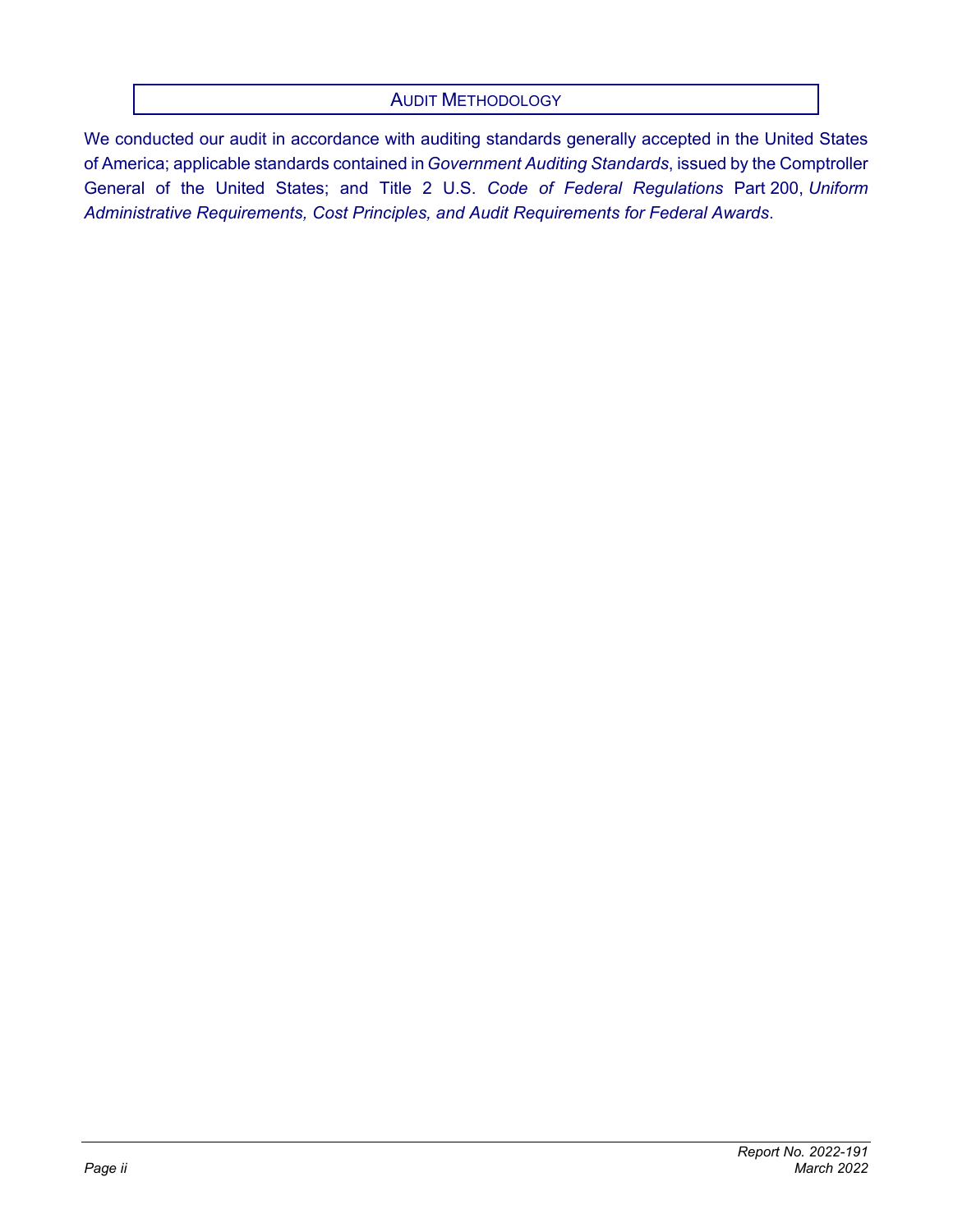<span id="page-6-0"></span>

Sherrill F. Norman, CPA Auditor General

# **AUDITOR GENERAL STATE OF FLORIDA**

Claude Denson Pepper Building, Suite G74 111 West Madison Street Tallahassee, Florida 32399-1450



Phone: (850) 412-2722 Fax: (850) 488-6975

The President of the Senate, the Speaker of the House of Representatives, and the Legislative Auditing Committee

### **INDEPENDENT AUDITOR'S REPORT**

### **Report on the Financial Statements**

We have audited the accompanying financial statements of the governmental activities, each major fund, and the aggregate remaining fund information of the Gilchrist County District School Board, as of and for the fiscal year ended June 30, 2021, and the related notes to the financial statements, which collectively comprise the District's basic financial statements as listed in the table of contents.

### *Management's Responsibility for the Financial Statements*

Management is responsible for the preparation and fair presentation of these financial statements in accordance with accounting principles generally accepted in the United States of America; this includes the design, implementation, and maintenance of internal control relevant to the preparation and fair presentation of financial statements that are free from material misstatement, whether due to fraud or error.

### *Auditor's Responsibility*

Our responsibility is to express opinions on these financial statements based on our audit. We did not audit the financial statements of the school internal funds, which represent 20 percent, 7 percent, 20 percent, 17 percent, and 18 percent, respectively, of the assets, liabilities, fund balance and net position, additions and revenues, and deductions and expenditures of the aggregate remaining fund information. Those statements were audited by other auditors whose report has been furnished to us, and our opinion, insofar as it relates to the amounts included for the school internal funds, is based solely on the report of the other auditors. We conducted our audit in accordance with auditing standards generally accepted in the United States of America and the standards applicable to financial audits contained in *Government Auditing Standards*, issued by the Comptroller General of the United States. Those standards require that we plan and perform the audit to obtain reasonable assurance about whether the financial statements are free from material misstatement.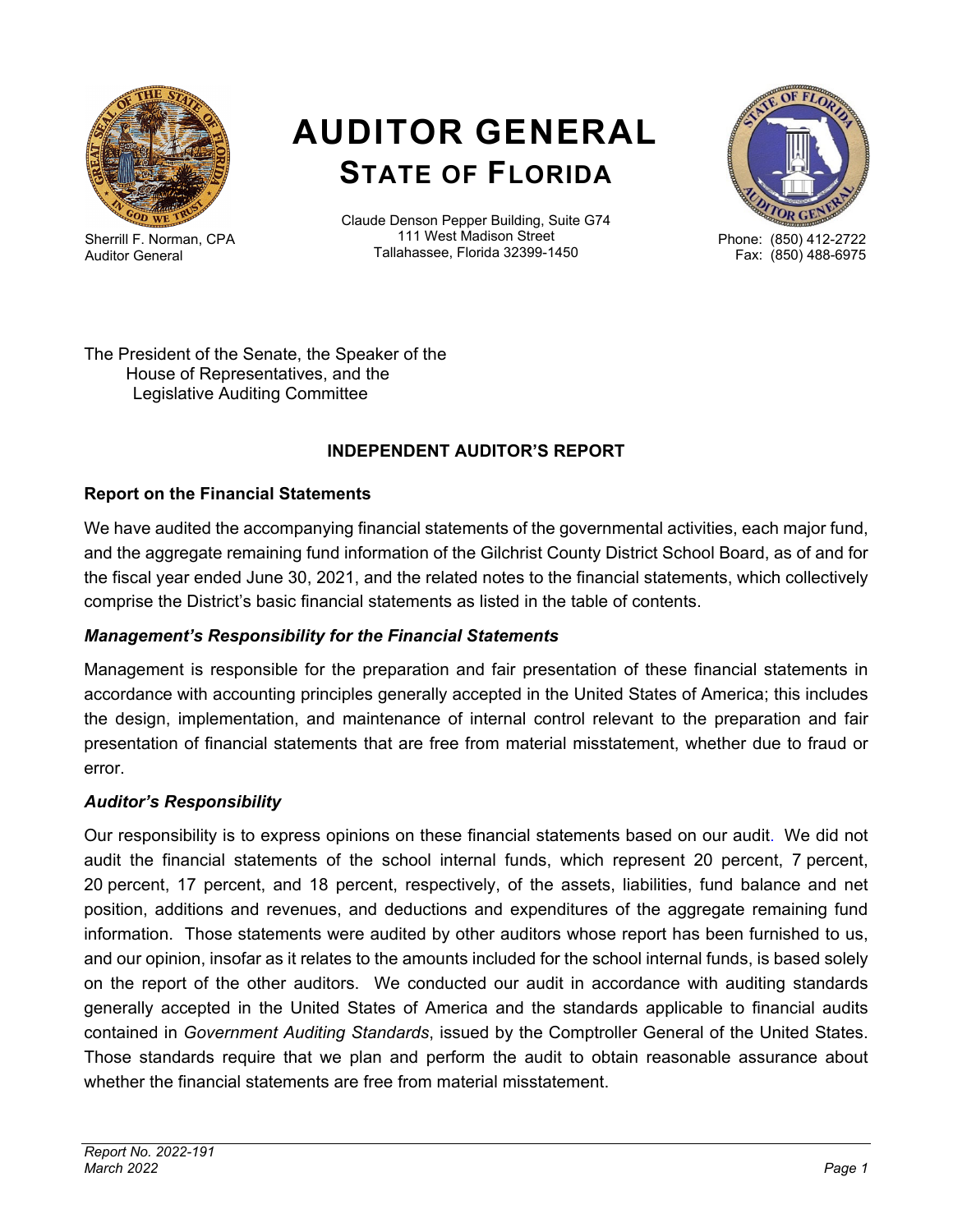An audit involves performing procedures to obtain audit evidence about the amounts and disclosures in the financial statements. The procedures selected depend on the auditor's judgment, including the assessment of the risks of material misstatement of the financial statements, whether due to fraud or error. In making those risk assessments, the auditor considers internal control relevant to the entity's preparation and fair presentation of the financial statements in order to design audit procedures that are appropriate in the circumstances, but not for the purpose of expressing an opinion on the effectiveness of the entity's internal control. Accordingly, we express no such opinion. An audit also includes evaluating the appropriateness of accounting policies used and the reasonableness of significant accounting estimates made by management, as well as evaluating the overall presentation of the financial statements.

We believe that the audit evidence we have obtained is sufficient and appropriate to provide a basis for our audit opinions.

### *Opinions*

In our opinion, based on our audit and the report of other auditors, the financial statements referred to above present fairly, in all material respects, the respective financial position of the governmental activities, each major fund, and the aggregate remaining fund information of the Gilchrist County District School Board, as of June 30, 2021, and the respective changes in financial position thereof for the fiscal year then ended in accordance with accounting principles generally accepted in the United States of America.

### *Emphasis of Matter*

As discussed in Note II. to the financial statements, the District implemented Governmental Accounting Standards Board Statement No. 84, *Fiduciary Activities*, which is a change in accounting principle that addresses accounting and financial reporting for fiduciary activities. This affects the comparability of amounts reported for the 2020-21 fiscal year with amounts reported for the 2019-20 fiscal year. Our opinion is not modified with respect to this matter.

### *Other Matters*

### *Required Supplementary Information*

Accounting principles generally accepted in the United States of America require that **MANAGEMENT'S DISCUSSION AND ANALYSIS**, the **Budgetary Comparison Schedule – General and Major Special Revenue Funds**, **Schedule of Changes in the District's Total OPEB Liability and Related Ratios**, **Schedule of the District's Proportionate Share of the Net Pension Liability – Florida Retirement System Pension Plan**, **Schedule of District Contributions – Florida Retirement System Pension Plan**, **Schedule of the District's Proportionate Share of the Net Pension Liability – Health Insurance Subsidy Pension Plan**, **Schedule of District Contributions – Health Insurance Subsidy Pension Plan**, and **Notes to Required Supplementary Information**, as listed in the table of contents, be presented to supplement the basic financial statements. Such information, although not a part of the basic financial statements, is required by the Governmental Accounting Standards Board who considers it to be an essential part of financial reporting for placing the basic financial statements in an appropriate operational, economic, or historical context. We have applied certain limited procedures to the required supplementary information in accordance with auditing standards generally accepted in the United States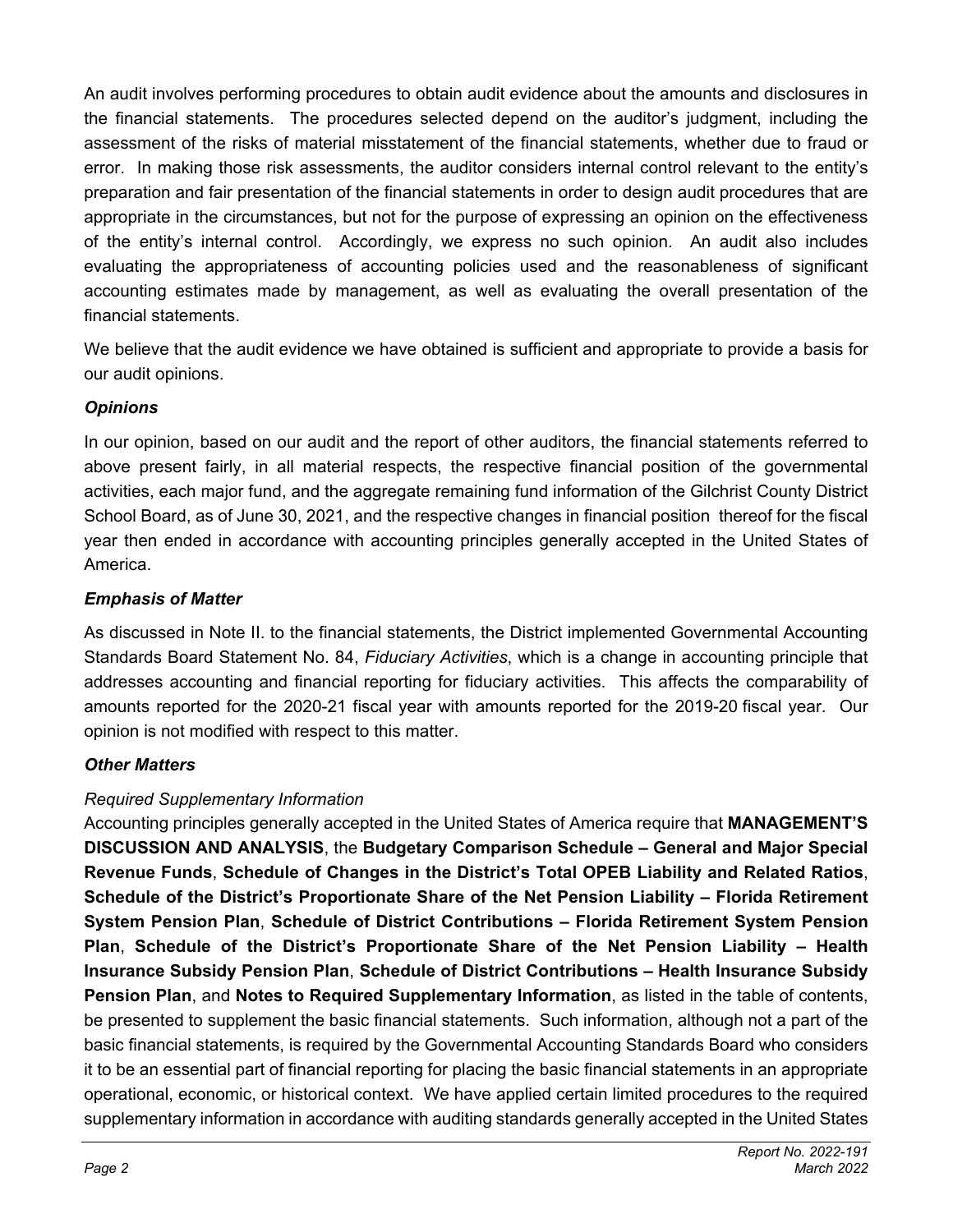<span id="page-8-0"></span>of America, which consisted of inquiries of management about the methods of preparing the information and comparing the information for consistency with management's responses to our inquiries, the basic financial statements, and other knowledge we obtained during our audit of the basic financial statements. We do not express an opinion or provide any assurance on the information because the limited procedures do not provide us with sufficient evidence to express an opinion or provide any assurance.

### *Supplementary Information*

Our audit was conducted for the purpose of forming opinions on the financial statements that collectively comprise the District's basic financial statements. The accompanying **SCHEDULE OF EXPENDITURES OF FEDERAL AWARDS**, as required by Title 2 U.S. *Code of Federal Regulations* Part 200, *Uniform Administrative Requirements, Cost Principles, and Audit Requirements for Federal Awards*, is presented for purposes of additional analysis and is not a required part of the basic financial statements.

The accompanying **SCHEDULE OF EXPENDITURES OF FEDERAL AWARDS** is the responsibility of management and was derived from and relates directly to the underlying accounting and other records used to prepare the basic financial statements. Such information has been subjected to the auditing procedures applied in the audit of the basic financial statements and certain additional procedures, including comparing and reconciling such information directly to the underlying accounting and other records used to prepare the basic financial statements or to the basic financial statements themselves, and other additional procedures in accordance with auditing standards generally accepted in the United States of America. In our opinion, the accompanying **SCHEDULE OF EXPENDITURES OF FEDERAL AWARDS** is fairly stated, in all material respects, in relation to the basic financial statements as a whole.

### **Other Reporting Required by** *Government Auditing Standards*

In accordance with *Government Auditing Standards*, we have also issued our report dated March 30, 2022, on our consideration of the District's internal control over financial reporting and on our tests of its compliance with certain provisions of laws, rules, regulations, contracts, and grant agreements and other matters included under the heading **INDEPENDENT AUDITOR'S REPORT ON INTERNAL CONTROL OVER FINANCIAL REPORTING AND ON COMPLIANCE AND OTHER MATTERS BASED ON AN AUDIT OF FINANCIAL STATEMENTS PERFORMED IN ACCORDANCE WITH**  *GOVERNMENT AUDITING STANDARDS*. The purpose of that report is solely to describe the scope of our testing of internal control over financial reporting and compliance and the results of that testing, and not to provide an opinion on the effectiveness of the District's internal control over financial reporting or on compliance. That report is an integral part of an audit performed in accordance with *Government Auditing Standards* in considering the District's internal control over financial reporting and compliance.

Respectfully submitted,

Sherrill F. Norman, CPA Tallahassee, Florida March 30, 2022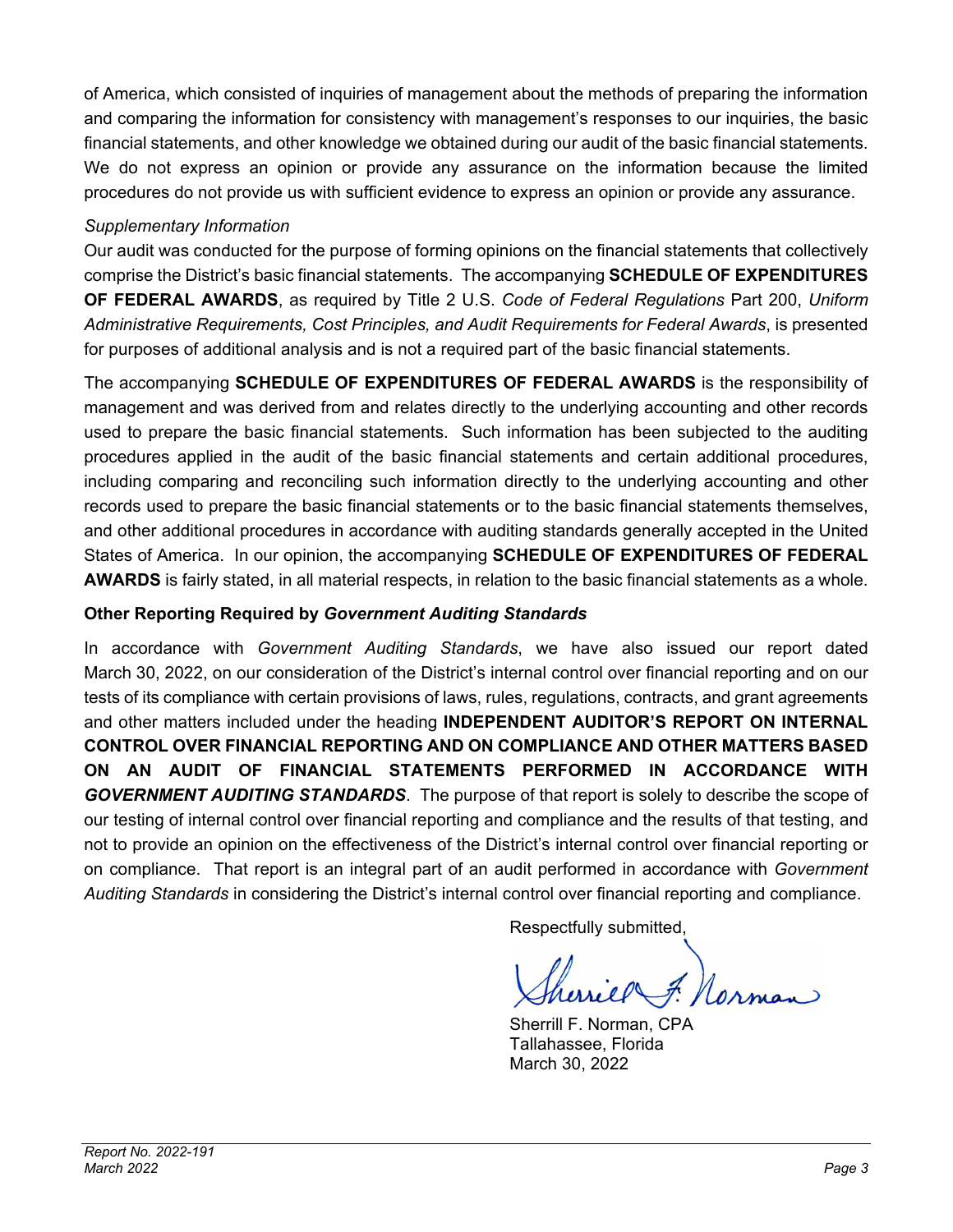# <span id="page-9-0"></span>*MANAGEMENT'S DISCUSSION AND ANALYSIS*

The management of the Gilchrist County District School Board has prepared the following discussion and analysis to provide an overview of the District's financial activities for the fiscal year ended June 30, 2021. The information contained in the Management's Discussion and Analysis (MD&A) is intended to highlight significant transactions, events, and conditions and should be considered in conjunction with the District's financial statements and notes to financial statements found immediately following the MD&A.

### FINANCIAL HIGHLIGHTS

Key financial highlights for the 2020-21 fiscal year are as follows:

- As of June 30, 2021, the assets and deferred outflows of resources exceed the liabilities and deferred inflows of resources by \$33,111,166.69 (net position).
- In total, net position increased \$5,977,494.86, which represents a 22 percent increase over the 2019-20 fiscal year net position, as restated.
- General revenues total \$29,269,891.89, or 73.6 percent of all revenues. Program specific revenues in the form of charges for services, operating grants and contributions, and capital grants and contributions total \$10,506,295.56, or 26.4 percent of all revenues.
- Expenses total \$33,798,692.59. Only \$10,506,295.56 of these expenses was offset by program specific revenues, with the remainder paid from general revenues.
- At the end of the current fiscal year, the fund balance of the General Fund totals \$2,026,729.55, which is \$575,799.48 more than the prior fiscal year balance. The General Fund assigned and unassigned fund balances total \$1,548,738.40, or 6.3 percent of total General Fund revenues.

### OVERVIEW OF FINANCIAL STATEMENTS

The basic financial statements consist of three components: (1) government-wide financial statements; (2) fund financial statements; and (3) notes to financial statements. This report also includes supplementary information intended to furnish additional details to support the basic financial statements.

### **Government-Wide Financial Statements**

The government-wide financial statements provide both short-term and long-term information about the District's overall financial condition in a manner similar to those of a private-sector business. The statements include a statement of net position and a statement of activities that are designed to provide consolidated financial information about the governmental activities of the District presented on the accrual basis of accounting. The statement of net position provides information about the District's financial position, its assets, liabilities, and deferred inflows/outflows of resources, using an economic resources measurement focus. Assets plus deferred outflows of resources, less liabilities and deferred inflows of resources, equals net position, which is a measure of the District's financial health. The statement of activities presents information about the change in the District's net position, the results of operations, during the fiscal year. An increase or decrease in net position is an indication of whether the District's financial health is improving or deteriorating.

All of the District's activities and services are reported in the government-wide financial statements as governmental activities. The District's governmental activities include instruction, student support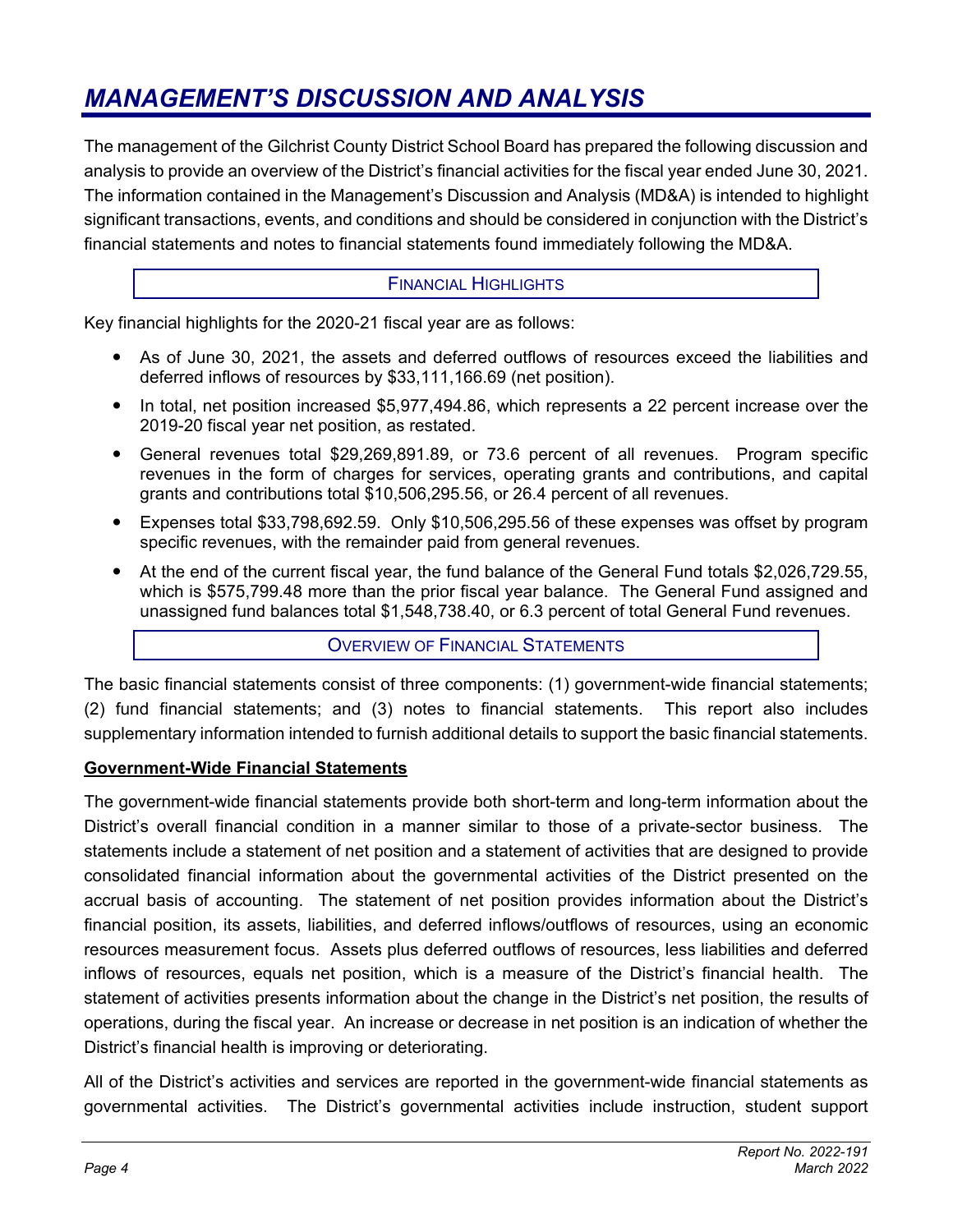services, instructional support services, administrative support services, facility maintenance, transportation, and food services. Property taxes and State revenues finance most of these activities. Additionally, all capital and debt financing activities are reported as governmental activities.

### **Fund Financial Statements**

Fund financial statements are one of the components of the basic financial statements. A fund is a grouping of related accounts that is used to maintain control over resources that have been segregated for specific activities or objectives. The District uses fund accounting to ensure and demonstrate compliance with finance-related legal requirements and prudent fiscal management. Certain funds are established by law while others are created by legal agreements, such as bond covenants. Fund financial statements provide more detailed information about the District's financial activities, focusing on its most significant or "major" funds rather than fund types. This is in contrast to the entitywide perspective contained in the government-wide statements. All of the District's funds may be classified within one of the broad categories discussed below.

**Governmental Funds**: Governmental funds are used to account for essentially the same functions reported as governmental activities in the government-wide financial statements. However, unlike the government-wide financial statements, governmental fund financial statements focus on near-term inflows and outflows of spendable resources, as well as on balances of spendable resources available at the end of the fiscal year. Such information may be useful in assessing a government's near-term financing requirements.

Because the focus of governmental funds is narrower than that of the government-wide financial statements, it is useful to compare the information presented for governmental funds with similar information presented for governmental activities in the government-wide financial statements. By doing so, readers may better understand the long-term impact of the government's near-term financing decisions. Both the governmental funds balance sheet and the governmental funds statement of revenues, expenditures, and changes in fund balances provide a reconciliation to facilitate this comparison between governmental funds and governmental activities.

The governmental funds balance sheet and statement of revenues, expenditures, and changes in fund balances provide detailed information about the District's most significant funds. The District's major funds are the General Fund, Special Revenue – Other Fund, Special Revenue – Federal Education Stabilization Fund, Capital Projects – Public Education Capital Outlay Fund, and Capital Projects – Local Capital Improvement Fund. Data from the other governmental funds are combined into a single, aggregated presentation.

The District adopts an annual appropriated budget for its governmental funds. A budgetary comparison schedule has been provided for the General and major Special Revenue Funds to demonstrate compliance with the budget.

**Fiduciary Funds**: Fiduciary funds are used to report assets held in a trustee or fiduciary capacity for the benefit of external parties. Fiduciary funds are not reflected in the government-wide statements because the resources are not available to support the District's own programs. In its fiduciary capacity, the District is responsible for ensuring that the assets reported in these funds are used only for their intended purposes.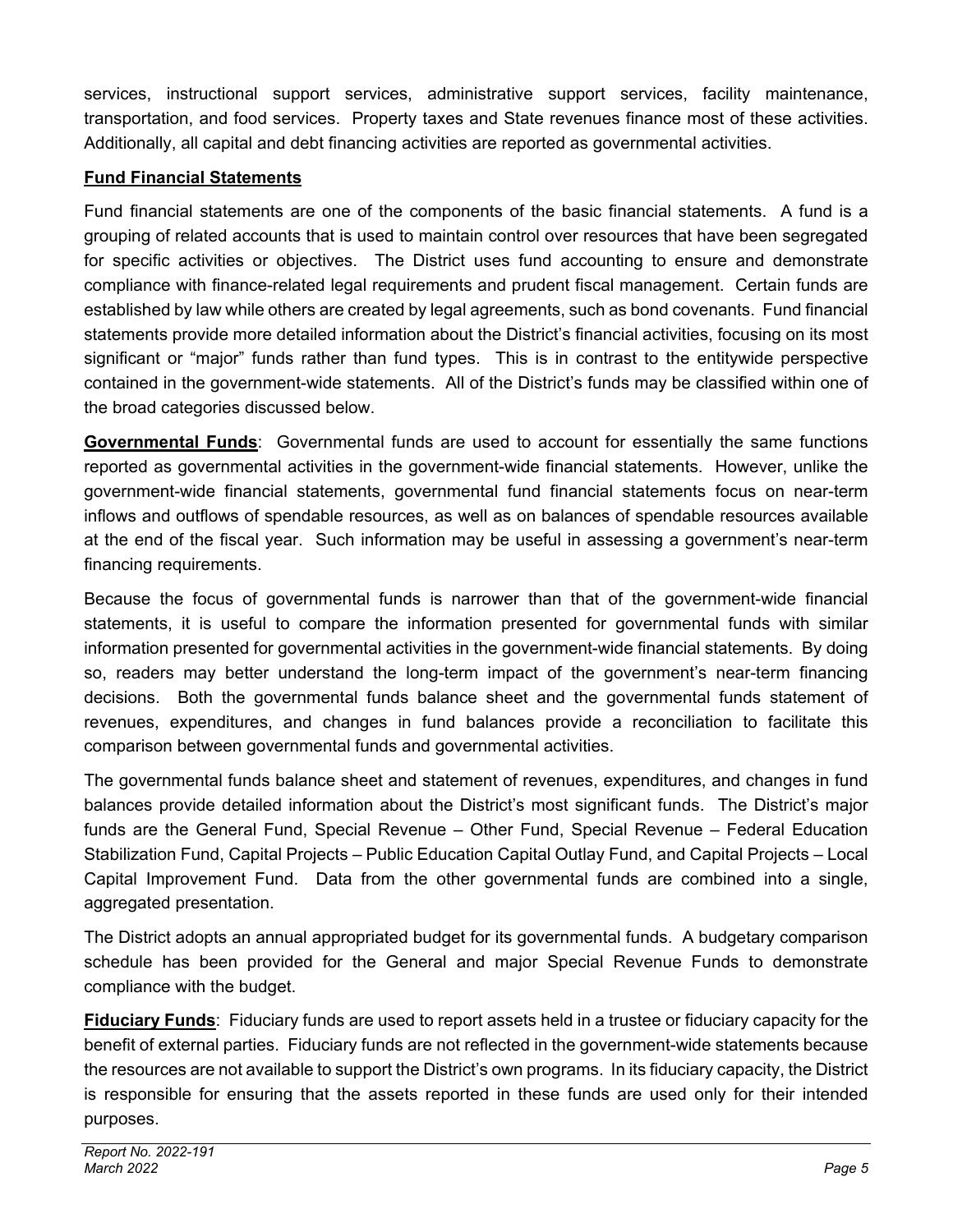The District uses custodial funds to account for the activity of the employee medical and dependent childcare reimbursement programs.

### **Notes to Financial Statements**

The notes provide additional information that is essential for a full understanding of the data provided in the government-wide and fund financial statements.

### **Other Information**

In addition to the basic financial statements and accompanying notes, this report also presents required supplementary information concerning the District's total other postemployment benefits (OPEB) and net pension liabilities.

GOVERNMENT-WIDE FINANCIAL ANALYSIS

As noted earlier, net position over time may serve as a useful indicator of a government's financial health. The following is a summary of the District's net position as of June 30, 2021, compared to net position as of June 30, 2020:

### **Net Position, End of Year**

|                                                                                           | Governmental<br><b>Activities</b>                 |                                                     |  |  |  |  |
|-------------------------------------------------------------------------------------------|---------------------------------------------------|-----------------------------------------------------|--|--|--|--|
|                                                                                           | $6 - 30 - 21$                                     | 6-30-20                                             |  |  |  |  |
| <b>Current and Other Assets</b><br><b>Capital Assets</b>                                  | \$19,833,032.24<br>34,299,398.28                  | \$12,747,812.30<br>32,772,281.37                    |  |  |  |  |
| <b>Total Assets</b>                                                                       | 54, 132, 430.52                                   | 45,520,093.67                                       |  |  |  |  |
| <b>Deferred Outflows of Resources</b>                                                     | 7,136,020.00                                      | 6,625,116.00                                        |  |  |  |  |
| Long-Term Liabilities<br><b>Other Liabilities</b>                                         | 25,827,139.32<br>1,036,673.51                     | 22,927,532.18<br>813,010.66                         |  |  |  |  |
| <b>Total Liabilities</b>                                                                  | 26,863,812.83                                     | 23,740,542.84                                       |  |  |  |  |
| <b>Deferred Inflows of Resources</b>                                                      | 1,293,471.00                                      | 1,574,275.00                                        |  |  |  |  |
| Net Position:<br>Net Investment in Capital Assets<br>Restricted<br>Unrestricted (Deficit) | 31,523,184.75<br>18,952,819.33<br>(17,364,837.39) | 30,772,281.37<br>10,617,056.10<br>(14, 558, 945.64) |  |  |  |  |
| <b>Total Net Position</b>                                                                 | \$26,830,391.83<br>\$33,111,166.69                |                                                     |  |  |  |  |

The largest portion of the District's net position is investment in capital assets (e.g., land; buildings; furniture, fixtures, and equipment), less any related debt still outstanding. The District uses these capital assets to provide services to students; consequently, these assets are not available for future spending. Although the investment in capital assets is reported net of related debt, the resources used to repay the debt must be provided from other sources, since the capital assets cannot be used to liquidate these liabilities.

The restricted portion of the District's net position represents resources that are subject to external restrictions on how they may be used. The deficit unrestricted net position was primarily the result of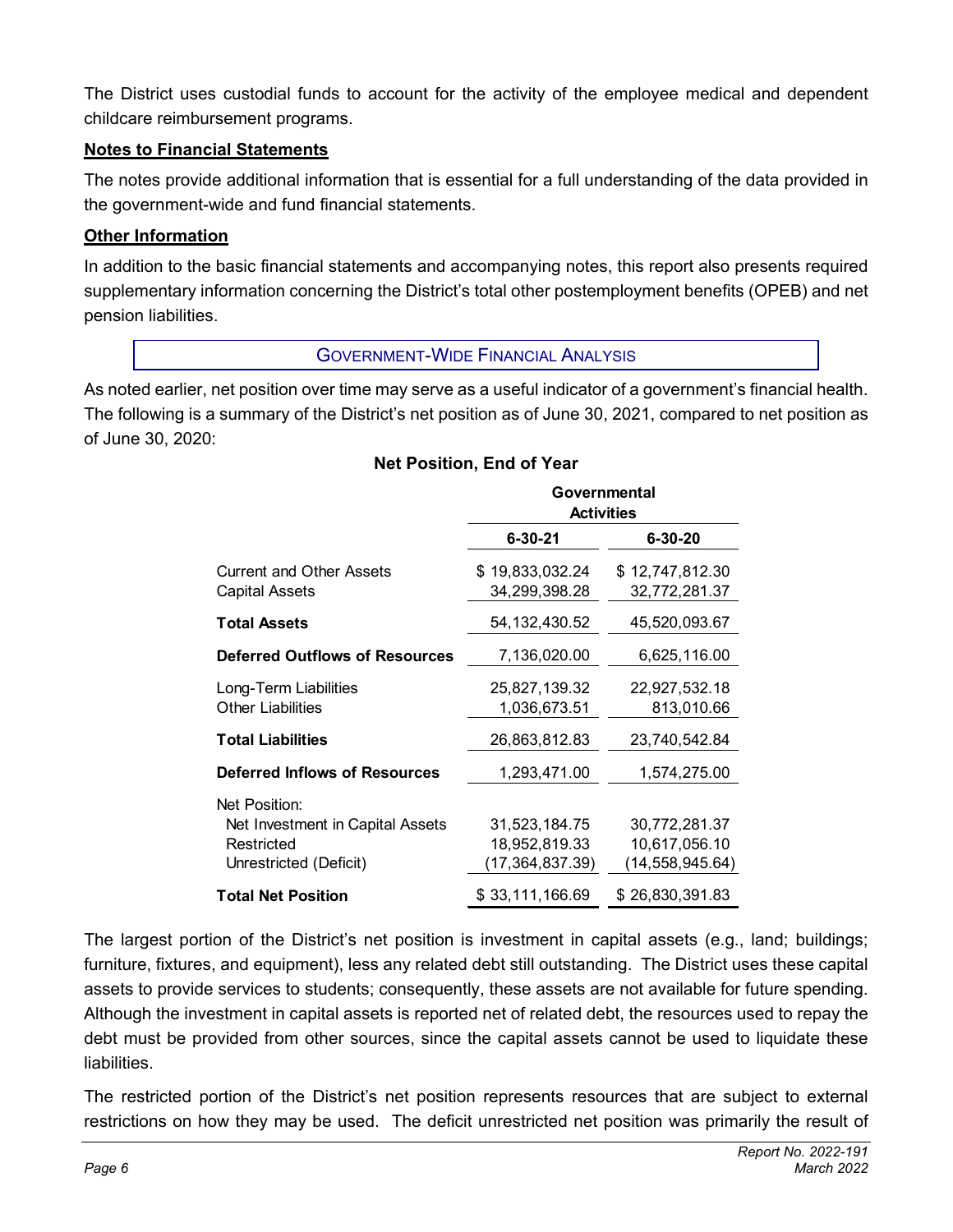accruing \$1,019,670.49 in compensated absences payable, \$1,330,966 in total OPEB liability, and \$21,228,358 in net pension liability.

The key elements of the changes in the District's net position for the fiscal years ended June 30, 2021, and June 30, 2020, are as follows:

|                                                 | Governmental             |                  |  |  |
|-------------------------------------------------|--------------------------|------------------|--|--|
|                                                 | <b>Activities</b>        |                  |  |  |
|                                                 | $6 - 30 - 21$            | $6 - 30 - 20$    |  |  |
| Program Revenues:                               |                          |                  |  |  |
| <b>Charges for Services</b>                     | \$<br>1,017,146.04       | \$<br>285,030.37 |  |  |
| <b>Operating Grants and Contributions</b>       | 2,431,465.57             | 2,164,709.54     |  |  |
| <b>Capital Grants and Contributions</b>         | 7,057,683.95             | 7,364,257.87     |  |  |
| <b>General Revenues:</b>                        |                          |                  |  |  |
| Property Taxes, Levied for Operational Purposes | 4, 124, 320. 17          | 3,776,961.02     |  |  |
| Property Taxes, Levied for Capital Projects     | 1,372,216.94             | 1,227,493.60     |  |  |
| <b>Grants and Contributions Not Restricted</b>  |                          |                  |  |  |
| to Specific Programs                            | 23,759,500.32            | 21,838,996.46    |  |  |
| Unrestricted Investment Earnings                | 13,854.46                | 77,930.42        |  |  |
| Miscellaneous                                   |                          | 356,174.87       |  |  |
|                                                 |                          |                  |  |  |
| <b>Total Revenues</b>                           | 39,776,187.45            | 37,091,554.15    |  |  |
| Functions/Program Expenses:                     |                          |                  |  |  |
| Instruction                                     | 17,530,373.15            | 17,371,737.76    |  |  |
| <b>Student Support Services</b>                 | 1,774,851.84             | 1,937,276.60     |  |  |
| <b>Instructional Media Services</b>             | 202,115.12               | 205,076.21       |  |  |
| Instruction and Curriculum Development Services | 1,055,205.83             | 801,625.66       |  |  |
| <b>Instructional Staff Training Services</b>    | 167,087.79               | 208,526.90       |  |  |
| Instruction-Related Technology                  | 490,396.44               | 411,334.46       |  |  |
| Board                                           | 481,043.71               | 515,292.39       |  |  |
| <b>General Administration</b>                   | 368,374.04               | 414,050.00       |  |  |
| <b>School Administration</b>                    | 1,791,045.74             | 1,722,216.10     |  |  |
| <b>Facilities Acquisition and Construction</b>  | 208,526.07<br>505,576.13 |                  |  |  |
| <b>Fiscal Services</b>                          | 467,221.97               | 439,202.41       |  |  |
| <b>Food Services</b>                            | 2,503,933.68             | 2,184,455.01     |  |  |
| <b>Central Services</b>                         | 436,494.69               | 304,006.88       |  |  |
| <b>Student Transportation Services</b>          | 1,158,832.88             | 1,295,946.32     |  |  |
| Operation of Plant                              | 2,449,501.66             | 2,058,108.51     |  |  |
| Maintenance of Plant                            | 1,073,712.09             | 1,057,554.75     |  |  |
| Administrative Technology Services              | 231,169.06               | 51,892.90        |  |  |
| <b>Community Services</b>                       | 162,592.26               | 45,323.67        |  |  |
| Unallocated Interest on Long-Term Debt          | 110.97                   | 155.10           |  |  |
| <b>Unallocated Depreciation Expense</b>         | 1,246,103.60             | 1,233,514.59     |  |  |
| <b>Total Functions/Program Expenses</b>         | 33,798,692.59            | 32,762,872.35    |  |  |
| <b>Change in Net Position</b>                   | 5,977,494.86             | 4,328,681.80     |  |  |
| Net Position - Beginning                        | 26,830,391.83            | 22,501,710.03    |  |  |
| Adjustment to Beginning Net Position (1)        | 303,280.00               |                  |  |  |
| Net Position - Beginning, as Restated           | 27, 133, 671.83          | 22,501,710.03    |  |  |
| <b>Net Position - Ending</b>                    | \$33,111,166.69          | \$26,830,391.83  |  |  |

### **Operating Results for the Fiscal Year Ended**

(1) In the 2020-21 fiscal year, the adjustment to beginning net position is due to the District implementing GASB Statement No. 84 and reporting the school internal funds as part of governmental activities.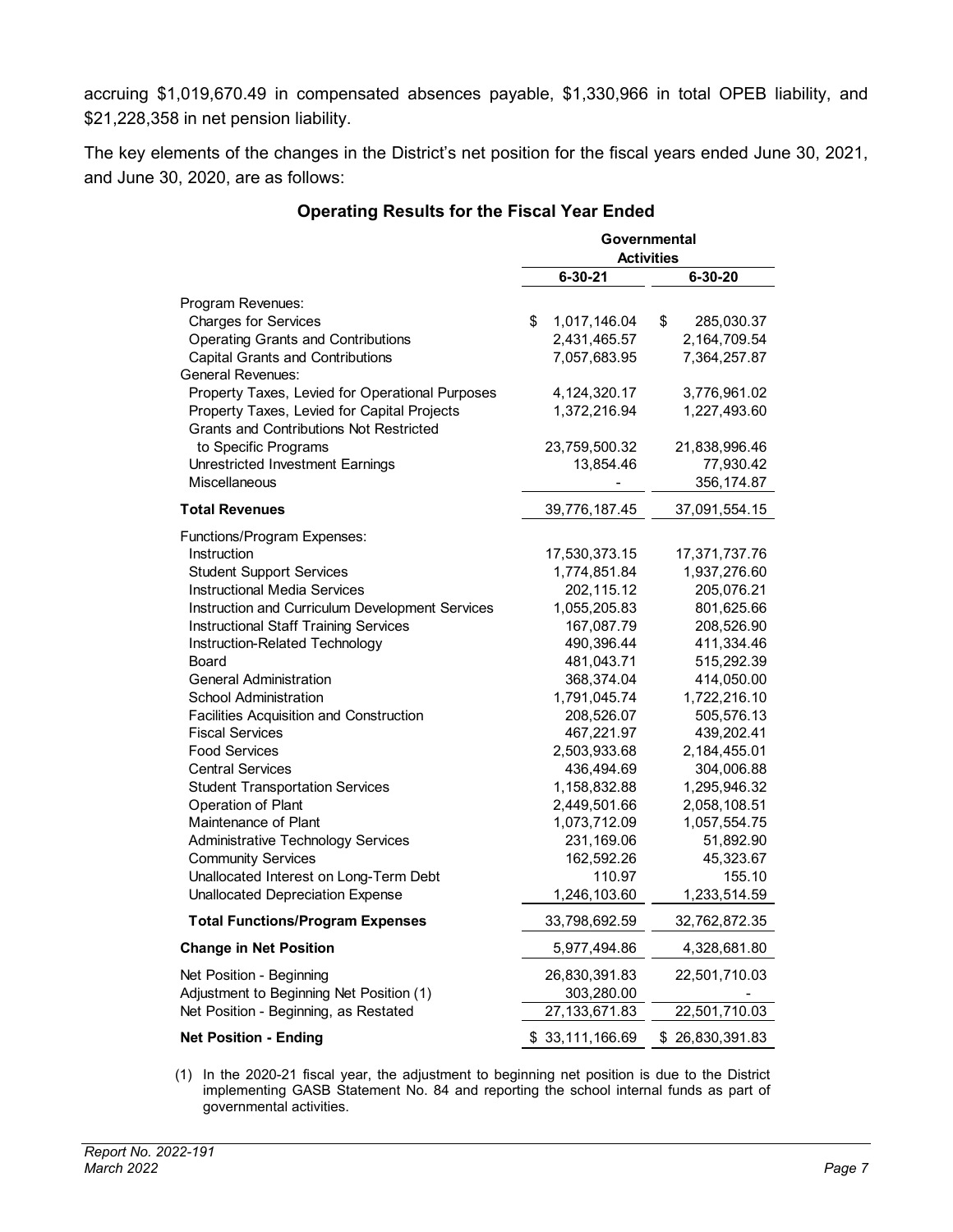The largest revenue source is the State of Florida (67 percent). Revenues from State sources for current operations are primarily received through the Florida Education Finance Program (FEFP) funding formula and the Public Education Capital Outlay (PECO) Special Facilities funding. The FEFP funding formula utilizes student enrollment data and is designed to maintain equity in funding across all Florida school districts, taking into consideration the District's funding ability based on the local property tax base.

Grants and contributions not restricted to specific programs revenues increased by \$1,920,503.86, or 8.8 percent, primarily due to new Federal Education Stabilization Funds awarded in response to the COVID-19 pandemic.

### FINANCIAL ANALYSIS OF THE DISTRICT'S FUNDS

### **Governmental Funds**

The focus of the District's governmental funds is to provide information on near-term inflows, outflows, and balances of spendable resources. Such information is useful in assessing the District's financing requirements. Specifically, unassigned fund balance may serve as a useful measure of a government's net resources available for discretionary use as it represents the portion of fund balance that has not been limited to a particular purpose by an external party, the District, or a group or individual delegated authority by the Board to assign resources for particular purposes.

The total fund balances of governmental funds decreased by \$398,922.08 during the fiscal year to \$4,633,815.56 at June 30, 2021. Of the total fund balance, \$410,281.76 is nonspendable; \$4,186,833.63 is restricted; and \$123,715.18 is assigned. The deficit unassigned fund balance of \$87,015.01 is due primarily to the timing of cash drawdowns of PECO Special Facilities funding.

### **Major Governmental Funds**

The General Fund is the District's chief operating fund. At the end of the current fiscal year, unassigned fund balance is \$1,455,577.42, while the total fund balance is \$2,026,729.55. As a measure of the General Fund's liquidity, it may be useful to compare the total assigned and unassigned fund balances to General Fund total revenues. The total assigned and unassigned fund balance is 6.3 percent of the total General Fund revenues, while total fund balance represents 8.2 percent of total General Fund revenues.

Total fund balance increased by \$575,799.48 during the fiscal year. Key factors impacting the change in fund balance are as follows:

- Increase in State and local revenues, primarily due to the increase in FEFP funding and the receipt of COVID related funding from the Gilchrist County Board of County Commissioners and the increase in property tax revenues.
- Total expenditures decreased by \$486,996.61, or 2 percent, due mainly to the Elementary and Secondary School Emergency Relief Fund funding from the Federal Government.

The Special Revenue – Other Fund accounted for Federal grants administered through the State's cash advance system. This fund accounted for \$1,584,301.52 in revenues and expenditures each for the 2020-21 fiscal year. Because grant revenues are not recognized until expenditures are incurred, this fund generally does not accumulate a fund balance.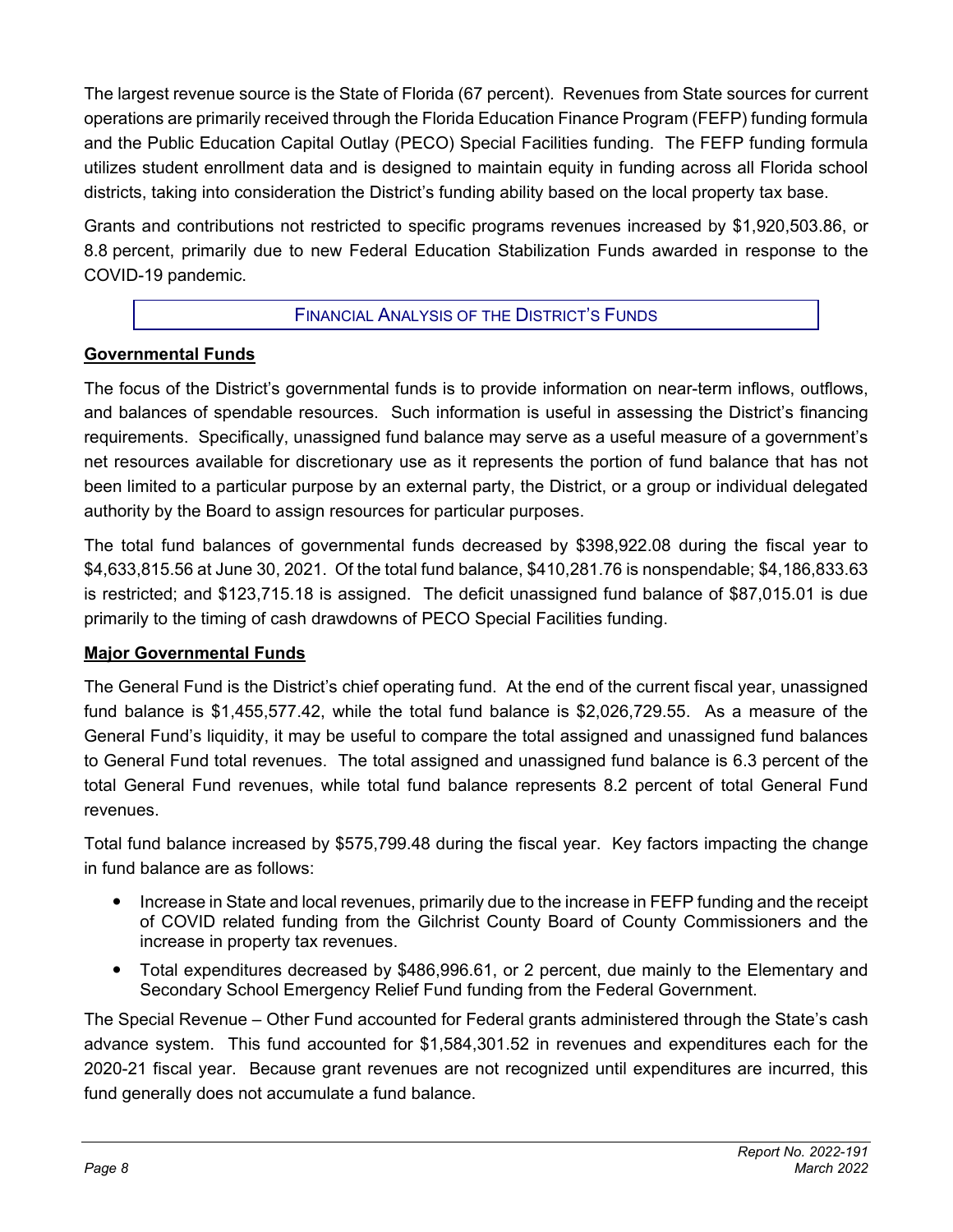The Special Revenue – Federal Education Stabilization Fund had revenue and expenditures of \$1,940,823.65 each, and the funding was mainly used for instruction. Because grant revenues are not recognized until expenditures are incurred, this fund generally does not accumulate fund balances.

The Capital Projects – Public Education Capital Outlay Fund has a deficit fund balance of \$1,542,592.43, which represents construction costs for the Trenton High School project paid in advance of drawing funds from the PECO Special Facilities funding. In anticipation of the receipt of the PECO Special Facilities funding, \$9,785,710.49 was encumbered for the Trenton High School project.

The Capital Projects – Local Capital Improvement Fund has a fund balance of \$2,618,372.74 and is used to account for funds raised by the 1.5 mill tax levy for capital projects. The fund balance increased in the current fiscal year due to the planned accumulation of funds for future needs.

GENERAL FUND BUDGETARY HIGHLIGHTS

General Fund final budgeted revenues and expenditures were in line with the original budgeted amounts. Actual revenues equal the final budgeted amounts while total expenditures are \$295,468.65 less than final budget amounts. The actual ending fund balance exceeded the estimated fund balance contained in the final amended budget by \$295,468.65.

CAPITAL ASSETS AND LONG-TERM DEBT

### **Capital Assets**

The District's investment in capital assets for its governmental activities as of June 30, 2021, is \$34,299,398.28 (net of accumulated depreciation). This investment in capital assets includes land; construction in progress; improvements other than buildings; buildings and fixed equipment; furniture, fixtures, and equipment; motor vehicles; and audio-visual materials and computer software.

Additional information on the District's capital assets can be found in Notes I.F.4. and IV.C. to the financial statements.

### **Long-Term Debt**

The District has a Special PECO Advance Payable totaling \$2,248,144.83 resulting from the appropriation of funds from the PECO and Debt Service Trust Fund – Special Facility Construction Account to be used for the new construction, renovation, and remodeling project at Trenton High School.

Additional information on the District's long-term debt can be found in Note IV.H. to the financial statements.

### OTHER MATTERS OF SIGNIFICANCE

The Board is carefully monitoring its financial condition in an environment of uncertain State and Federal resources along with the current economic state due to the pandemic. Full-time equivalent (FTE) calculations (including recalibrations) are becoming more of a concern as projections for the 2021-22 fiscal year were based on pandemic levels of FTE adjusted by the District. In light of uncertain economic times, the District will continue to closely monitor its financial position. If revenues decrease,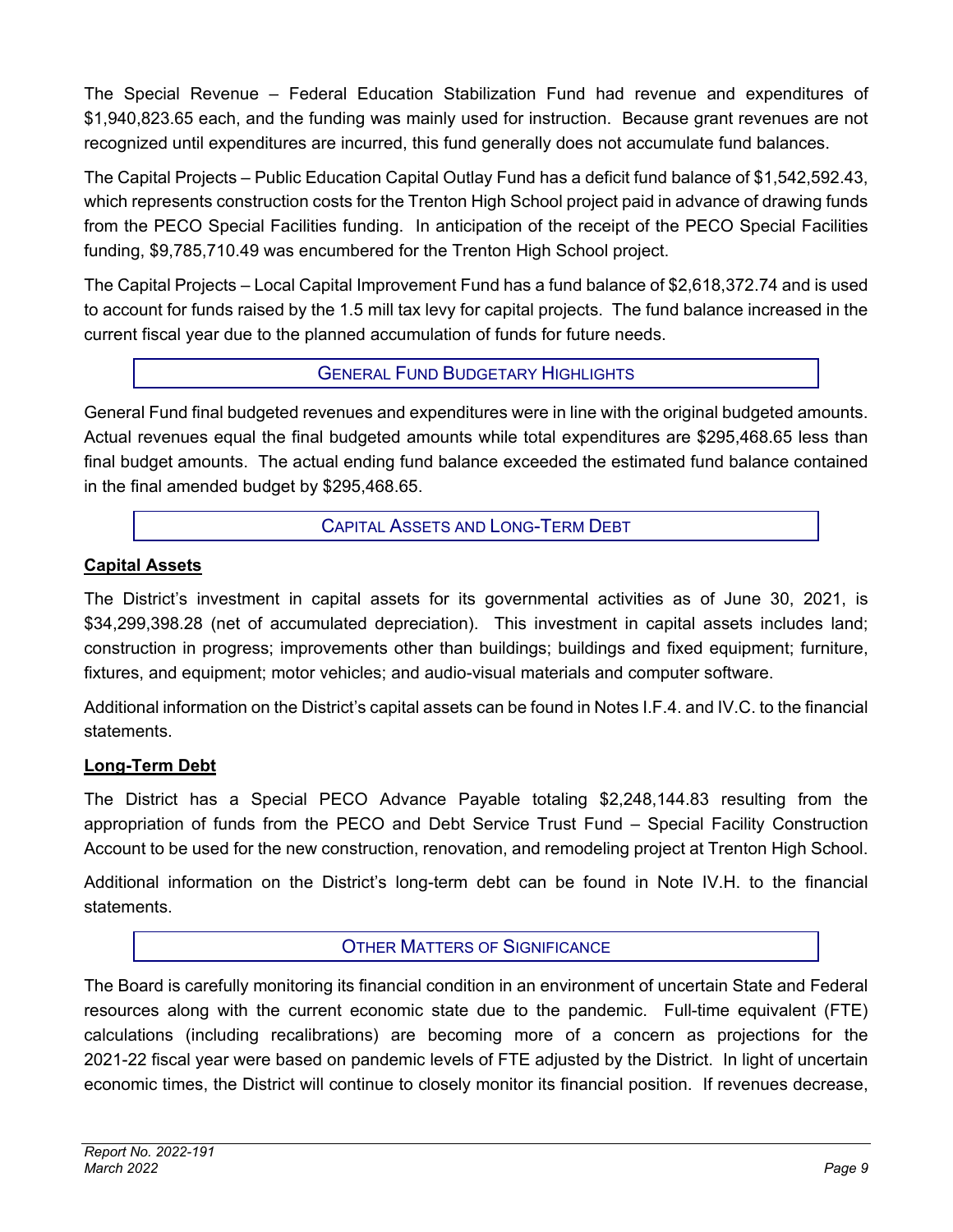the District's administration and Board will be faced with challenges to make changes in order to keep the District financially sound.

### REQUESTS FOR INFORMATION

This report is designed to provide a general overview of the District's finances for all those with an interest in the District's finances. Questions concerning information provided in the MD&A or other required supplementary information, and financial statements and notes thereto, or requests for additional financial information should be addressed to the Director of Finance, Gilchrist County District School Board, 310 NW 11th Avenue, Trenton, Florida 32693.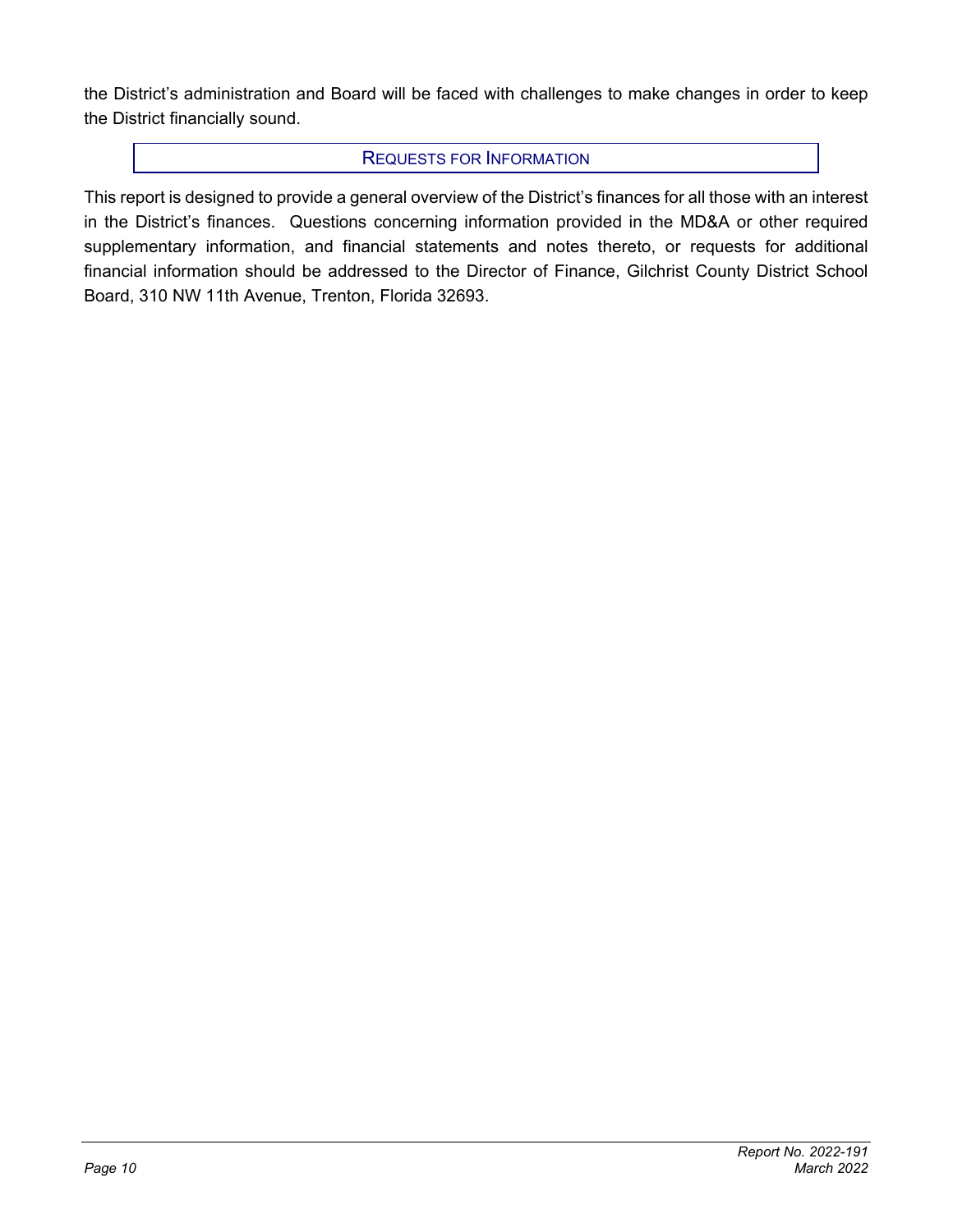# <span id="page-16-0"></span>*BASIC FINANCIAL STATEMENTS*

### **Gilchrist County District School Board Statement of Net Position June 30, 2021**

|                                                                                 | Governmental<br><b>Activities</b> |
|---------------------------------------------------------------------------------|-----------------------------------|
| <b>ASSETS</b>                                                                   |                                   |
| Cash and Cash Equivalents                                                       | \$<br>3, 123, 961. 35             |
| <b>Accounts Receivable</b>                                                      | 12,372.51                         |
| Due from Other Agencies                                                         | 16,286,416.62                     |
| Prepaid Items                                                                   | 334,907.93                        |
| Inventories                                                                     | 75,373.83                         |
| Capital Assets:<br>Nondepreciable Capital Assets                                | 3,588,234.38                      |
| Depreciable Capital Assets, Net                                                 | 30,711,163.90                     |
| <b>TOTAL ASSETS</b>                                                             | 54, 132, 430. 52                  |
| DEFERRED OUTFLOWS OF RESOURCES                                                  |                                   |
| Pensions                                                                        | 7,020,734.00                      |
| <b>OPEB</b>                                                                     | 115,286.00                        |
| TOTAL DEFERRED OUTFLOWS OF RESOURCES                                            | 7,136,020.00                      |
| <b>LIABILITIES</b>                                                              |                                   |
| <b>Accrued Salaries and Benefits</b>                                            | 29,313.29                         |
| Payroll Deductions and Withholdings                                             | 55,413.90                         |
| <b>Accounts Payable</b>                                                         | 329,440.94                        |
| <b>Construction Contracts Payable</b>                                           | 342,377.83                        |
| Construction Contracts Payable - Retained Percentage<br><b>Unearned Revenue</b> | 185,690.87<br>94,436.68           |
| Long-Term Liabilities:                                                          |                                   |
| Portion Due Within 1 Year                                                       | 2,688,885.42                      |
| Portion Due After 1 Year                                                        | 23, 138, 253. 90                  |
| <b>TOTAL LIABILITIES</b>                                                        | 26,863,812.83                     |
| DEFERRED INFLOWS OF RESOURCES                                                   |                                   |
| Pensions                                                                        | 1,112,046.00                      |
| <b>OPEB</b>                                                                     | 181,425.00                        |
| <b>TOTAL DEFERRED INFLOWS OF RESOURCES</b>                                      | 1,293,471.00                      |
| <b>NET POSITION</b>                                                             |                                   |
| Net Investment in Capital Assets<br>Restricted for:                             | 31,523,184.75                     |
| <b>State Required Carryover Programs</b>                                        | 143,083.22                        |
| <b>Capital Projects</b>                                                         | 17,667,399.03                     |
| <b>Food Service</b>                                                             | 827,434.08                        |
| <b>School Internal Accounts</b>                                                 | 314,903.00                        |
| Unrestricted                                                                    | (17, 364, 837.39)                 |
| <b>TOTAL NET POSITION</b>                                                       | \$<br>33, 111, 166.69             |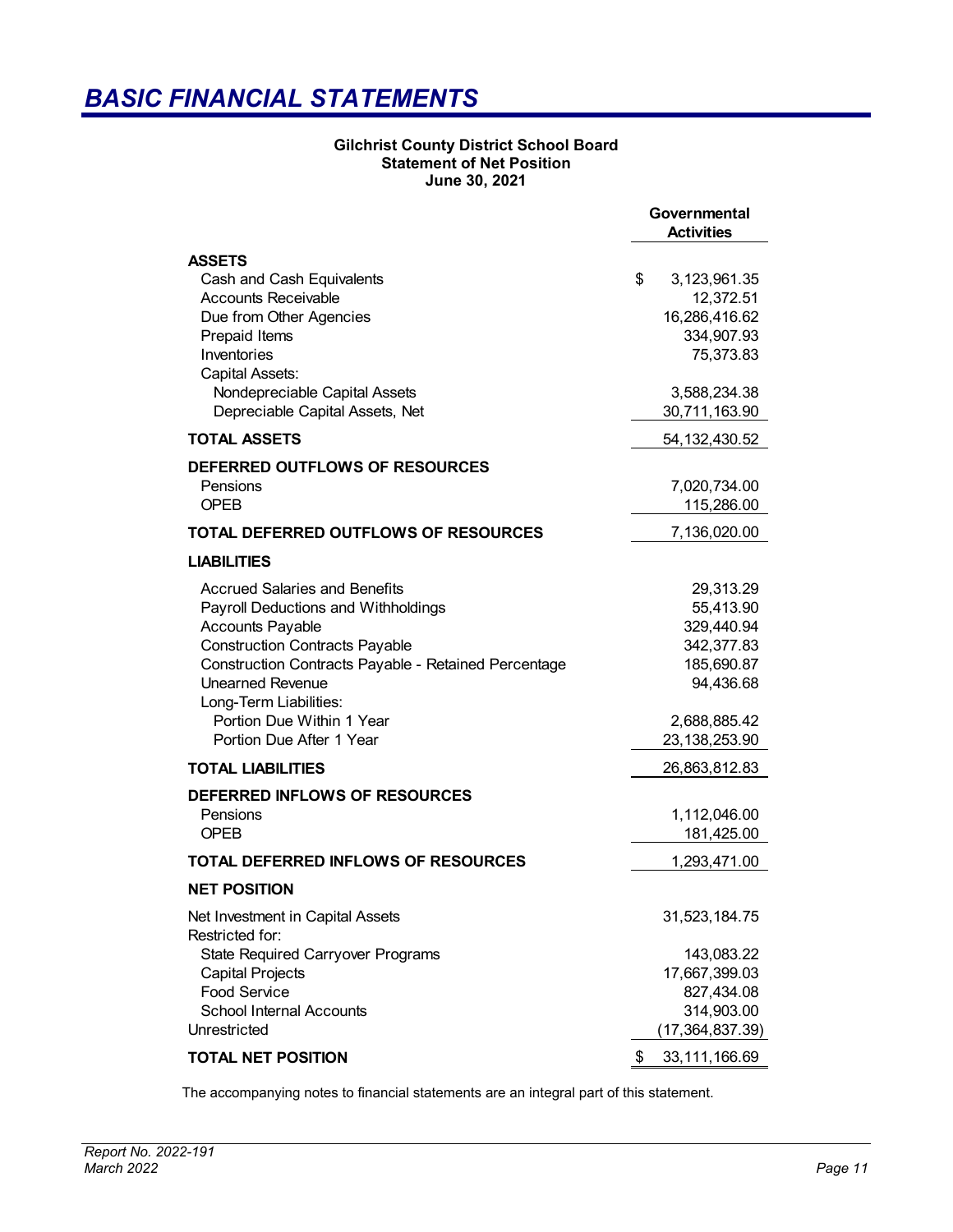### **Gilchrist County District School Board Statement of Activities For the Fiscal Year Ended June 30, 2021**

<span id="page-17-0"></span>

|                                                 |                     |                                          |    | <b>Program Revenues</b>                                       |  |  |
|-------------------------------------------------|---------------------|------------------------------------------|----|---------------------------------------------------------------|--|--|
|                                                 | <b>Expenses</b>     | <b>Charges</b><br>for<br><b>Services</b> |    | <b>Operating</b><br><b>Grants and</b><br><b>Contributions</b> |  |  |
| <b>Functions/Programs</b>                       |                     |                                          |    |                                                               |  |  |
| <b>Governmental Activities:</b>                 |                     |                                          |    |                                                               |  |  |
| Instruction                                     | \$<br>17,530,373.15 | \$<br>749,011.00                         | \$ |                                                               |  |  |
| <b>Student Support Services</b>                 | 1,774,851.84        |                                          |    |                                                               |  |  |
| <b>Instructional Media Services</b>             | 202,115.12          |                                          |    |                                                               |  |  |
| Instruction and Curriculum Development Services | 1,055,205.83        |                                          |    |                                                               |  |  |
| <b>Instructional Staff Training Services</b>    | 167,087.79          |                                          |    |                                                               |  |  |
| Instruction-Related Technology                  | 490.396.44          |                                          |    |                                                               |  |  |
| Board                                           | 481,043.71          |                                          |    |                                                               |  |  |
| <b>General Administration</b>                   | 368,374.04          |                                          |    |                                                               |  |  |
| <b>School Administration</b>                    | 1,791,045.74        |                                          |    |                                                               |  |  |
| <b>Facilities Acquisition and Construction</b>  | 208,526.07          |                                          |    |                                                               |  |  |
| <b>Fiscal Services</b>                          | 467,221.97          |                                          |    |                                                               |  |  |
| <b>Food Services</b>                            | 2,503,933.68        | 99,112.30                                |    | 2,431,465.57                                                  |  |  |
| <b>Central Services</b>                         | 436.494.69          |                                          |    |                                                               |  |  |
| <b>Student Transportation Services</b>          | 1,158,832.88        | 370.25                                   |    |                                                               |  |  |
| Operation of Plant                              | 2,449,501.66        |                                          |    |                                                               |  |  |
| Maintenance of Plant                            | 1,073,712.09        |                                          |    |                                                               |  |  |
| Administrative Technology Services              | 231,169.06          |                                          |    |                                                               |  |  |
| <b>Community Services</b>                       | 162,592.26          | 168,652.49                               |    |                                                               |  |  |
| Unallocated Interest on Long-Term Debt          | 110.97              |                                          |    |                                                               |  |  |
| Unallocated Depreciation Expense*               | 1,246,103.60        |                                          |    |                                                               |  |  |
| <b>Total Governmental Activities</b>            | \$<br>33,798,692.59 | \$<br>1,017,146.04                       | \$ | 2,431,465.57                                                  |  |  |

General Revenues:

Taxes:

 Property Taxes, Levied for Operational Purposes Property Taxes, Levied for Capital Projects Grants and Contributions Not Restricted to Specific Programs Unrestricted Investment Earnings

### **Total General Revenues**

### **Change in Net Position**

Net Position - Beginning Adjustment to Beginning Net Position Net Position - Beginning, as Restated

### **Net Position - Ending**

\* This amount excludes the depreciation that is included in the direct expenses of the various functions.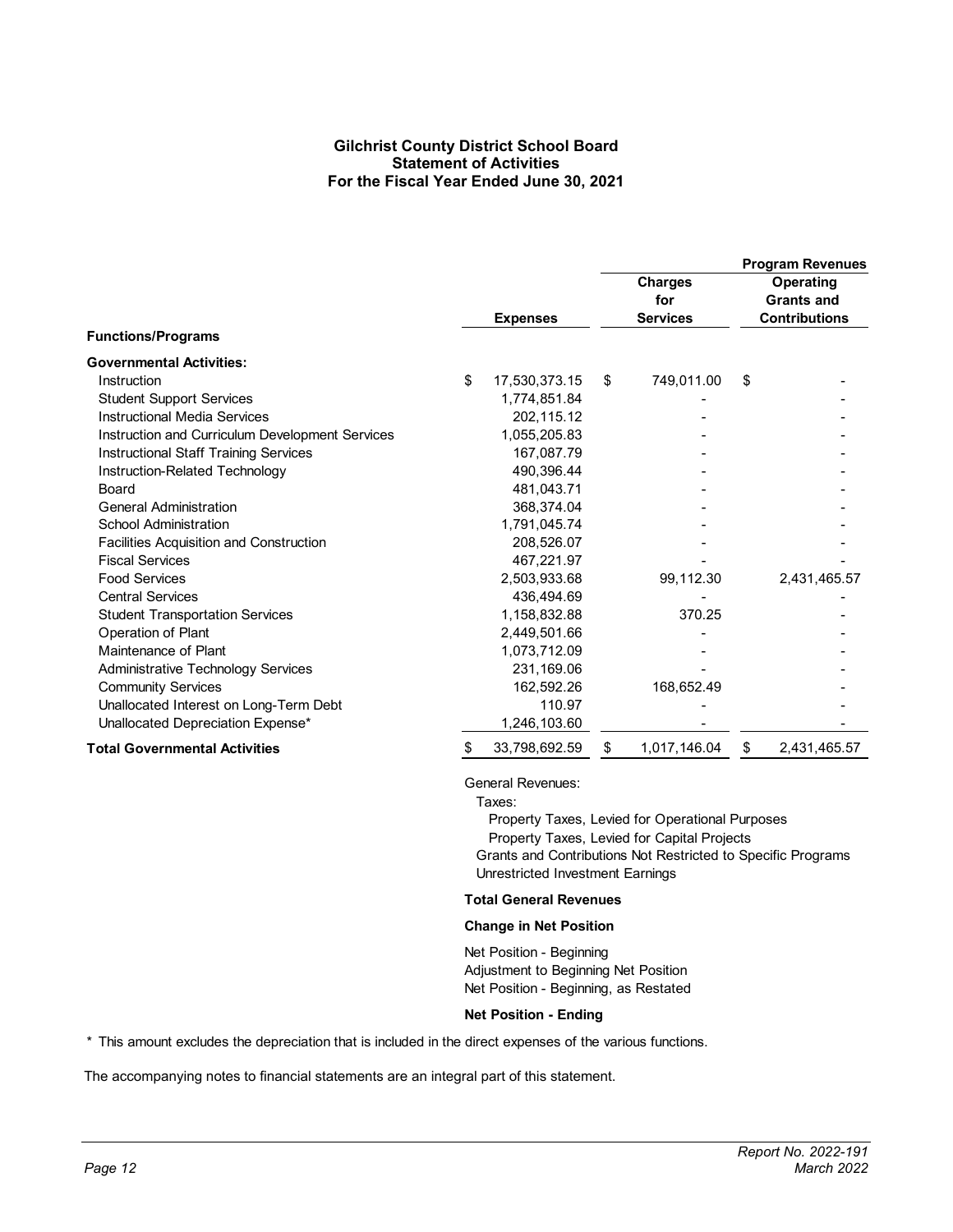|                      | Net (Expense)     |                     |  |  |  |  |
|----------------------|-------------------|---------------------|--|--|--|--|
|                      |                   | <b>Revenue and</b>  |  |  |  |  |
|                      |                   | <b>Changes in</b>   |  |  |  |  |
|                      |                   | <b>Net Position</b> |  |  |  |  |
| <b>Capital</b>       |                   |                     |  |  |  |  |
| <b>Grants and</b>    | Governmental      |                     |  |  |  |  |
| <b>Contributions</b> | <b>Activities</b> |                     |  |  |  |  |
|                      |                   |                     |  |  |  |  |
| \$                   | \$                | (16,781,362.15)     |  |  |  |  |
|                      |                   | (1,774,851.84)      |  |  |  |  |
|                      |                   | (202, 115.12)       |  |  |  |  |
|                      |                   | (1,055,205.83)      |  |  |  |  |
|                      | (167, 087.79)     |                     |  |  |  |  |
|                      | (490, 396.44)     |                     |  |  |  |  |
|                      | (481, 043.71)     |                     |  |  |  |  |
|                      |                   | (368, 374.04)       |  |  |  |  |
|                      | (1,791,045.74)    |                     |  |  |  |  |
| 7,057,683.95         | 6,849,157.88      |                     |  |  |  |  |
|                      |                   | (467, 221.97)       |  |  |  |  |
|                      |                   | 26.644.19           |  |  |  |  |
|                      |                   | (436, 494.69)       |  |  |  |  |
|                      |                   | (1, 158, 462.63)    |  |  |  |  |
|                      |                   | (2,449,501.66)      |  |  |  |  |
|                      |                   | (1,073,712.09)      |  |  |  |  |
|                      |                   | (231, 169.06)       |  |  |  |  |
|                      |                   | 6,060.23            |  |  |  |  |
|                      |                   | (110.97)            |  |  |  |  |
|                      |                   | (1, 246, 103.60)    |  |  |  |  |
| \$<br>7,057,683.95   |                   | (23, 292, 397.03)   |  |  |  |  |

| 4.124.320.17        |
|---------------------|
| 1,372,216.94        |
| 23,759,500.32       |
| 13.854.46           |
| 29,269,891.89       |
| 5.977.494.86        |
| 26.830.391.83       |
| 303,280.00          |
| 27,133,671.83       |
| \$<br>33,111,166.69 |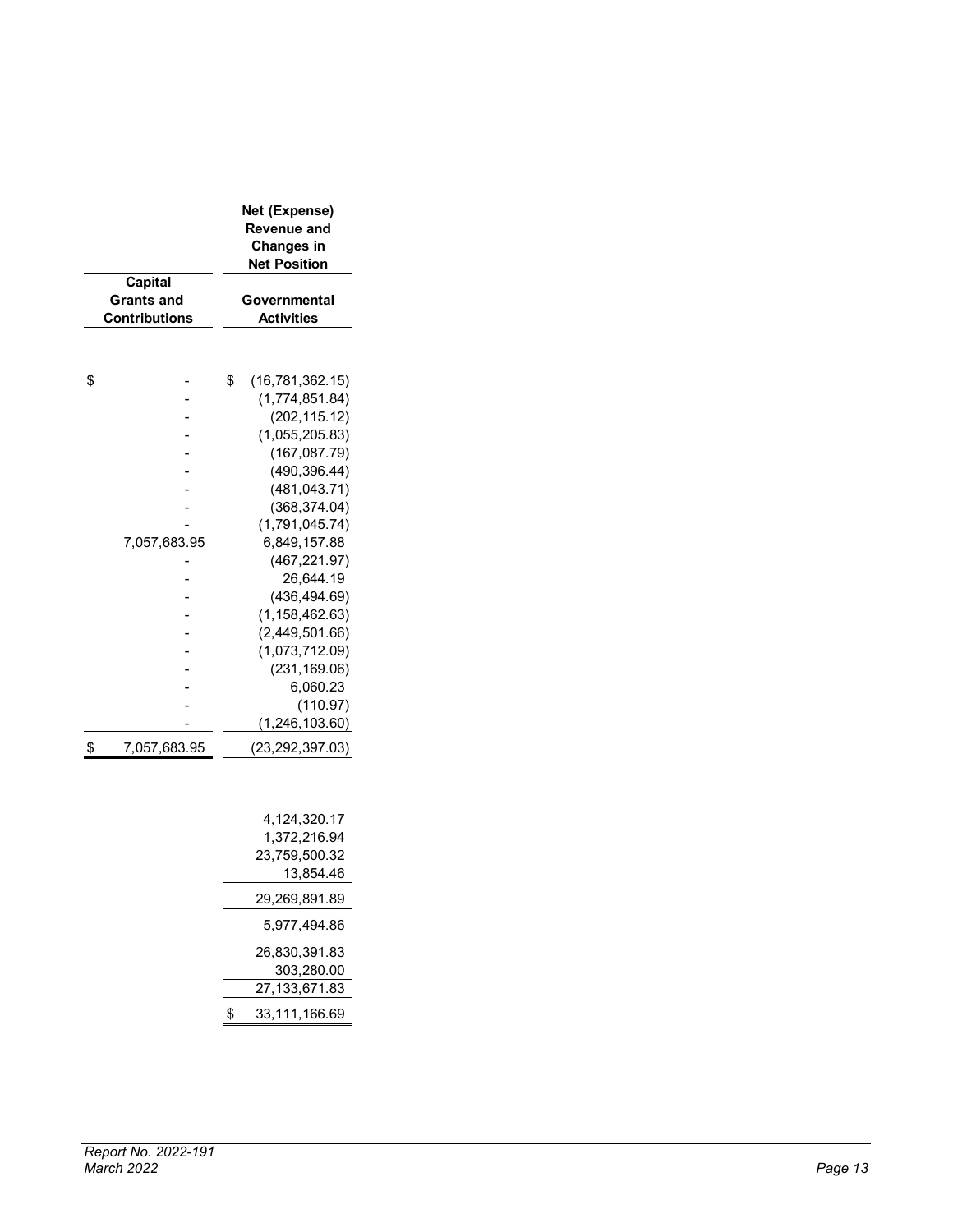### **Gilchrist County District School Board Balance Sheet – Governmental Funds June 30, 2021**

<span id="page-19-0"></span>

|                                                                                                                                                                                 | General<br><b>Fund</b>                                                    |               | <b>Special Revenue -</b><br><b>Other Fund</b> |    | Special Revenue -<br><b>Federal Education</b><br><b>Stabilization Fund</b> |  |
|---------------------------------------------------------------------------------------------------------------------------------------------------------------------------------|---------------------------------------------------------------------------|---------------|-----------------------------------------------|----|----------------------------------------------------------------------------|--|
| <b>ASSETS</b><br>Cash and Cash Equivalents<br><b>Accounts Receivable</b><br>Due from Other Funds<br>Due from Other Agencies<br>Prepaid Items<br>Inventories                     | \$<br>149,092.11<br>12,372.51<br>1,373,502.96<br>336,396.25<br>334,907.93 | \$            | 3,231.74<br>485,005.16                        | \$ | 50,862.12<br>1,151,774.07                                                  |  |
| <b>TOTAL ASSETS</b>                                                                                                                                                             | \$<br>2,206,271.76                                                        | $\sqrt[6]{2}$ | 488,236.90                                    | \$ | 1,202,636.19                                                               |  |
| LIABILITIES, DEFERRED INFLOWS OF RESOURCES, AND<br><b>FUND BALANCES</b><br>Liabilities:<br><b>Accrued Salaries and Benefits</b><br>Payroll Deductions and Withholdings          | \$<br>29,313.29<br>48,326.73                                              | \$            | 3,231.74                                      | \$ | 401.43                                                                     |  |
| <b>Accounts Payable</b><br><b>Construction Contracts Payable</b><br><b>Construction Contracts Payable -Retained Percentage</b><br>Due to Other Funds<br><b>Unearned Revenue</b> | 101,902.19                                                                |               | 6,060.42<br>478,944.74                        |    | 43,357.11<br>1,108,654.88<br>50,222.77                                     |  |
| <b>Total Liabilities</b>                                                                                                                                                        | 179,542.21                                                                |               | 488,236.90                                    |    | 1,202,636.19                                                               |  |
| Deferred Inflows of Resources:<br>Unavailable Revenue - PECO Special Facilities                                                                                                 |                                                                           |               |                                               |    |                                                                            |  |
| Fund Balances:<br>Nonspendable:<br>Prepaid Items<br>Inventories<br><b>Total Nonspendable Fund Balance</b>                                                                       | 334,907.93<br>334,907.93                                                  |               |                                               |    |                                                                            |  |
| Restricted for:<br>State Required Carryover Programs<br><b>Capital Projects</b><br><b>Food Service</b><br><b>Student Internal Accounts</b>                                      | 143,083.22                                                                |               |                                               |    |                                                                            |  |
| <b>Total Restricted Fund Balance</b><br>Assigned for:<br>Purchases on Order<br>Unassigned Fund Balance (Deficit)                                                                | 143,083.22<br>93,160.98<br>1,455,577.42                                   |               | $\overline{a}$                                |    |                                                                            |  |
| <b>Total Fund Balances</b>                                                                                                                                                      | 2,026,729.55                                                              |               |                                               |    |                                                                            |  |
| TOTAL LIABILITIES, DEFERRED INFLOWS OF RESOURCES,<br><b>AND FUND BALANCES</b>                                                                                                   | \$<br>2,206,271.76                                                        | \$            | 488,236.90                                    | \$ | 1,202,636.19                                                               |  |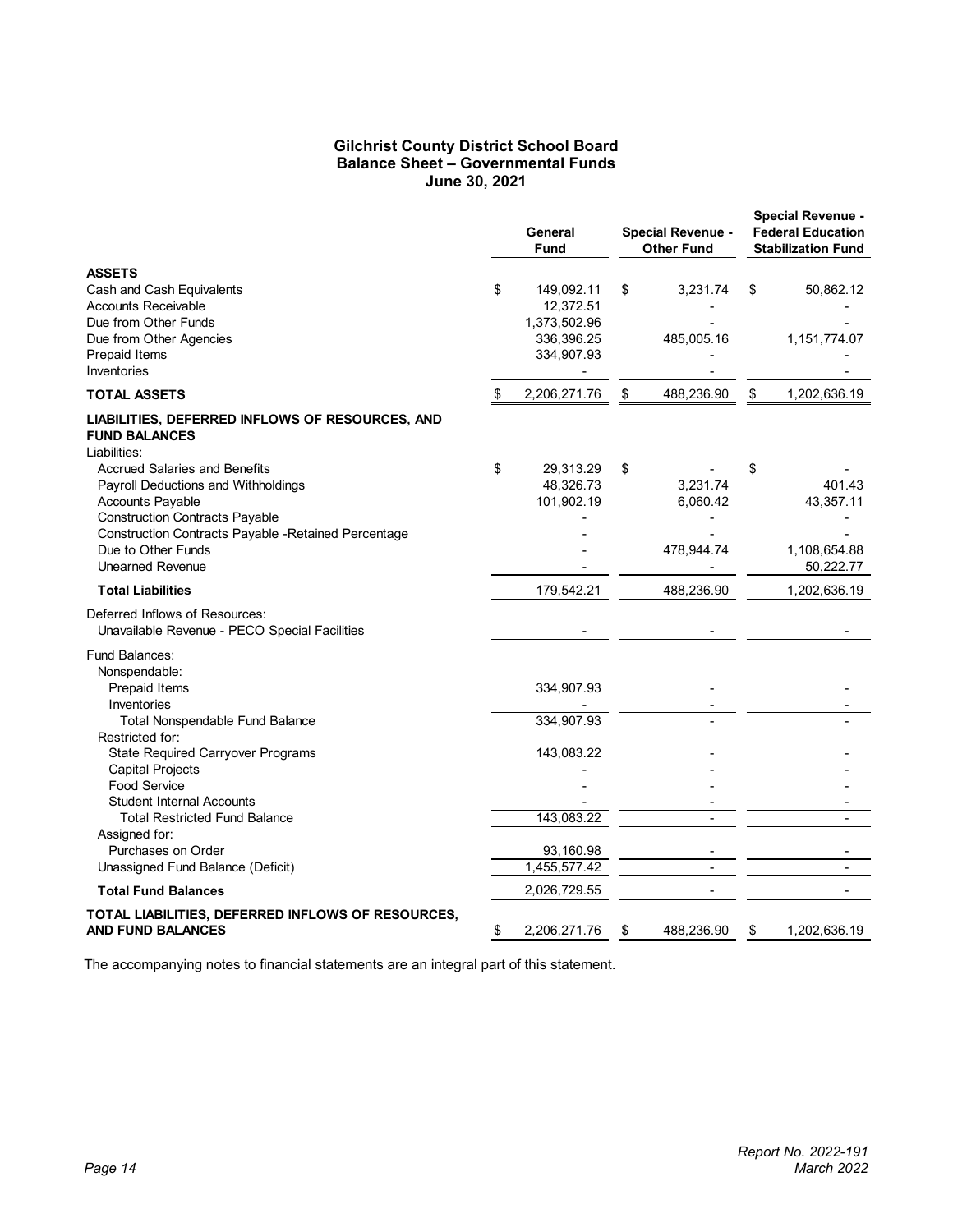| <b>Capital Projects -</b><br><b>Public Education</b><br><b>Capital Outlay Fund</b> | <b>Capital Projects -</b><br><b>Local Capital</b><br><b>Improvement Fund</b> |      | Other<br>Governmental<br><b>Funds</b> |    | <b>Total</b><br>Governmental<br><b>Funds</b> |
|------------------------------------------------------------------------------------|------------------------------------------------------------------------------|------|---------------------------------------|----|----------------------------------------------|
| \$                                                                                 | \$<br>1,723,531.95                                                           | \$   | 1, 197, 243. 43                       | \$ | 3,123,961.35                                 |
|                                                                                    |                                                                              |      |                                       |    | 12,372.51                                    |
|                                                                                    | 893,313.89                                                                   |      | 214,096.66                            |    | 2,480,913.51                                 |
| 14,212,014.32                                                                      | 1,526.90                                                                     |      | 99,699.92                             |    | 16,286,416.62                                |
|                                                                                    |                                                                              |      |                                       |    | 334,907.93                                   |
|                                                                                    |                                                                              |      | 75,373.83                             |    | 75,373.83                                    |
| \$<br>14,212,014.32                                                                | \$<br>2,618,372.74                                                           | $\,$ | 1,586,413.84                          |    | 22,313,945.75                                |
| \$                                                                                 | \$                                                                           | \$   |                                       | \$ | 29,313.29                                    |
|                                                                                    |                                                                              |      | 3,454.00                              |    | 55,413.90                                    |
| 170,680.99                                                                         |                                                                              |      | 7,440.23                              |    | 329,440.94                                   |
| 342,377.83                                                                         |                                                                              |      |                                       |    | 342,377.83                                   |
| 185,690.87                                                                         |                                                                              |      |                                       |    | 185,690.87                                   |
| 893,313.89                                                                         |                                                                              |      |                                       |    | 2,480,913.51                                 |
|                                                                                    |                                                                              |      | 44,213.91                             |    | 94,436.68                                    |
| 1,592,063.58                                                                       |                                                                              |      | 55, 108.14                            |    | 3,517,587.02                                 |
| 14,162,543.17                                                                      |                                                                              |      |                                       |    | 14, 162, 543. 17                             |
|                                                                                    |                                                                              |      |                                       |    | 334,907.93                                   |
|                                                                                    |                                                                              |      | 75,373.83                             |    | 75,373.83                                    |
|                                                                                    |                                                                              |      | 75,373.83                             |    | 410,281.76                                   |
|                                                                                    |                                                                              |      |                                       |    | 143,083.22                                   |
|                                                                                    | 2,618,372.74                                                                 |      | 358,414.42                            |    | 2,976,787.16                                 |
|                                                                                    |                                                                              |      | 752,060.25                            |    | 752,060.25                                   |
|                                                                                    |                                                                              |      | 314,903.00                            |    | 314,903.00                                   |
|                                                                                    | 2,618,372.74                                                                 |      | 1,425,377.67                          |    | 4,186,833.63                                 |
|                                                                                    |                                                                              |      | 30,554.20                             |    | 123,715.18                                   |
| (1, 542, 592.43)                                                                   |                                                                              |      |                                       |    | (87,015.01)                                  |
| (1,542,592.43)                                                                     | 2,618,372.74                                                                 |      | 1,531,305.70                          |    | 4,633,815.56                                 |
| \$<br>14,212,014.32                                                                | \$<br>2,618,372.74                                                           | \$   | 1,586,413.84                          | \$ | 22,313,945.75                                |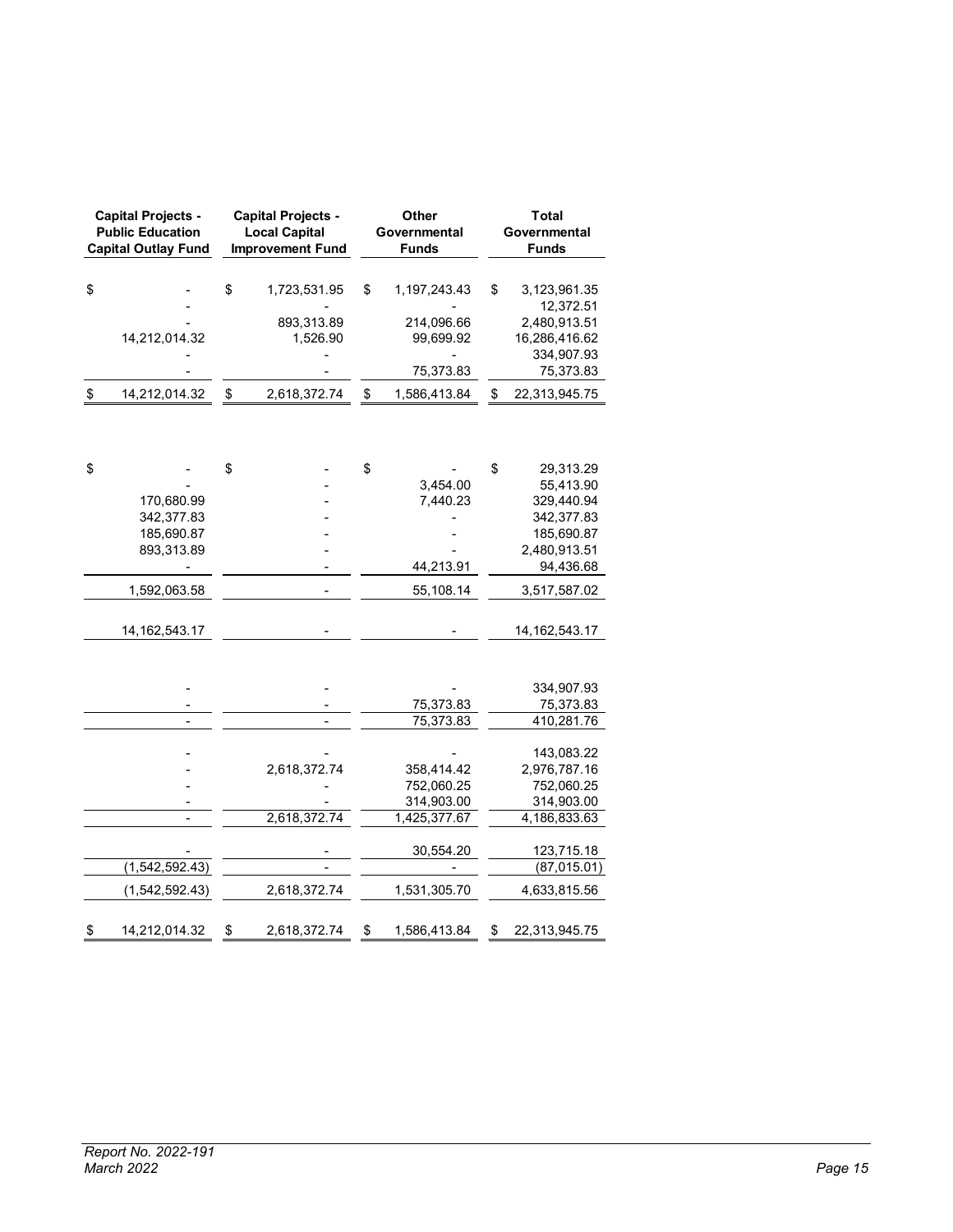### **Gilchrist County District School Board Reconciliation of the Governmental Funds Balance Sheet to the Statement of Net Position June 30, 2021**

<span id="page-21-0"></span>

| <b>Total Fund Balances - Governmental Funds</b>                                                                                                                                                                                      | \$<br>4,633,815.56                                                              |                   |
|--------------------------------------------------------------------------------------------------------------------------------------------------------------------------------------------------------------------------------------|---------------------------------------------------------------------------------|-------------------|
| Amounts reported for governmental activities in the statement of net position are different because:                                                                                                                                 |                                                                                 |                   |
| Capital assets, net of accumulated depreciation, used in governmental activities are not financial<br>resources and, therefore, are not reported as assets in the governmental funds.                                                | 34,299,398.28                                                                   |                   |
| A portion of the PECO Special Facilities is not available to pay for current period expenditures<br>and, therefore, is reported as unavailable revenue in the governmental funds.                                                    |                                                                                 | 14, 162, 543. 17  |
| The deferred outflows of resources and deferred inflows of resources related to pensions and<br>other postemployment benefits (OPEB) are applicable to future periods and, therefore, are not<br>reported in the governmental funds. |                                                                                 |                   |
| Deferred Outflows Related to Pensions<br>Deferred Outflows Related to OPEB<br>Deferred Inflows Related to Pensions<br>Deferred Inflows Related to OPEB                                                                               | \$<br>7,020,734.00<br>115,286.00<br>(1, 112, 046.00)<br>(181,425.00)            | 5,842,549.00      |
| Long-term liabilities are not due and payable in the fiscal year and, therefore, are not reported<br>as liabilities in the governmental funds.                                                                                       |                                                                                 |                   |
| <b>Compensated Absences Payable</b><br>Net Pension Liability<br><b>Total OPEB Liability</b><br>Special PECO Advance Payable                                                                                                          | \$<br>(1,019,670.49)<br>(21, 228, 358.00)<br>(1,330,966.00)<br>(2, 248, 144.83) | (25, 827, 139.32) |
| <b>Net Position - Governmental Activities</b>                                                                                                                                                                                        |                                                                                 | 33,111,166.69     |
|                                                                                                                                                                                                                                      |                                                                                 |                   |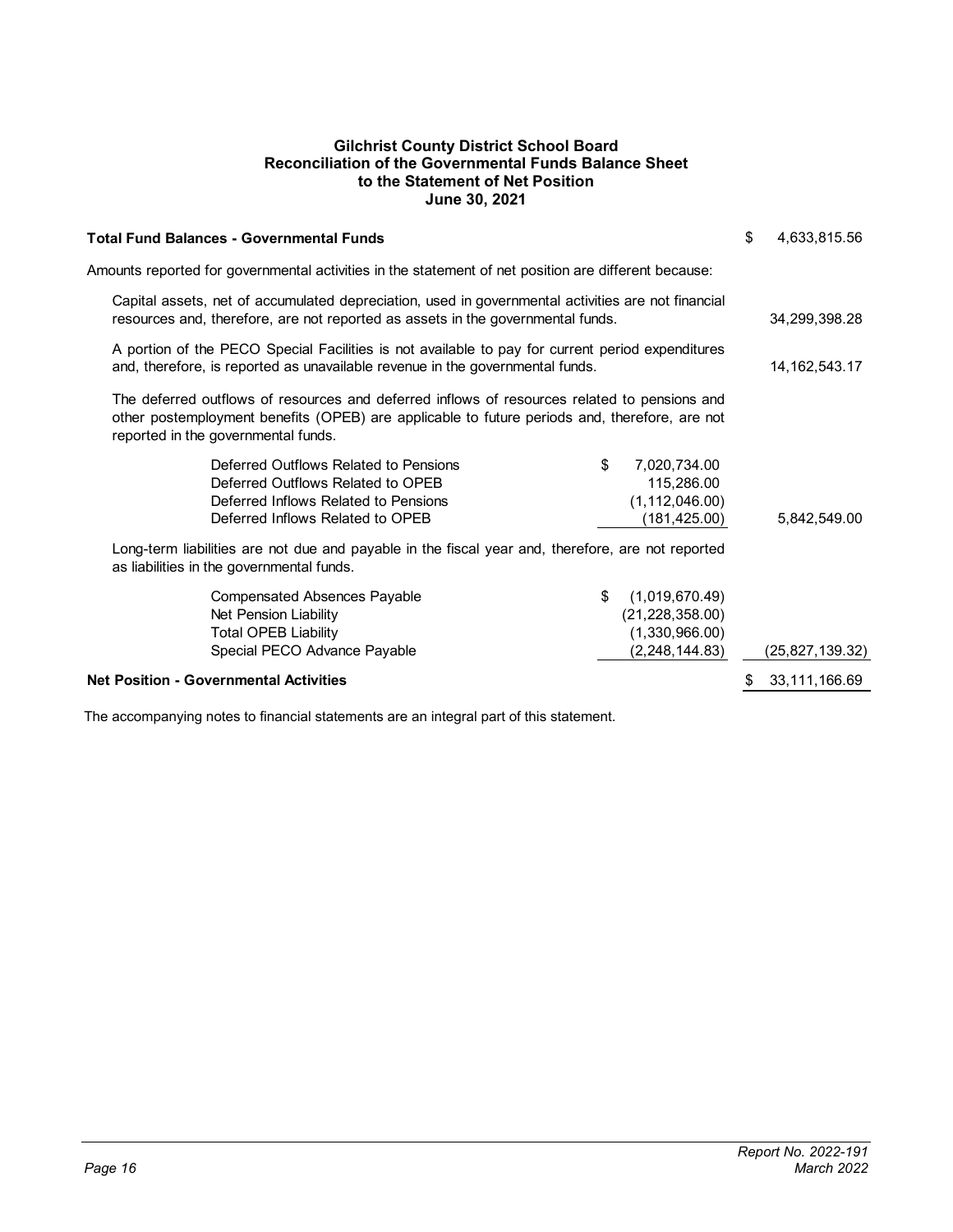THIS PAGE INTENTIONALLY LEFT BLANK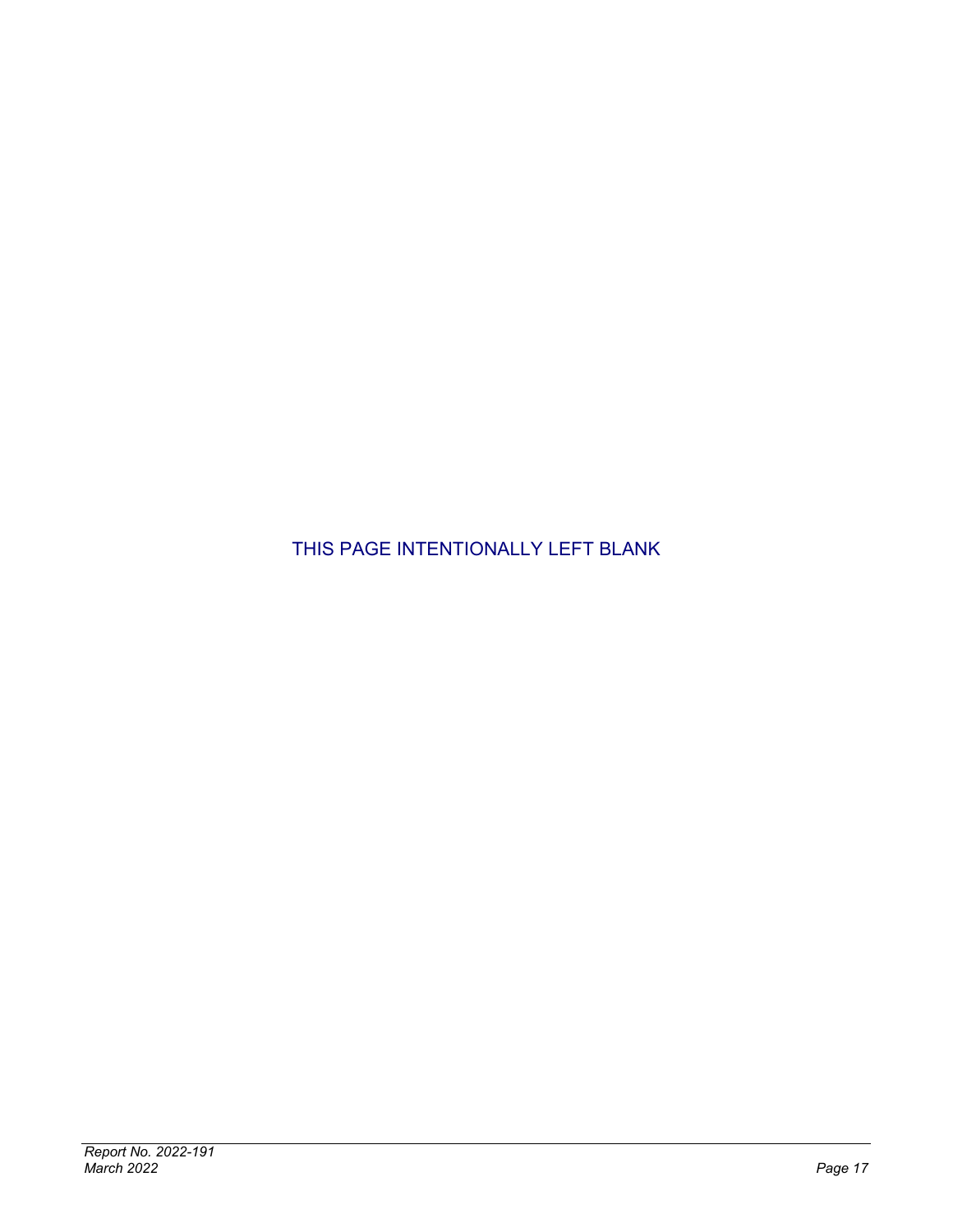### **Gilchrist County District School Board Statement of Revenues, Expenditures, and Changes in Fund Balances – Governmental Funds For the Fiscal Year Ended June 30, 2021**

<span id="page-23-0"></span>

|                                                          | General<br><b>Fund</b> | <b>Special Revenue -</b><br><b>Other Fund</b> |              | <b>Special Revenue -</b><br><b>Federal Education</b><br><b>Stabilization Fund</b> |              |
|----------------------------------------------------------|------------------------|-----------------------------------------------|--------------|-----------------------------------------------------------------------------------|--------------|
| <b>Revenues</b>                                          |                        |                                               |              |                                                                                   |              |
| Intergovernmental:                                       |                        |                                               |              |                                                                                   |              |
| <b>Federal Direct</b>                                    | \$<br>69,611.03        | \$                                            |              | \$                                                                                |              |
| Federal Through State and Local                          | 43,861.11              |                                               | 1,584,301.52 |                                                                                   | 1,940,823.65 |
| State                                                    | 19,553,621.33          |                                               |              |                                                                                   |              |
| Local:                                                   |                        |                                               |              |                                                                                   |              |
| <b>Property Taxes</b>                                    | 4, 124, 320. 17        |                                               |              |                                                                                   |              |
| Charges for Services - Food Service                      |                        |                                               |              |                                                                                   |              |
| Miscellaneous                                            | 919,403.07             |                                               |              |                                                                                   |              |
| <b>Total Local Revenues</b>                              | 5,043,723.24           |                                               |              |                                                                                   |              |
| <b>Total Revenues</b>                                    | 24,710,816.71          |                                               | 1,584,301.52 |                                                                                   | 1,940,823.65 |
| <b>Expenditures</b>                                      |                        |                                               |              |                                                                                   |              |
| Current - Education:                                     |                        |                                               |              |                                                                                   |              |
| Instruction                                              | 14,403,337.29          |                                               | 1,087,481.32 |                                                                                   | 796,782.05   |
| <b>Student Support Services</b>                          | 1,442,912.48           |                                               | 122,763.78   |                                                                                   | 96,892.67    |
| Instructional Media Services                             | 172,922.39             |                                               |              |                                                                                   | 19,349.65    |
| Instruction and Curriculum Development Services          | 606,084.89             |                                               | 163,087.00   |                                                                                   | 106,619.80   |
| <b>Instructional Staff Training Services</b>             | 6,119.07               |                                               | 137,615.98   |                                                                                   | 22,950.00    |
| Instruction-Related Technology                           | 450,030.29             |                                               |              |                                                                                   |              |
| Board                                                    | 361,443.71             |                                               |              |                                                                                   |              |
| <b>General Administration</b>                            | 219,992.26             |                                               | 56,998.94    |                                                                                   | 42,424.79    |
| School Administration                                    | 1,272,117.93           |                                               |              |                                                                                   | 228,610.06   |
| Facilities Acquisition and Construction                  | 32,263.00              |                                               | 15,129.50    |                                                                                   | 239.76       |
| <b>Fiscal Services</b>                                   | 336,329.42             |                                               |              |                                                                                   | 62,007.16    |
| <b>Food Services</b>                                     |                        |                                               |              |                                                                                   | 19,094.89    |
| <b>Central Services</b>                                  | 339,090.14             |                                               |              |                                                                                   | 44,249.08    |
| <b>Student Transportation Services</b>                   | 892,368.02             |                                               |              |                                                                                   | 131,784.69   |
| Operation of Plant                                       | 2,193,010.06           |                                               |              |                                                                                   | 244,190.91   |
| Maintenance of Plant                                     | 968,893.35             |                                               |              |                                                                                   | 61,690.14    |
| Administrative Technology Services                       | 197,083.06             |                                               |              |                                                                                   | 34,086.00    |
| <b>Community Services</b>                                | 159,103.26             |                                               |              |                                                                                   |              |
| Fixed Capital Outlay:                                    |                        |                                               |              |                                                                                   |              |
| Facilities Acquisition and Construction                  | 12,250.00              |                                               |              |                                                                                   |              |
| Other Capital Outlay                                     | 69,666.61              |                                               | 1,225.00     |                                                                                   | 29,852.00    |
| Debt Service:                                            |                        |                                               |              |                                                                                   |              |
| Interest and Fiscal Charges                              |                        |                                               |              |                                                                                   |              |
| <b>Total Expenditures</b>                                | 24, 135, 017. 23       |                                               | 1,584,301.52 |                                                                                   | 1,940,823.65 |
| <b>Excess (Deficiency) of Revenues Over Expenditures</b> | 575,799.48             |                                               |              |                                                                                   |              |
| <b>Other Financing Sources</b>                           |                        |                                               |              |                                                                                   |              |
| Proceeds from Special Facility Construction Account      |                        |                                               |              |                                                                                   |              |
| <b>Net Change in Fund Balances</b>                       | 575,799.48             |                                               |              |                                                                                   |              |
| Fund Balances, Beginning                                 | 1,450,930.07           |                                               |              |                                                                                   |              |
| Adjustment to Beginning Fund Balance                     |                        |                                               |              |                                                                                   |              |
| Fund Balances, Beginning, as Restated                    | 1,450,930.07           |                                               |              |                                                                                   |              |
| <b>Fund Balances, Ending</b>                             | 2,026,729.55           | \$                                            | 0.00         | \$                                                                                | 0.00         |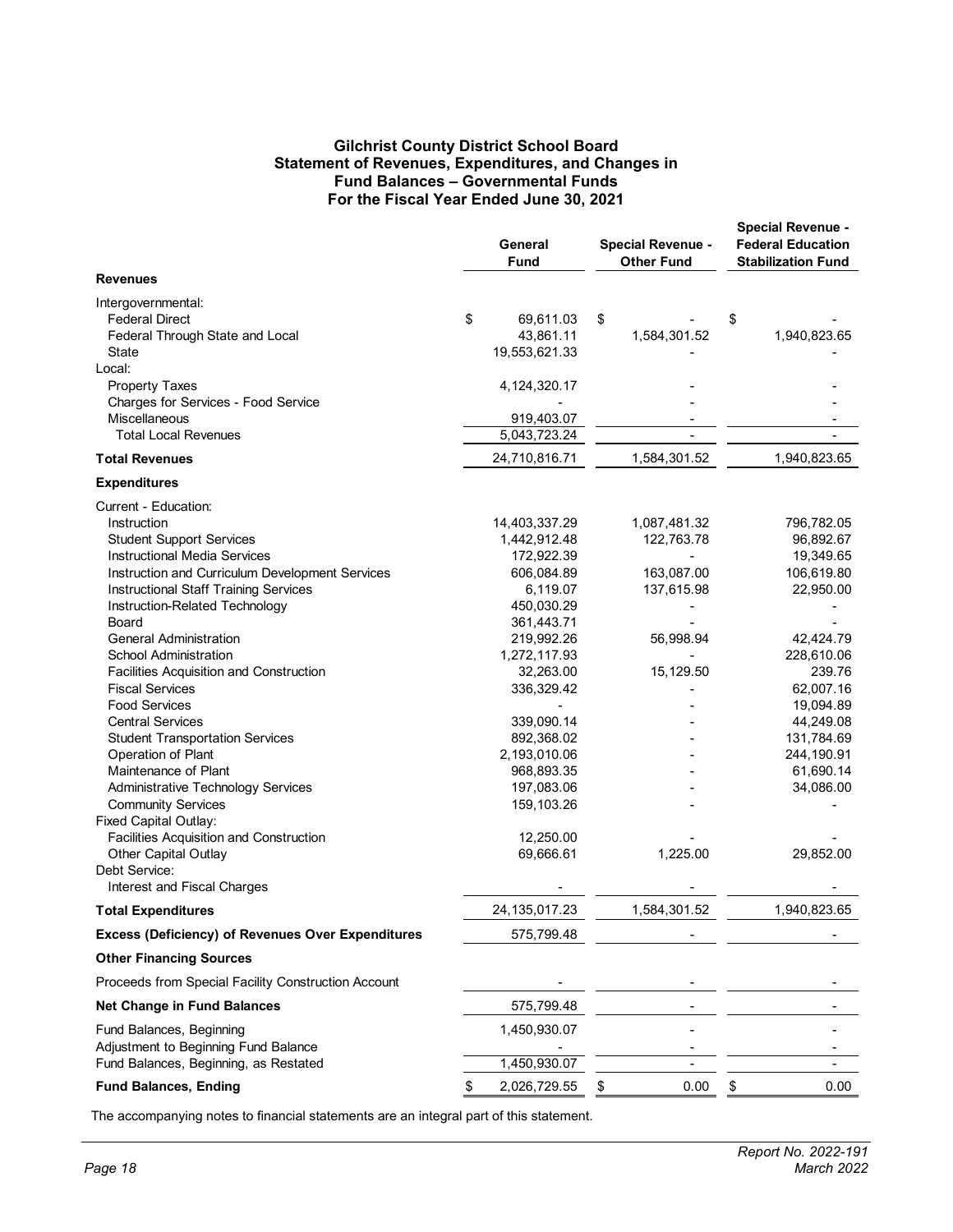| <b>Capital Projects -</b><br><b>Public Education</b><br><b>Capital Outlay Fund</b> | <b>Capital Projects -</b><br><b>Local Capital</b><br><b>Improvement Fund</b> | Other<br>Governmental<br><b>Funds</b> |    | <b>Total</b><br>Governmental<br><b>Funds</b> |
|------------------------------------------------------------------------------------|------------------------------------------------------------------------------|---------------------------------------|----|----------------------------------------------|
| \$                                                                                 | \$                                                                           | \$                                    | \$ |                                              |
|                                                                                    |                                                                              | 2,395,768.57                          |    | 69,611.03<br>5,964,754.85                    |
|                                                                                    |                                                                              | 136, 181. 78                          |    | 19,689,803.11                                |
|                                                                                    |                                                                              |                                       |    |                                              |
|                                                                                    | 1,372,216.94                                                                 |                                       |    | 5,496,537.11                                 |
|                                                                                    |                                                                              | 99,112.30                             |    | 99,112.30                                    |
| 742.13                                                                             | 10,821.42                                                                    | 568,203.26                            |    | 1,499,169.88                                 |
| 742.13                                                                             | 1,383,038.36                                                                 | 667,315.56                            |    | 7,094,819.29                                 |
| 742.13                                                                             | 1,383,038.36                                                                 | 3,199,265.91                          |    | 32,818,988.28                                |
|                                                                                    |                                                                              |                                       |    |                                              |
|                                                                                    |                                                                              | 549,437.00                            |    | 16,837,037.66                                |
|                                                                                    |                                                                              |                                       |    | 1,662,568.93                                 |
|                                                                                    |                                                                              |                                       |    | 192,272.04                                   |
|                                                                                    |                                                                              |                                       |    | 875,791.69                                   |
|                                                                                    |                                                                              |                                       |    | 166,685.05<br>450,030.29                     |
|                                                                                    |                                                                              |                                       |    | 361,443.71                                   |
|                                                                                    |                                                                              |                                       |    | 319,415.99                                   |
|                                                                                    |                                                                              |                                       |    | 1,500,727.99                                 |
|                                                                                    |                                                                              | 29,389.50                             |    | 77,021.76                                    |
|                                                                                    |                                                                              |                                       |    | 398,336.58                                   |
|                                                                                    |                                                                              | 2,380,260.61                          |    | 2,399,355.50                                 |
|                                                                                    |                                                                              |                                       |    | 383,339.22                                   |
|                                                                                    |                                                                              |                                       |    | 1,024,152.71                                 |
|                                                                                    |                                                                              |                                       |    | 2,437,200.97                                 |
|                                                                                    |                                                                              |                                       |    | 1,030,583.49                                 |
|                                                                                    |                                                                              |                                       |    | 231,169.06                                   |
|                                                                                    |                                                                              |                                       |    | 159,103.26                                   |
| 2,744,609.09                                                                       |                                                                              | 30,088.55                             |    | 2,786,947.64                                 |
|                                                                                    |                                                                              | 72,017.07                             |    | 172,760.68                                   |
|                                                                                    |                                                                              | 110.97                                |    | 110.97                                       |
| 2,744,609.09                                                                       |                                                                              | 3,061,303.70                          |    | 33,466,055.19                                |
| (2,743,866.96)                                                                     | 1,383,038.36                                                                 | 137,962.21                            |    | (647,066.91)                                 |
|                                                                                    |                                                                              |                                       |    |                                              |
| 248, 144.83                                                                        |                                                                              |                                       |    | 248, 144.83                                  |
| (2,495,722.13)                                                                     | 1,383,038.36                                                                 | 137,962.21                            |    | (398, 922.08)                                |
| 953, 129.70                                                                        | 1,235,334.38                                                                 | 1,090,063.49                          |    | 4,729,457.64                                 |
|                                                                                    |                                                                              | 303,280.00                            |    | 303,280.00                                   |
| 953, 129.70                                                                        | 1,235,334.38                                                                 | 1,393,343.49                          |    | 5,032,737.64                                 |
| \$<br>(1,542,592.43)                                                               | 2,618,372.74<br>\$                                                           | \$<br>1,531,305.70                    | \$ | 4,633,815.56                                 |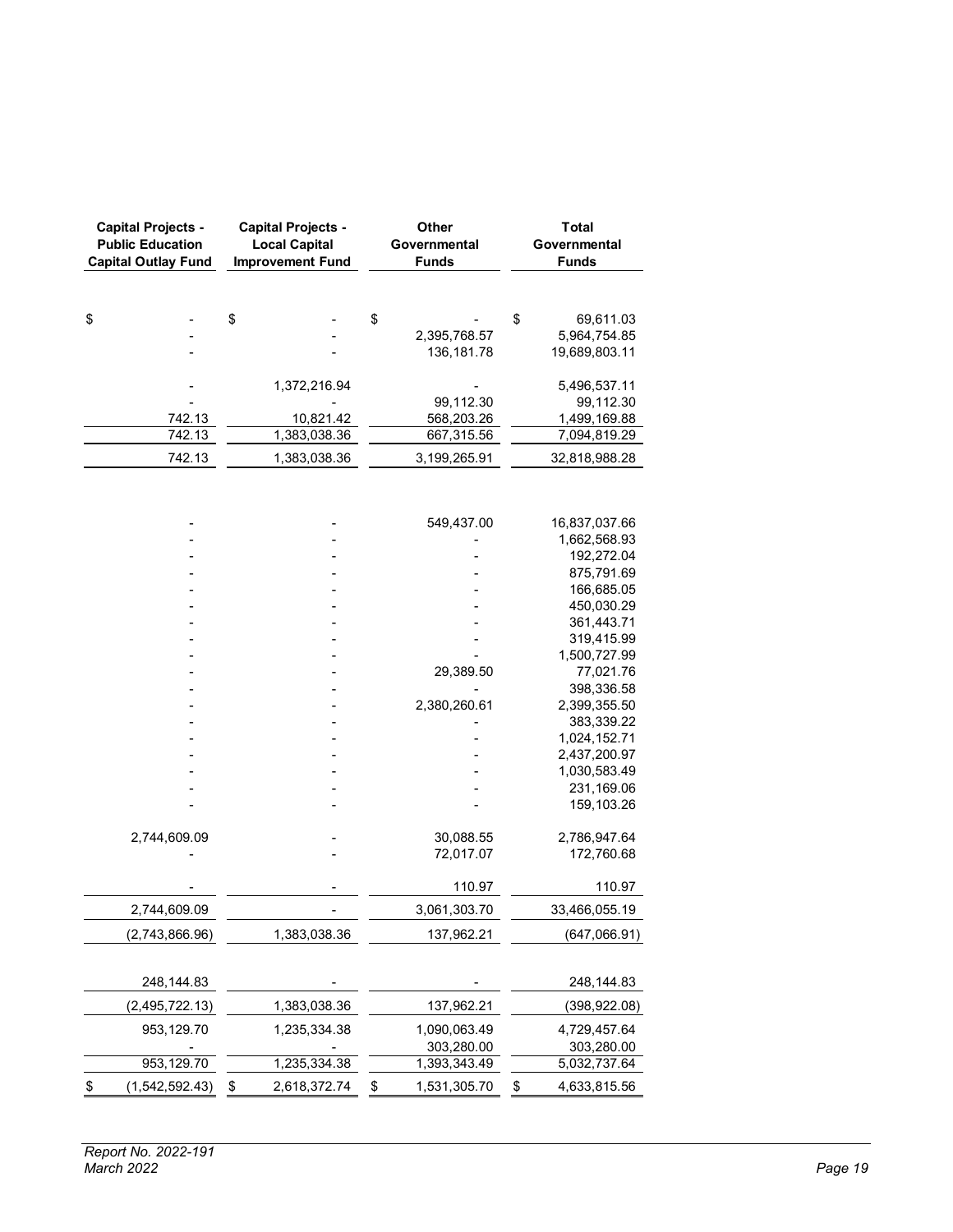### <span id="page-25-0"></span>**Gilchrist County District School Board Reconciliation of the Governmental Funds Statement of Revenues, Expenditures, and Changes in Fund Balances to the Statement of Activities For the Fiscal Year Ended June 30, 2021**

| Net Change in Fund Balances - Governmental Funds                                                                                                                                                                                                                                                                                                                                                                                      | \$<br>(398, 922.08) |
|---------------------------------------------------------------------------------------------------------------------------------------------------------------------------------------------------------------------------------------------------------------------------------------------------------------------------------------------------------------------------------------------------------------------------------------|---------------------|
| Amounts reported for governmental activities in the statement of activities are different because:                                                                                                                                                                                                                                                                                                                                    |                     |
| Capital outlays are reported in the governmental funds as expenditures. However, in the statement<br>of activities, the cost of those assets is allocated over their estimated useful lives as depreciation<br>expense. This is the amount of capital outlays in excess of depreciation expense and adjustments<br>in the current fiscal year.                                                                                        | 1,527,116.91        |
| A portion of the PECO Special Facilities funding was not available to pay for current period<br>expenditures and, therefore, not recognized as revenue in the governmental fund statements.<br>However, these funds are recognized as revenue under the full accrual basis of accounting in the<br>statement of activities. This is the net increase in unavailable revenue in the governmental funds for<br>the current fiscal year. | 6,957,199.17        |
| Special facility construction advances provide current financial resources to the governmental funds,<br>but increase long-term liabilities in the statement of net position. This is the increase in the Special<br>PECO Advance Payable for the current fiscal year.                                                                                                                                                                | (248, 144.83)       |
| In the statement of activities, the cost of compensated absences is measured by the amounts<br>earned during the year, while in the governmental funds, expenditures are recognized based on the<br>amounts actually paid for compensated absences. This is the net amount of compensated<br>absences used in excess of the amount earned in the current fiscal year.                                                                 | 145,446.69          |
| Governmental funds report District OPEB contributions as expenditures. However, in the statement<br>of activities, the cost of OPEB benefits earned net of employee contributions, as determined<br>through an actuarial valuation, is reported as an OPEB expense.                                                                                                                                                                   |                     |
| \$<br><b>OPEB Contributions</b><br>49,253.00<br><b>OPEB Expense</b><br>(92, 356.00)                                                                                                                                                                                                                                                                                                                                                   | (43, 103.00)        |
| Governmental funds report District pension contributions as expenditures. However, in the<br>statement of activities, the cost of pension benefits earned net of employee contributions is<br>reported as a pension expense.                                                                                                                                                                                                          |                     |
| <b>FRS Pension Contribution</b><br>1,448,846.00<br>\$<br>263,188.00<br><b>HIS Pension Contribution</b><br>(3,219,179.00)<br>FRS Pension Expense<br><b>HIS Pension Expense</b><br>(454, 953.00)                                                                                                                                                                                                                                        | (1,962,098.00)      |
| <b>Change in Net Position - Governmental Activities</b>                                                                                                                                                                                                                                                                                                                                                                               | \$<br>5,977,494.86  |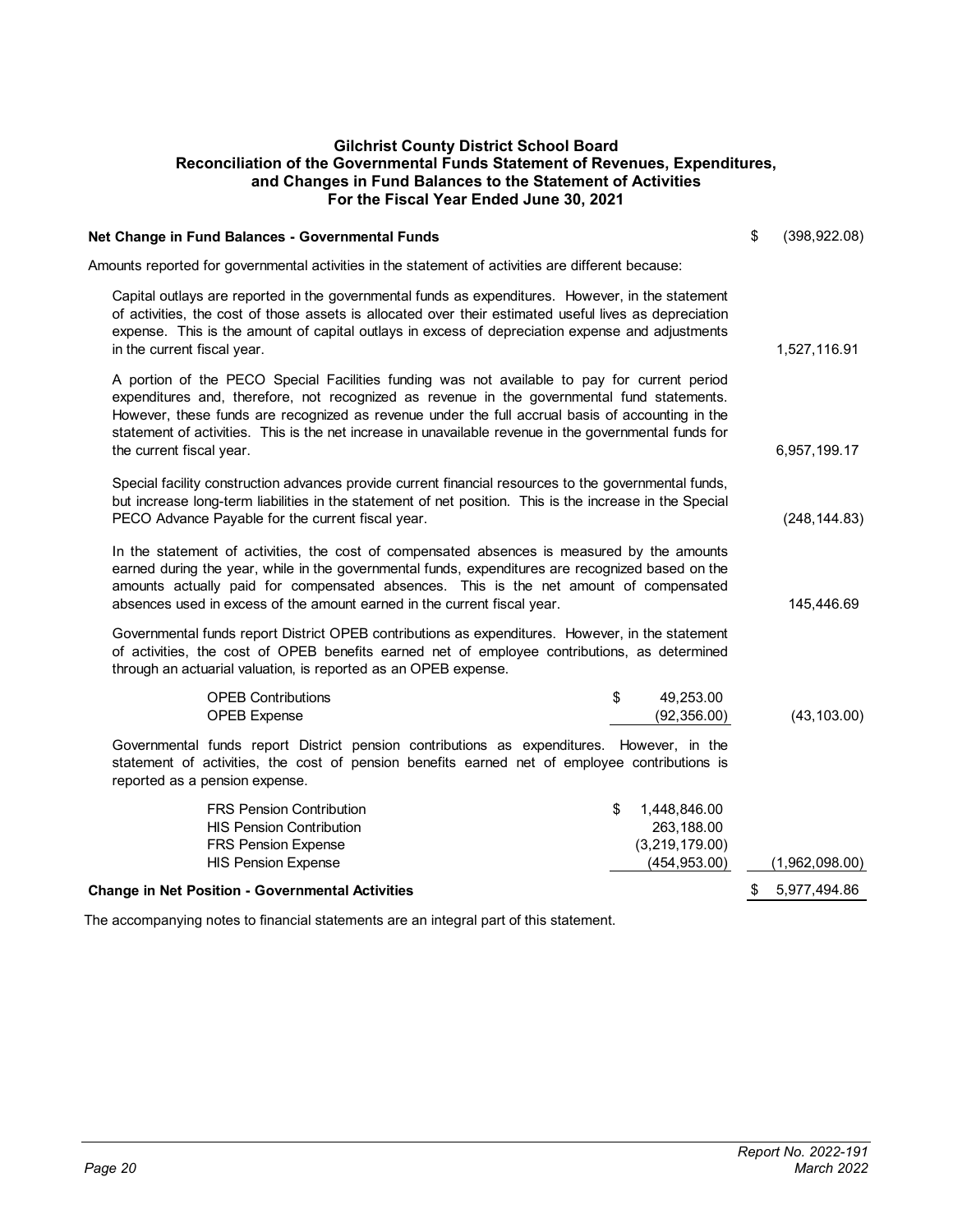### <span id="page-26-0"></span>**Gilchrist County District School Board Statement of Fiduciary Net Position – Fiduciary Funds June 30, 2021**

|                                    | <b>Custodial</b><br><b>Funds</b> |          |  |  |
|------------------------------------|----------------------------------|----------|--|--|
| <b>ASSETS</b>                      |                                  |          |  |  |
| Cash and Cash Equivalents          | S                                | 6,937.04 |  |  |
| <b>NET POSITION</b>                |                                  |          |  |  |
| <b>Restricted for Participants</b> | \$                               | 6,937.04 |  |  |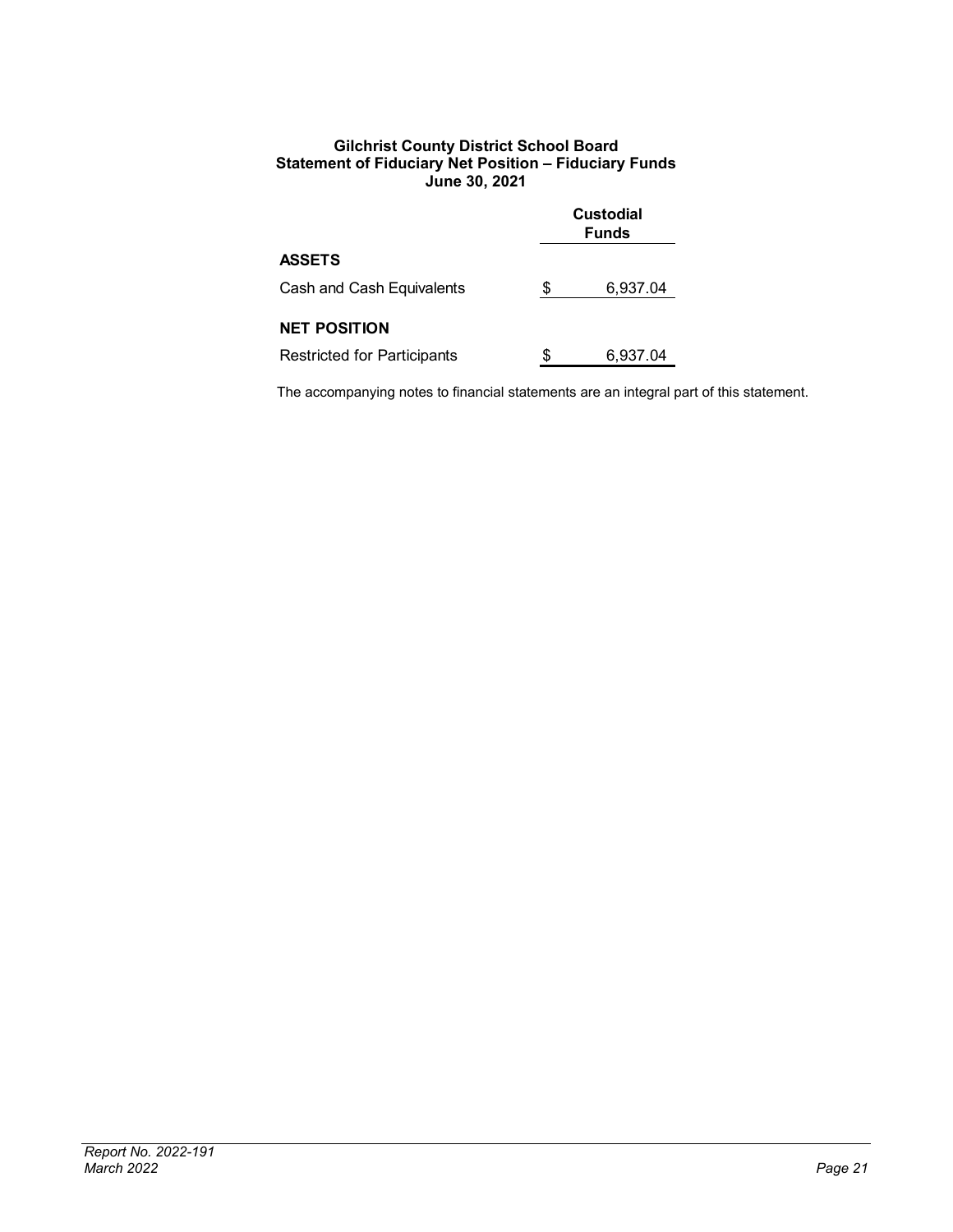### <span id="page-27-0"></span>**Gilchrist County District School Board Statement of Changes in Fiduciary Net Position – Fiduciary Funds June 30, 2021**

|                                                                                                                                            |   | <b>Custodial</b><br><b>Funds</b>     |
|--------------------------------------------------------------------------------------------------------------------------------------------|---|--------------------------------------|
| <b>ADDITIONS</b>                                                                                                                           |   |                                      |
| <b>Contributions from Plan Members</b>                                                                                                     | S | 9,821.70                             |
| <b>DEDUCTIONS</b>                                                                                                                          |   |                                      |
| <b>Participant Benefits</b>                                                                                                                |   | 17,136.55                            |
| <b>Change in Net Position</b><br>Net Position - Beginning<br>Adjustment to Beginning Net Position<br>Net Position - Beginning, as Restated |   | (7,314.85)<br>14,251.89<br>14,251.89 |
| <b>Net Position - Ending</b>                                                                                                               |   | 6.937.04                             |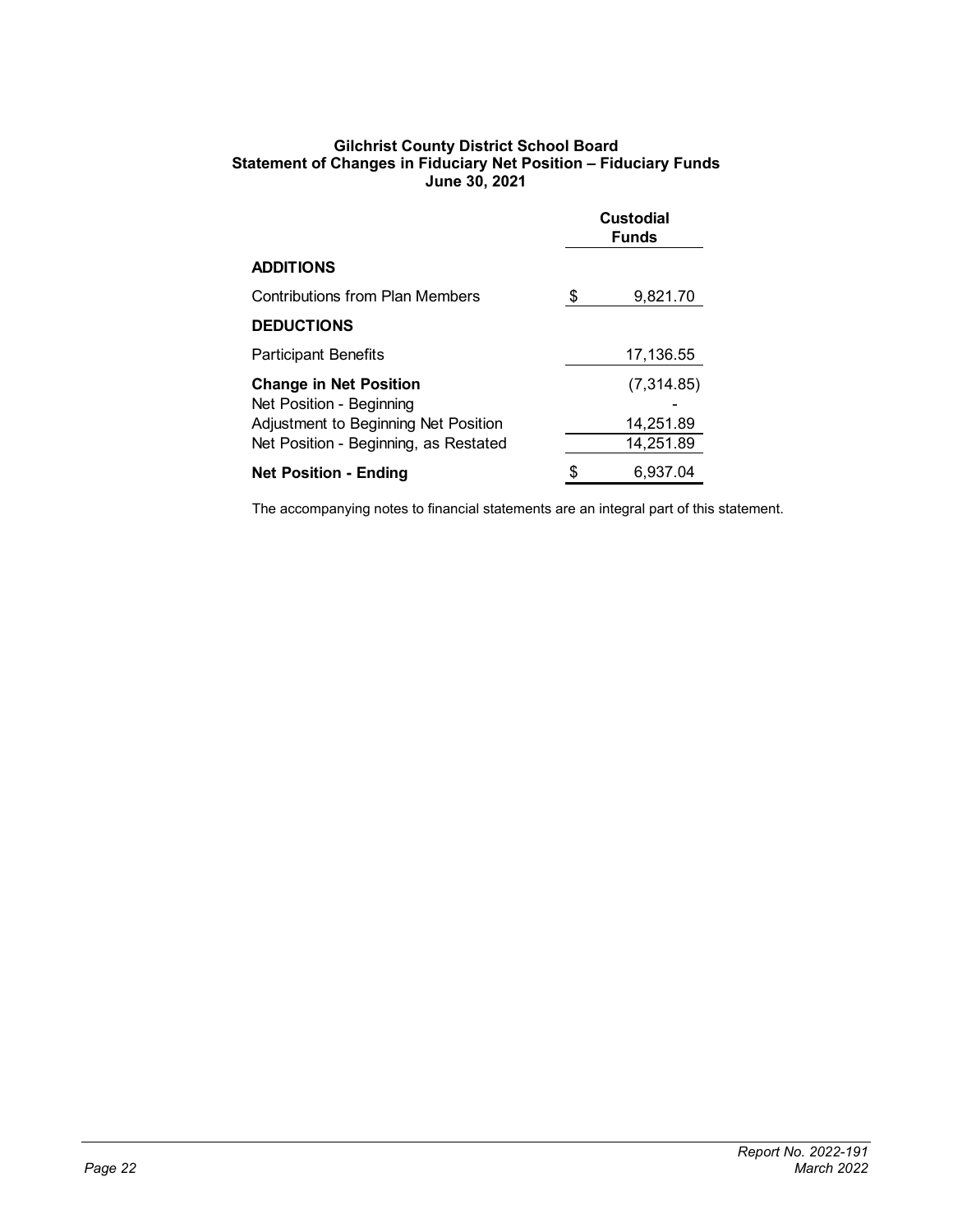### <span id="page-28-0"></span> **SUMMARY OF SIGNIFICANT ACCOUNTING POLICIES**

### **A. Description of Government-Wide Financial Statements**

The government-wide financial statements (i.e., the statement of net position and the statement of activities) report information on all of the nonfiduciary activities of the Gilchrist County School District (District). All fiduciary activities are reported only in the fund financial statements. Governmental activities are normally supported by taxes, intergovernmental revenues, and other nonexchange transactions.

The statement of activities presents a comparison between direct expenses and program revenues for each function or program of the District's governmental activities. Direct expenses are those that are specifically associated with a service, program, or department and are thereby clearly identifiable to a particular function. Depreciation expense associated with the District's transportation department is allocated to the student transportation services function, while remaining depreciation expense is not readily associated with a particular function and is reported as unallocated.

### **B. Reporting Entity**

The Gilchrist County District School Board (Board) has direct responsibility for operation, control, and supervision of District schools and is considered a primary government for financial reporting. The District is considered part of the Florida system of public education, operates under the general direction of the Florida Department of Education (FDOE), and is governed by State law and State Board of Education (SBE) rules. The governing body of the District is the Board, which is composed of five elected members. The elected Superintendent of Schools is the executive officer of the Board. Geographic boundaries of the District correspond with those of Gilchrist County.

Criteria for determining if other entities are potential component units that should be reported within the District's basic financial statements are identified and described in the Governmental Accounting Standards Board's (GASB) *Codification of Governmental Accounting and Financial Reporting Standards*, Sections 2100 and 2600. The application of these criteria provides for identification of any legally separate entities for which the Board is financially accountable and other organizations for which the nature and significance of their relationship with the Board are such that exclusion would cause the District's basic financial statements to be misleading. Based on these criteria, no component units are included within the District's reporting entity.

### **C. Basis of Presentation: Government-Wide Financial Statements**

While separate government-wide and fund financial statements are presented, they are interrelated. The governmental activities column incorporates data from governmental funds. Separate financial statements are provided for governmental funds and fiduciary funds, even though the latter are excluded from the government-wide financial statements.

The effects of interfund activity have been eliminated from the government-wide financial statements except for interfund services provided and used.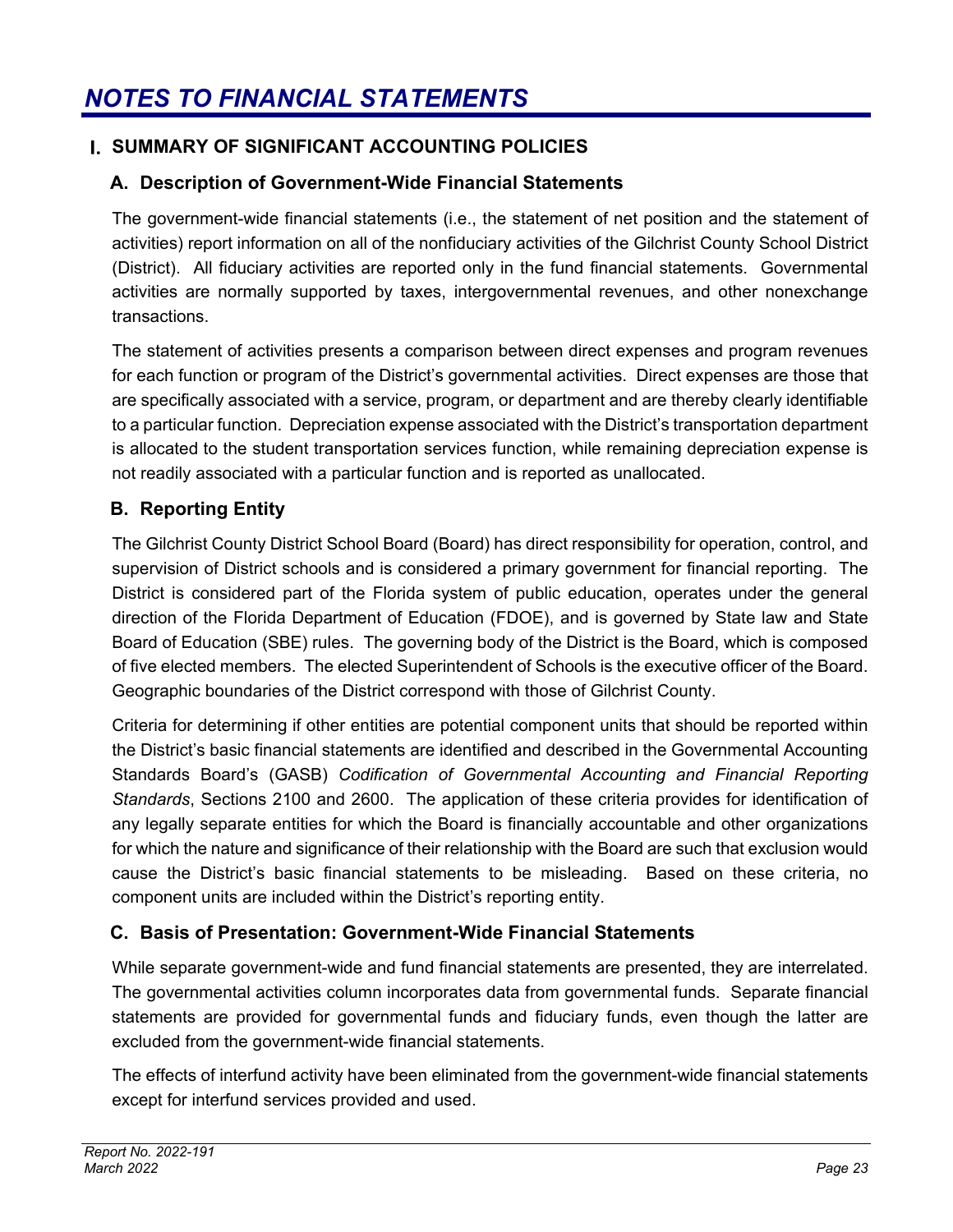# **D. Basis of Presentation: Fund Financial Statements**

The fund financial statements provide information about the District's funds, including the fiduciary funds. Separate statements for each fund category – governmental and fiduciary – are presented. The emphasis of fund financial statements is on major governmental funds, each displayed in a separate column. All remaining governmental funds are aggregated and reported as nonmajor funds.

The District reports the following major governmental funds:

- General Fund to account for all financial resources not required to be accounted for in another fund and for certain revenues from the State that are legally restricted to be expended for specific current operating purposes.
- Special Revenue Other Fund to account for certain Federal grant program resources.
- Special Revenue Federal Education Stabilization Fund to account for Federal Coronavirus Aid, Relief, and Economic Security (CARES) Act funding provided through the State as emergency relief to address the impact of COVID-19 on elementary and secondary schools.
- Capital Projects Public Education Capital Outlay Fund to account for the financial resources appropriated from the Public Education Capital Outlay (PECO) Trust Funds to be used for the new construction, renovation, and remodeling projects at Trenton High School.
- Capital Projects Local Capital Improvement Fund to account for the financial resources generated by the local capital improvement tax levy to be used for educational capital outlay needs, including new construction, renovation and remodeling projects, new and replacement equipment, and motor vehicle purchases.

Additionally, the District reports the following fiduciary fund type:

 Custodial Funds – to account for resources of the employee medical and dependent childcare reimbursement programs.

During the course of operations, the District has activity between funds for various purposes. Any residual balances outstanding at fiscal year end are reported as due from/to other funds. While these balances are reported in fund financial statements, certain eliminations are made in the preparation of the government-wide financial statements. Further, certain activity occurs during the year involving transfers of resources between funds. In fund financial statements, these amounts are reported at gross amounts as transfers in and out. While reported in fund financial statements, transfers between the funds are eliminated in the preparation of the government-wide financial statements.

### **E. Measurement Focus and Basis of Accounting**

The accounting and financial reporting treatment is determined by the applicable measurement focus and basis of accounting. Measurement focus indicates the type of resources being measured such as current financial resources or economic resources. The basis of accounting indicates the timing of transactions or events for recognition in the financial statements.

The government-wide financial statements are reported using the economic resources measurement focus and the accrual basis of accounting. Revenues are recognized when earned and expenses are recognized when a liability is incurred, regardless of the timing of the related cash flows. Property taxes are recognized in the year for which they are levied. Revenues from grants, entitlements, and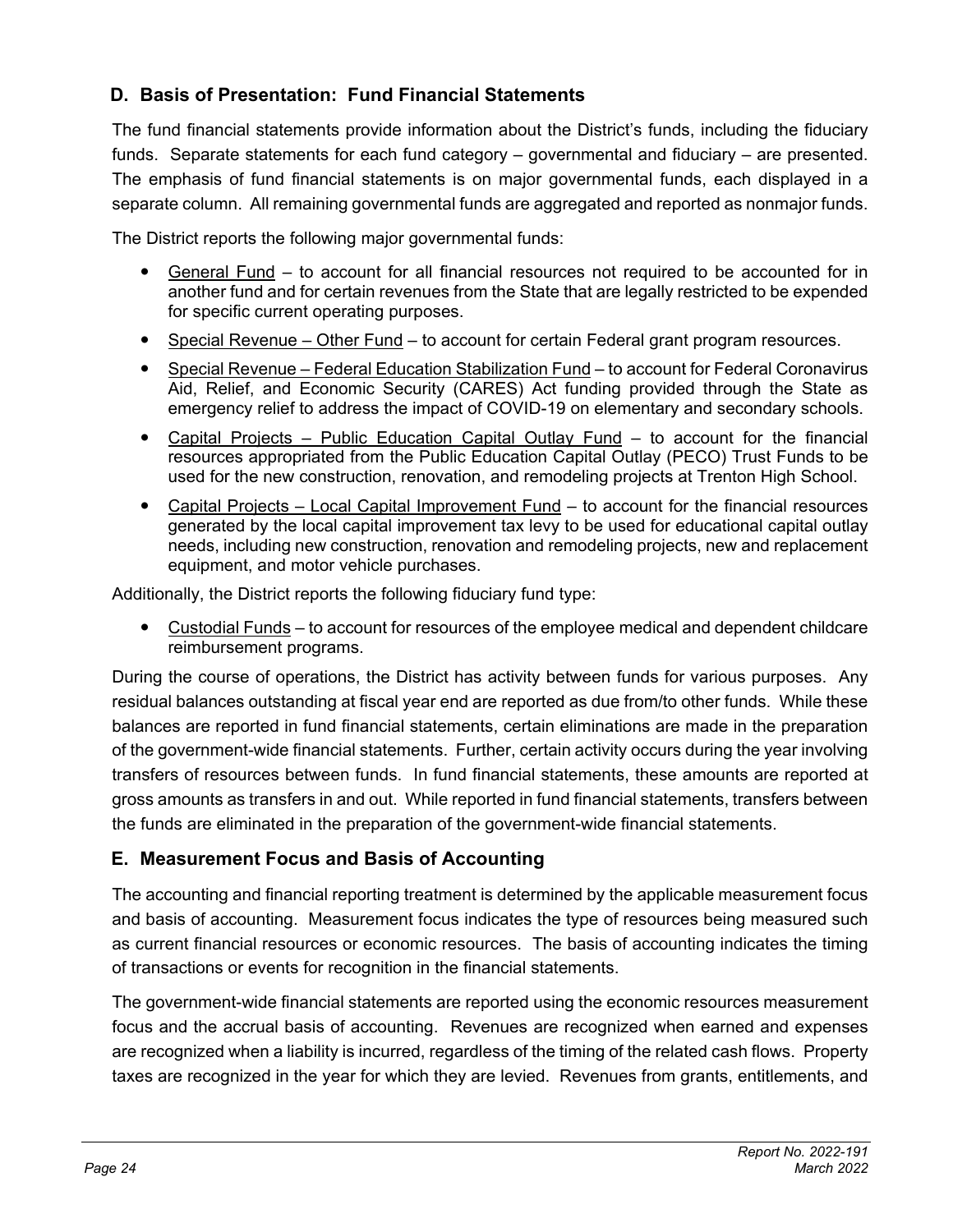donations are recognized as soon as all eligibility requirements imposed by the provider have been met.

The governmental fund financial statements are reported using the current financial resources measurement focus and the modified accrual basis of accounting. Revenues, except for certain grant revenues, are recognized as soon as they are both measurable and available. Revenues are considered to be available when they are collectible within the current period or soon enough thereafter to pay liabilities of the current period. For this purpose, the District considers revenues to be available if they are collected within 45 days of the end of the current fiscal year. When grant terms provide that the expenditure of resources is the prime factor for determining eligibility for Federal, State, and other grant resources, revenue is recognized at the time the expenditure is made. Entitlements are recorded as revenues when all eligibility requirements are met, including any time requirements, and the amount is received during the period or within the availability period for this revenue source (within 45 days of year end). Property taxes and interest associated with the current fiscal period are all considered to be susceptible to accrual and so have been recognized as revenues of the current fiscal period. Expenditures are generally recognized when the related fund liability is incurred, as under accrual accounting. However, debt service expenditures, claims and judgments, pension benefits, other postemployment benefits, and compensated absences, are only recorded when payment is due. General capital asset acquisitions are reported as expenditures in governmental funds. Issuance of long-term debt and acquisitions under capital leases are reported as other financing sources. Allocations of cost, such as depreciation, are not recognized in governmental funds.

The fiduciary fund is reported using the economic resources measurement focus and the accrual basis of accounting.

# **F. Assets, Liabilities, Deferred Outflows/Inflows of Resources, and Net Position/Fund Balance**

# **Cash and Cash Equivalents**

The District's cash and cash equivalents are considered to be cash on hand, demand deposits, and short-term liquid investments with original maturities of 3 months or less from the date of acquisition. Investments classified as cash equivalents include amounts placed with the State Board of Administration (SBA) in Florida PRIME.

Cash deposits are held by banks qualified as public depositories under Florida law. All deposits are insured by Federal depository insurance, up to specified limits, or collateralized with securities held in Florida's multiple financial institution collateral pool as required by Chapter 280, Florida Statutes.

### **Investments**

Investments consist of amounts placed with the SBA for participation in the Florida PRIME investment pool created by Section 218.405, Florida Statutes. The investment pool operates under investment guidelines established by Section 215.47, Florida Statutes.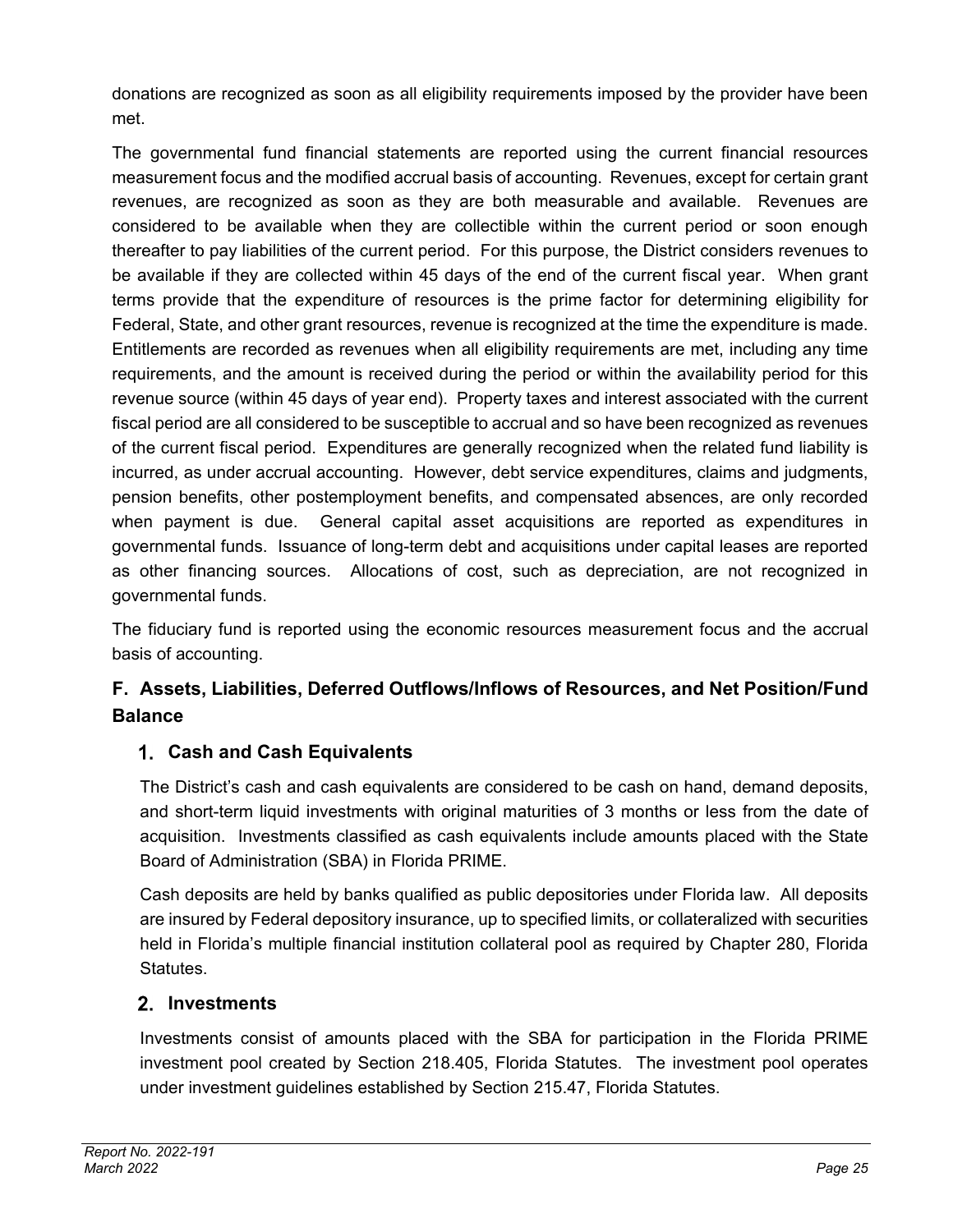The District's investment in Florida PRIME, which the SBA indicates is a Securities and Exchange Commission Rule 2a7-like external investment pool, is similar to money market funds in which shares are owned in the fund rather than the underlying investments. This investment is reported at fair value, which is amortized cost.

Types and amounts of investments held at fiscal year end are described in a subsequent note.

# **Inventories and Prepaid Items**

Inventories consist of expendable supplies held for consumption in the course of District food service operations. Inventories are stated at cost on the first-in, first-out basis, except that United States Department of Agriculture donated foods are stated at their fair value as determined at the time of donation to the District's food service program by the Florida Department of Agriculture and Consumer Services, Bureau of Food Distribution. The costs of inventories are recorded as expenditures when purchased during the year and are adjusted at fiscal year end to reflect year-end physical inventories.

Certain payments to vendors reflect costs applicable to future accounting periods and are recorded as prepaid items in both the government-wide and fund financial statements. The cost of prepaid items is recorded as expenditures/expenses when consumed rather than when purchased.

# **Capital Assets**

Expenditures for capital assets acquired or constructed for general District purposes are reported in the governmental fund that financed the acquisition or construction. The capital assets so acquired are reported at cost in the government-wide statement of net position but are not reported in the governmental fund financial statements. Capital assets are defined by the District as those costing more than \$1,000. Such assets are recorded at historical cost or estimated historical cost if purchased or constructed. Donated assets are recorded at acquisition value at the date of donation.

Capital assets are depreciated using the straight-line method over the following estimated useful lives:

| <b>Description</b>                           | <b>Estimated Useful Lives</b> |
|----------------------------------------------|-------------------------------|
| Improvements Other Than Buildings            | 15 years                      |
| <b>Buildings and Fixed Equipment</b>         | 50 years                      |
| Furniture, Fixtures, and Equipment           | 5 years                       |
| <b>Motor Vehicles</b>                        | $5 - 10$ years                |
| Audio Visual Materials and Computer Software | 5 years                       |

Current year information relative to changes in capital assets is described in a subsequent note.

### **Pensions**

In the government-wide statement of net position, liabilities are recognized for the District's proportionate share of each pension plan's net pension liability. For purposes of measuring the net pension liability, deferred outflows of resources and deferred inflows of resources related to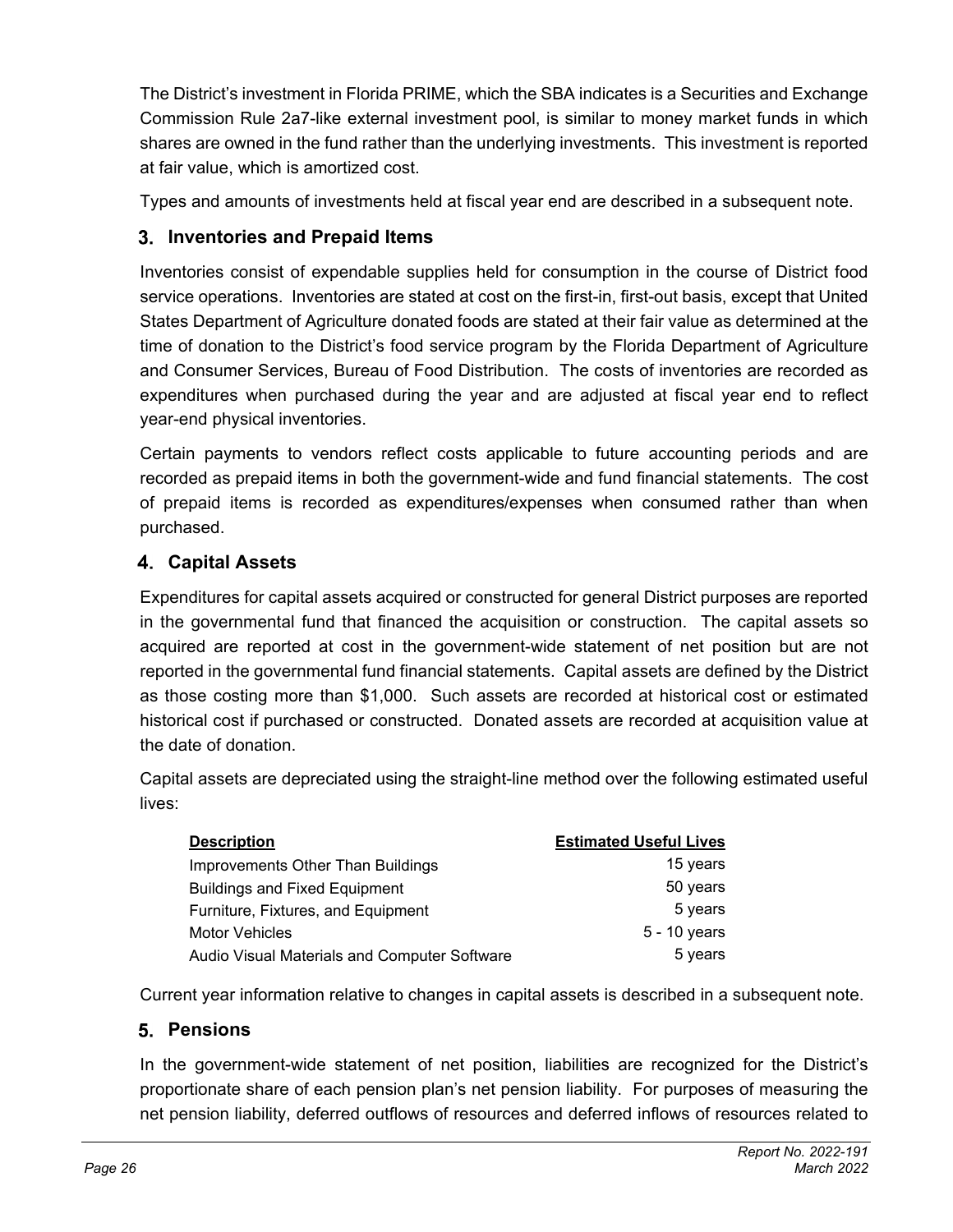pensions, and pension expense, information about the fiduciary net position of the Florida Retirement System (FRS) defined benefit plan and the Health Insurance Subsidy (HIS) defined benefit plan and additions to/deductions from the FRS and the HIS fiduciary net position have been determined on the same basis as they are reported by the FRS and the HIS plans. For this purpose, benefit payments (including refunds of employee contributions) are recognized when due and payable in accordance with benefit terms. Investments are reported at fair value.

The District's retirement plans and related amounts are described in a subsequent note.

# **Long-Term Liabilities**

Long-term obligations that will be financed from resources to be received in the future by governmental funds are reported as liabilities in the government-wide statement of net position.

In the governmental fund financial statements, bonds and other long-term obligations are not recognized as liabilities until due.

Changes in long-term liabilities for the current year are reported in a subsequent note.

# **Deferred Outflows/Inflows of Resources**

In addition to assets, the statement of net position reports a separate section for deferred outflows of resources. This separate financial statement element, *deferred outflows of resources*, represents a consumption of net position that applies to future periods and so will not be recognized as an outflow of resources (expense) until then. The District has two items that qualify for reporting in this category. The deferred outflows of resources related to pensions and OPEB are discussed in subsequent notes.

In addition to liabilities, the statement of net position and the governmental funds balance sheet report a separate section for deferred inflows of resources. This separate financial statement element, *deferred inflows of resources*, represents an acquisition of net position that applies to future periods and so will not be recognized as an inflow of resources (revenue) until that time. The District has three items that qualify for reporting in this category. The deferred inflows of resources related to pensions and OPEB reported in the statement of net position are discussed in subsequent notes. The remaining item is reported in the governmental funds balance sheet as unavailable revenue related to PECO Special Facilities funding and will be recognized as an inflow of resources in the period that the amounts become available.

# **Net Position Flow Assumption**

The District occasionally funds outlays for a particular purpose from both restricted (e.g., restricted bond or grant proceeds) and unrestricted resources. To calculate the amounts to report as restricted net position and unrestricted net position in the government-wide financial statements, a flow assumption must be made about the order in which the resources are considered to be applied. Consequently, it is the District's policy to consider restricted net position to have been depleted before unrestricted net position is applied.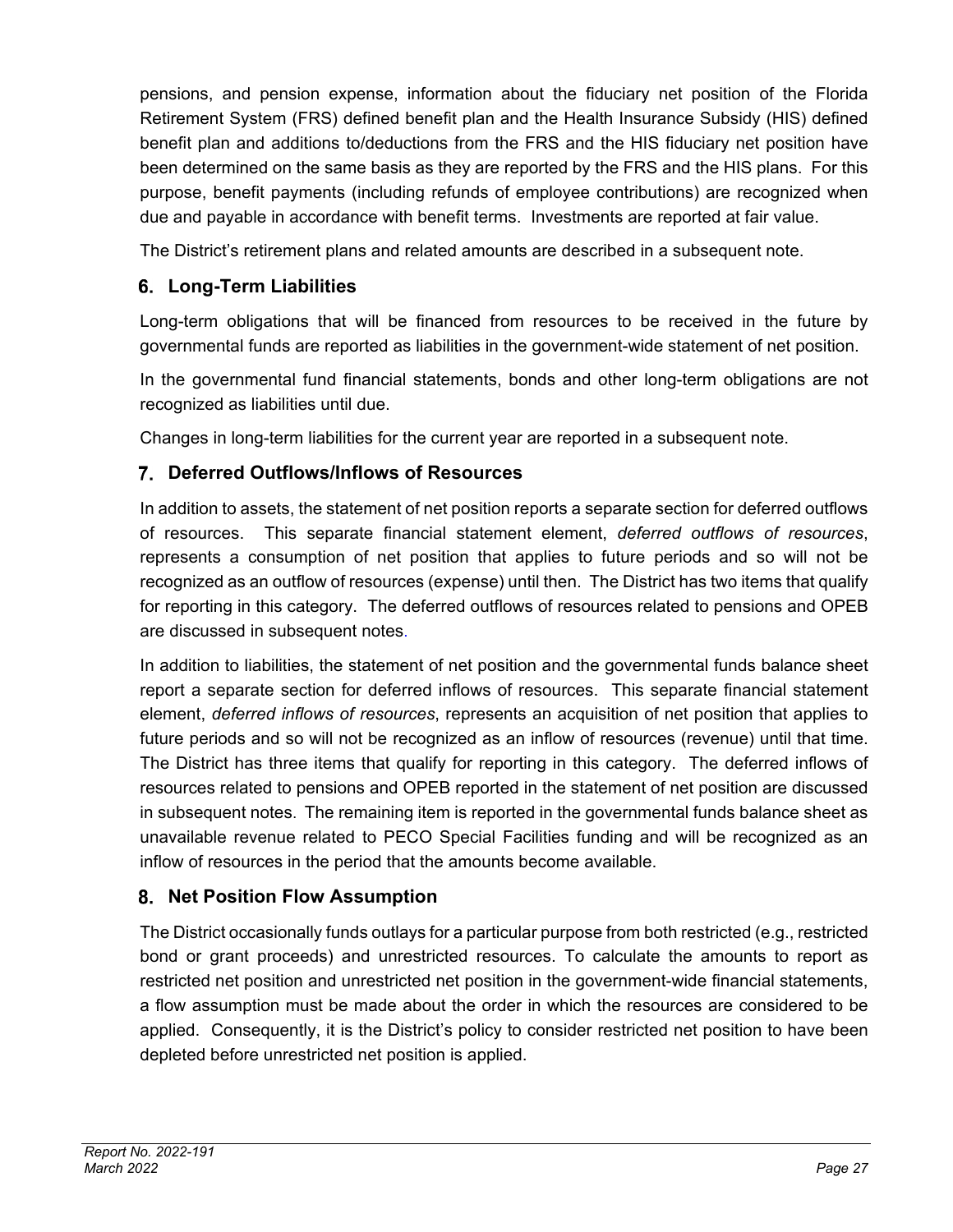### **Fund Balance Flow Assumptions**

The District may fund outlays for a particular purpose from both restricted and unrestricted resources (the total of committed, assigned, and unassigned fund balance). To calculate the amounts to report as restricted, committed, assigned, and unassigned fund balance in the governmental fund financial statements, a flow assumption must be made about the order in which the resources are considered to be applied. It is the District's policy to consider restricted fund balance to have been depleted before using any of the components of unrestricted fund balance. Further, when components of unrestricted fund balance can be used for the same purpose, committed fund balance is depleted first, followed by assigned fund balance. Unassigned fund balance is applied last.

### **Fund Balance Policies**

Fund balance of governmental funds is reported in various categories based on the nature of any limitations requiring the use of resources for specific purposes. The District itself can establish limitations on the use of resources through either a commitment (committed fund balance) or an assignment (assigned fund balance).

The committed fund balance classification includes amounts that can be used only for the specific purposes determined by a formal action of the District's highest level of decision-making authority. The Board is the highest level of decision-making authority for the District that can, by adoption of a resolution prior to the end of the fiscal year, commit fund balance. Once adopted, the limitation imposed by the resolution remains in place until a similar action is taken (the adoption of another resolution) to remove or revise the limitation. The District reported no committed fund balances at June 30, 2021.

Amounts in the assigned fund balance classification are intended to be used by the District for specific purposes but do not meet the criteria to be classified as committed. The Board has, by approval of the annual financial report, authorized the assignment of fund balance. The Board may also assign fund balance as it does when appropriating fund balance to cover a gap between estimated revenue and appropriations in the subsequent year's appropriated budget. Unlike commitments, assignments generally only exist temporarily. In other words, an additional action does not normally have to be taken for the removal of an assignment. Conversely, as discussed above, an additional action is essential to either remove or revise a commitment.

### **G. Revenues and Expenditures/Expenses**

### **Program Revenues**

Amounts reported as program revenues include charges paid by the recipient of the goods or services offered by the program and grants and contributions that are restricted to meeting the operational or capital requirements of a particular program. All taxes, including those dedicated for specific purposes, and other internally dedicated resources are reported as general revenues rather than program revenues. Revenues that are not classified as program revenues are presented as general revenues. The comparison of direct expenses with program revenues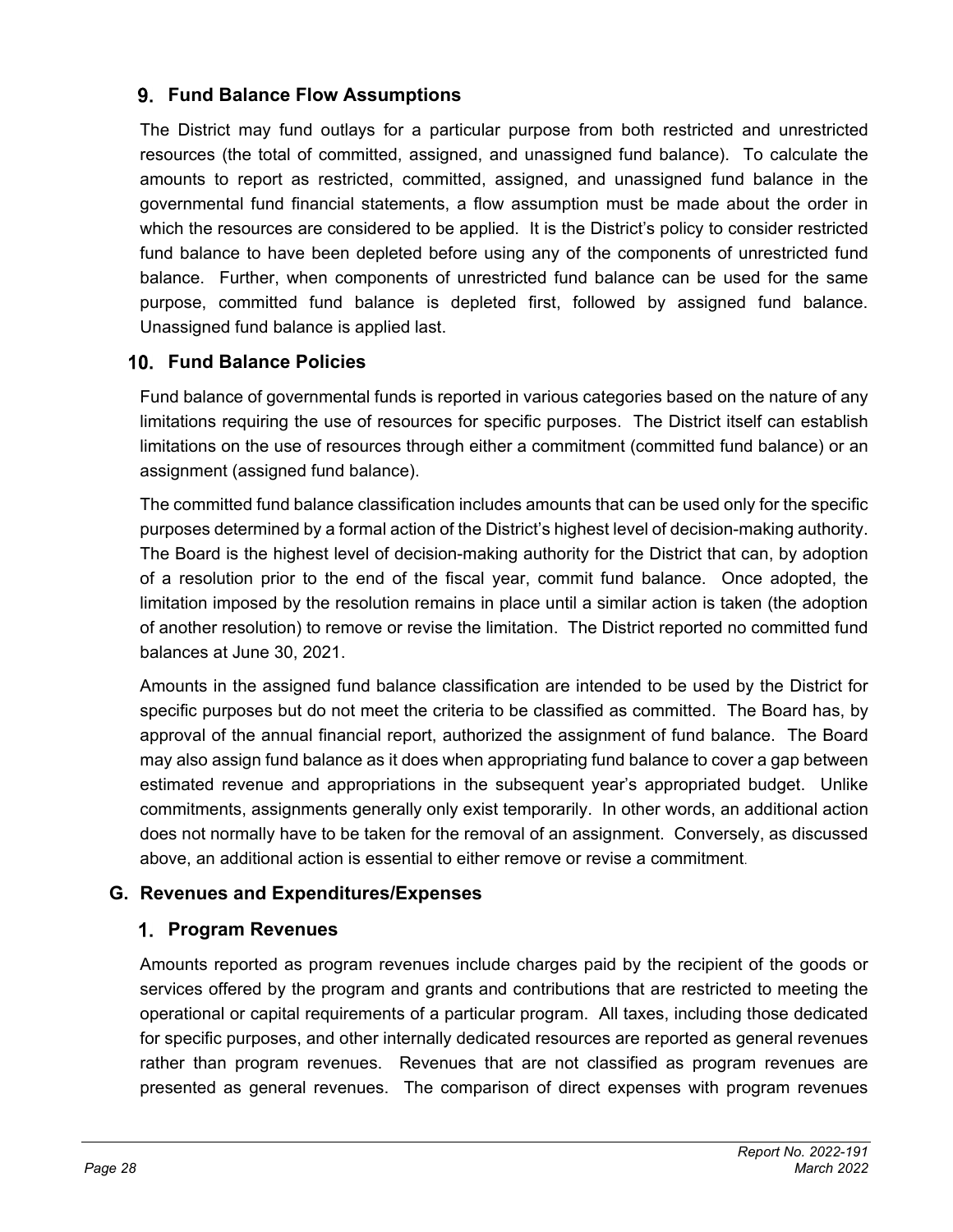identifies the extent to which each governmental function is self-financing or draws from the general revenues of the District.

# **State Revenue Sources**

Significant revenues from State sources for current operations include the Florida Education Finance Program administered by the FDOE under the provisions of Section 1011.62, Florida Statutes. In accordance with this law, the District determines and reports the number of full-time equivalent (FTE) students and related data to the FDOE. The FDOE performs certain edit checks on the reported number of FTE and related data and calculates the allocation of funds to the District. The District is permitted to amend its original reporting during specified time periods following the date of the original reporting. The FDOE may also adjust subsequent fiscal period allocations based upon an audit of the District's compliance in determining and reporting FTE and related data. Normally, such adjustments are treated as reductions or additions of revenue in the fiscal year when the adjustments are made.

The State provides financial assistance to administer certain educational programs. SBE rules require that revenue earmarked for certain programs be expended only for the program for which the money is provided, and require that the money not expended as of the close of the fiscal year be carried forward into the following fiscal year to be expended for the same educational programs. The FDOE generally requires that these educational program revenues be accounted for in the General Fund. A portion of the fund balance of the General Fund is restricted in the governmental fund financial statements for the balance of categorical and earmarked educational program resources.

The District received an allocation under the Educational Facilities Security Grant program. The District is authorized to expend these funds only upon applying for and receiving an encumbrance authorization from the FDOE.

Pursuant to Section 1013.64, Florida Statutes, the District received special allocations in the 2018-19, 2019-20, and 2020-21 fiscal years for specific construction needs through the PECO and Debt Service Trust Fund – Special Facility Construction Account. As a condition for receiving these funds, other construction funding must be pledged for the project, including the capital outlay millage levied pursuant to Section 1011.71(2), Florida Statutes, for the total amount of 3 fiscal years' maximum millage. The District is required to budget no more than the value of 1 mill per year to the project until the District's participation requirement is satisfied.

A schedule of revenue from State sources for the current year is presented in a subsequent note.

# **District Property Taxes**

The Board is authorized by State law to levy property taxes for district school operations, capital improvements, and debt service.

Property taxes consist of ad valorem taxes on real and personal property within the District. Property values are determined by the Gilchrist County Property Appraiser, and property taxes are collected by the Gilchrist County Tax Collector.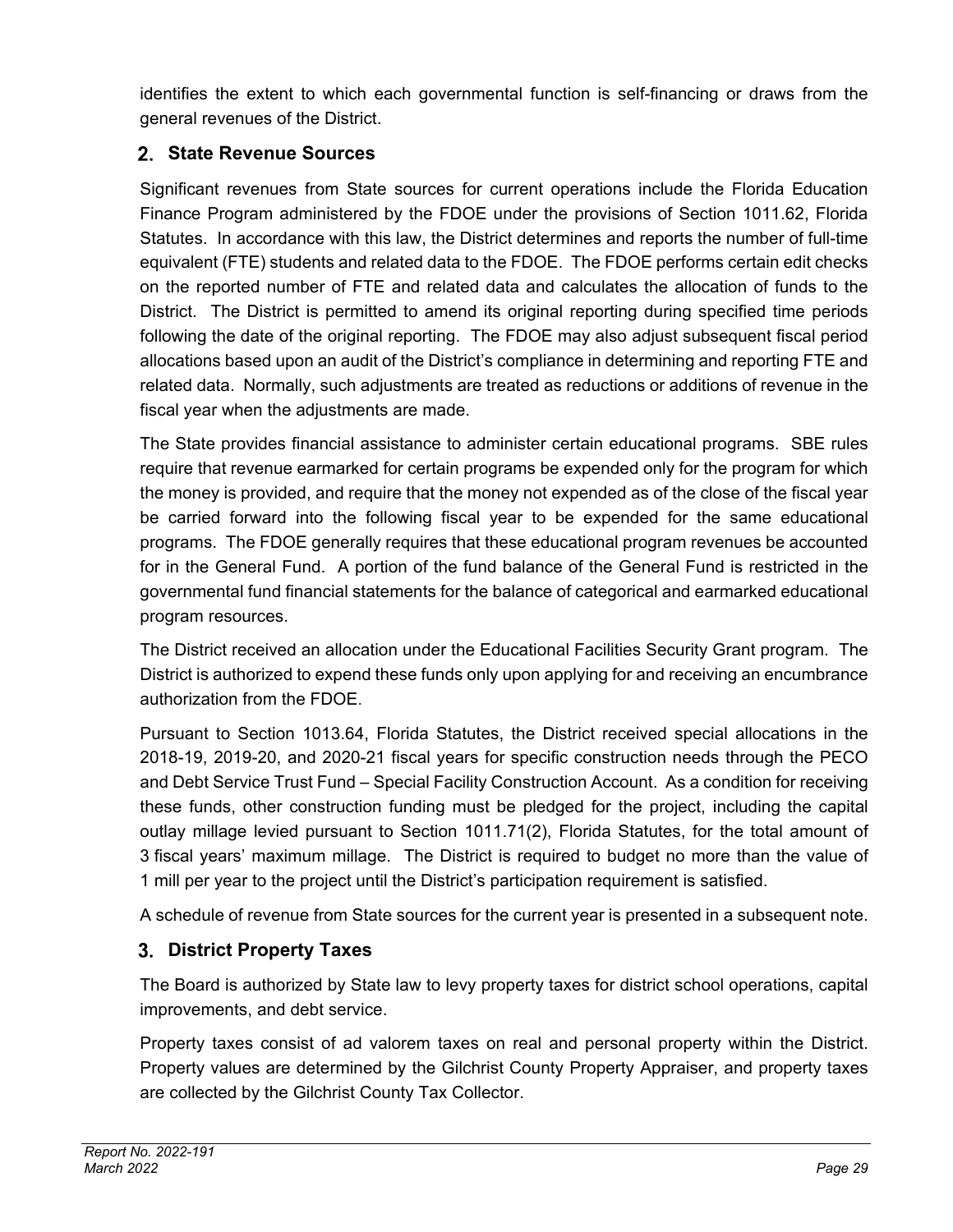The Board adopted the 2020 tax levy on September 15, 2020. Tax bills are mailed in October and taxes are payable between November 1 of the year assessed and March 31 of the following year at discounts of up to 4 percent for early payment.

Taxes become a lien on the property on January 1 and are delinquent on April 1 of the year following the year of assessment. State law provides for enforcement of collection of personal property taxes by seizure of the property to satisfy unpaid taxes and for enforcement of collection of real property taxes by the sale of interest-bearing tax certificates to satisfy unpaid taxes. The procedures result in the collection of essentially all taxes prior to June 30 of the year following the year of assessment.

Property tax revenues are recognized in the government-wide financial statements when the Board adopts the tax levy. Property tax revenues are recognized in the governmental fund financial statements when taxes are received by the District, except that revenue is accrued for taxes collected by the Gilchrist County Tax Collector at fiscal year end but not yet remitted to the District.

Millages and taxes levied for the current year are presented in a subsequent note.

# **Federal Revenue Sources**

The District receives Federal awards for the enhancement of various educational programs. Federal awards are generally received based on applications submitted to, and approved by, various granting agencies. For Federal awards in which a claim to these grant proceeds is based on incurring eligible expenditures, revenue is recognized to the extent that eligible expenditures have been incurred. The FDOE may require adjustments to subsequent fiscal period expenditures and related revenues based upon an audit of the District's compliance with applicable Federal awards requirements. Normally, such adjustments are treated as reductions of expenditures and related revenues in the fiscal year when the adjustments are made.

### **Compensated Absences**

In the government-wide financial statements, compensated absences (i.e., paid absences for employee vacation leave and sick leave) are accrued as liabilities to the extent that it is probable that the benefits will result in termination payments. A liability for these amounts is reported in the governmental fund financial statements only if it has matured, such as for occurrences of employee resignations and retirements. The liability for compensated absences includes salary-related benefits, where applicable.

# **II. ACCOUNTING CHANGE**

The District implemented GASB Statement No. 84, *Fiduciary Activities*, which establishes criteria for identifying and reporting fiduciary activities of all state and local governments. The focus of the criteria generally is on (1) whether a government is controlling the assets of the fiduciary activity and (2) the beneficiaries with whom a fiduciary relationship exists. Governments with activities meeting the criteria should present a statement of fiduciary net position and a statement of changes in fiduciary net position. The District considers the employee medical and dependent childcare reimbursement programs to meet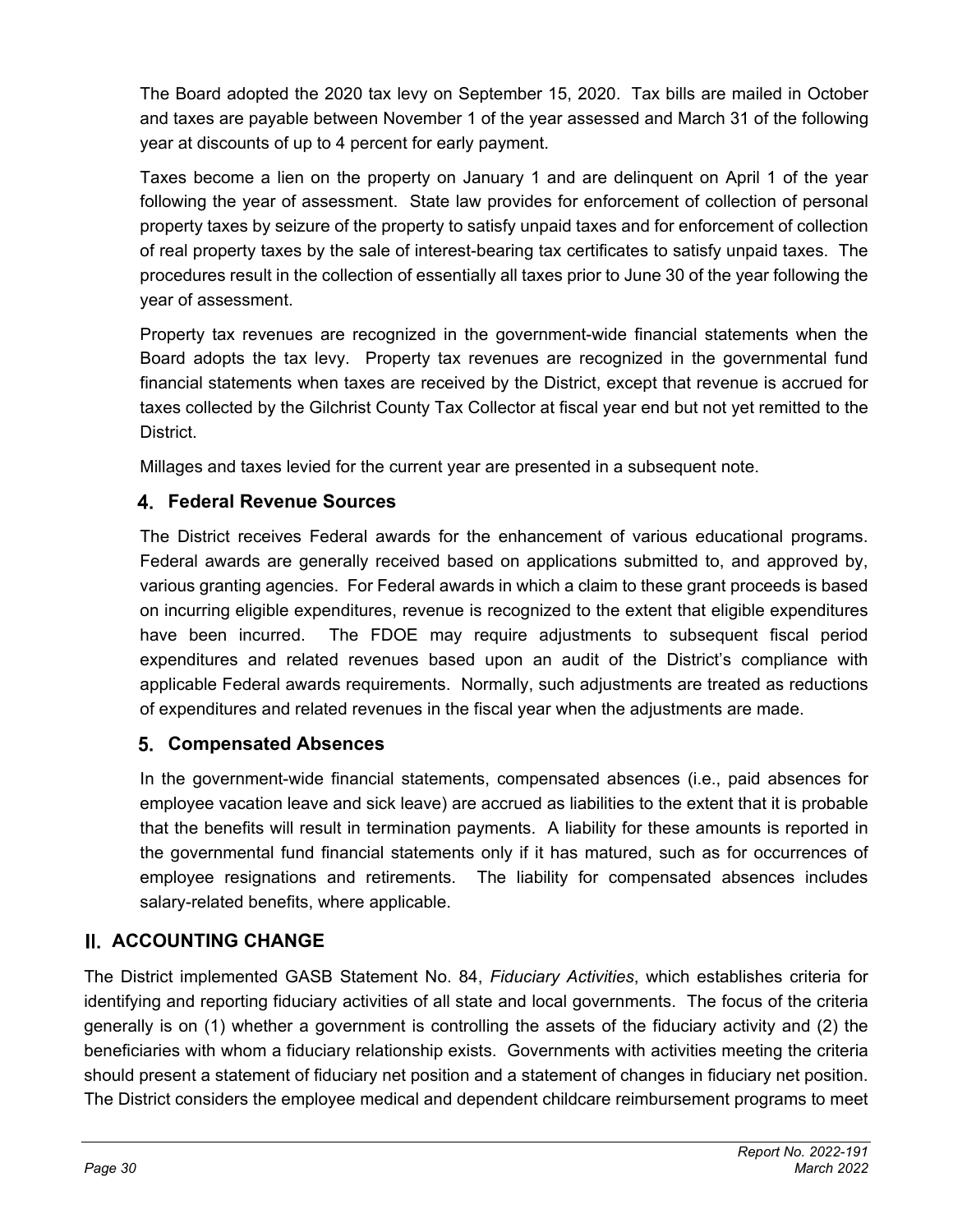the criteria for reporting as fiduciary activities. As such, the beginning net position of the fiduciary funds was increased by \$14,251.89. However, the District does not consider the school internal funds to meet the criteria for reporting as fiduciary activities due to the District's administrative involvement with those funds. As such, the beginning net position and fund balance of the governmental activities and other governmental funds, respectively, were each increased by \$303,280.

# **STEWARDSHIP, COMPLIANCE, AND ACCOUNTABILITY**

**Deficit Fund balance**. At June 30, 2021, the Capital Projects – Public Education Capital Outlay Fund had a deficit fund balance of \$1,542,592.43. The deficit is due to the timing of cash requested from the FDOE and the receipt of the requested funds to offset expenditures incurred for the Additions, Renovations, and Remodeling project at Trenton High School.

# **DETAILED NOTES ON ALL ACTIVITIES AND FUNDS**

# **A. Cash Deposits with Financial Institutions**

**Custodial Credit Risk**. In the case of deposits, this is the risk that, in the event of the failure of a depository financial institution, the District will not be able to recover deposits or will not be able to recover collateral securities that are in the possession of an outside party. The District does not have a policy for custodial credit risk. All bank balances of the District are fully insured or collateralized as required by Chapter 280, Florida Statutes.

# **B. Investments**

The District's investments at June 30, 2021, are reported as follows:

| <b>Investments</b> | <b>Maturities</b> | <b>Fair Value</b> |
|--------------------|-------------------|-------------------|
| SBA:               |                   |                   |
| Florida PRIME (1)  | 50 Day Average    | \$2,645,532.68    |

(1) This investment is reported as a cash equivalent for financial statement reporting purposes.

### **Interest Rate Risk**

Interest rate risk is the risk that changes in interest rates will adversely affect the fair value of an investment. The District does not have a formal investment policy that limits investment maturities as a means of managing its exposure to fair value losses from increasing interest rates.

Florida PRIME uses a weighted average days to maturity (WAM). A portfolio's WAM reflects the average maturity in days based on final maturity or reset date, in the case of floating rate instruments. WAM measures the sensitivity of the portfolio to interest rate changes.

For Florida PRIME, with regard to redemption gates, Section 218.409(8)(a), Florida Statutes, states, "The principal, and any part thereof, of each account constituting the trust fund is subject to payment at any time from the moneys in the trust fund. However, the executive director may, in good faith, on the occurrence of an event that has a material impact on liquidity or operations of the trust fund, for 48 hours limit contributions to or withdrawals from the trust fund to ensure that the board [State Board of Administration] can invest moneys entrusted to it in exercising its fiduciary responsibility. Such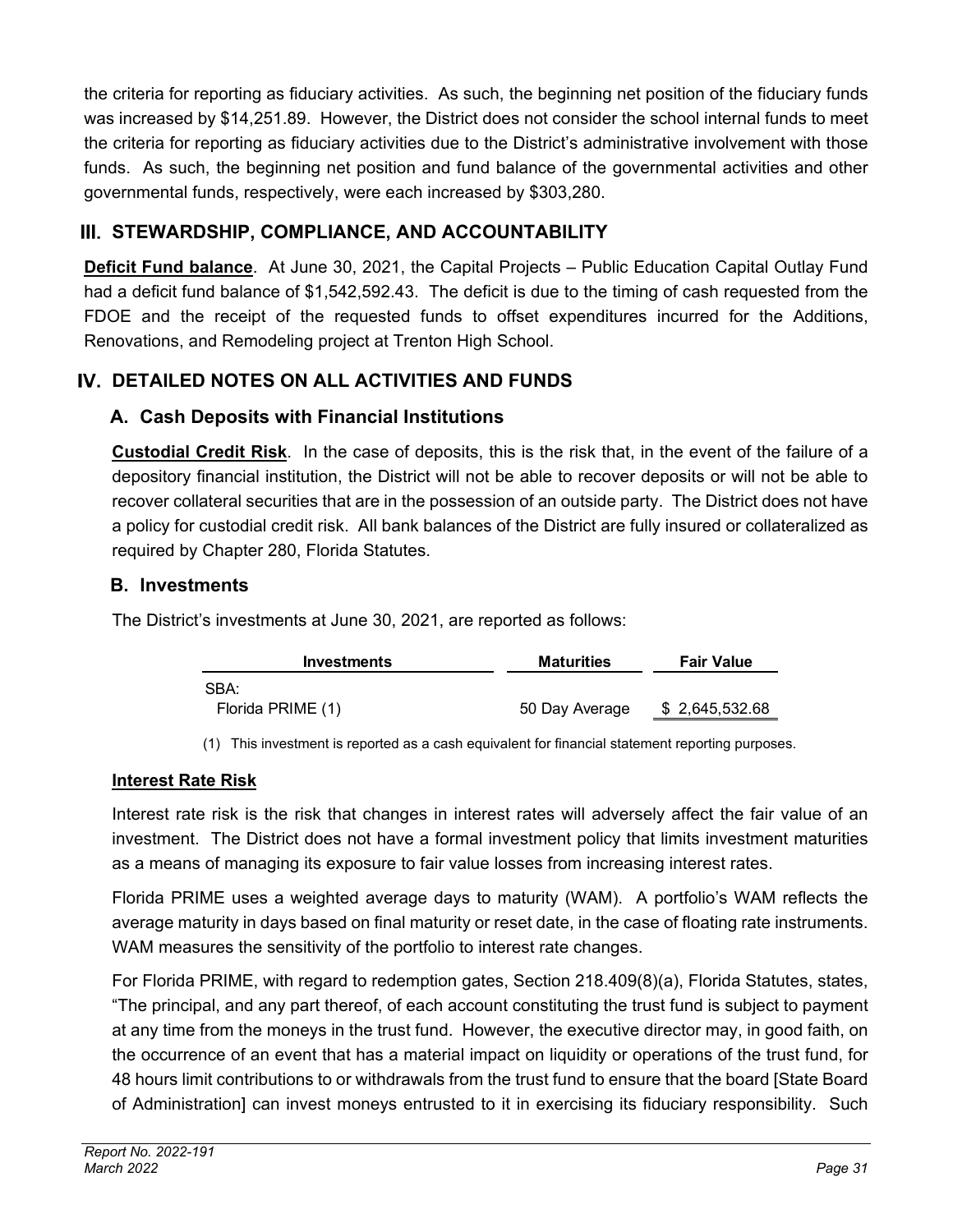action must be immediately disclosed to all participants, the trustees, the Joint Legislative Auditing Committee, and the Investment Advisory Council. The trustees shall convene an emergency meeting as soon as practicable from the time the executive director has instituted such measures and review the necessity of those measures. If the trustees are unable to convene an emergency meeting before the expiration of the 48-hour moratorium on contributions and withdrawals, the moratorium may be extended by the executive director until the trustees are able to meet to review the necessity for the moratorium. If the trustees agree with such measures, the trustees shall vote to continue the measures for up to an additional 15 days. The trustees must convene and vote to continue any such measures before the expiration of the time limit set, but in no case may the time limit set by the trustees exceed 15 days." As of June 30, 2021, there were no redemption fees, maximum transaction amounts, or any other requirements that serve to limit a participant's daily access to 100 percent of their account value.

### **Credit Risk**

Credit risk is the risk that an issuer or other counterparty to an investment will not fulfill its obligations. Section 218.415(17), Florida Statutes, limits investments to the Local Government Surplus Funds Trust Fund [Florida PRIME], or any intergovernmental investment pool authorized pursuant to the Florida Interlocal Cooperation Act as provided in Section 163.01, Florida Statutes; Securities and Exchange Commission registered money market funds with the highest credit quality rating from a nationally recognized rating agency; interest-bearing time deposits or savings accounts in qualified public depositories, as defined in Section 280.02, Florida Statutes; and direct obligations of the United States Treasury. The District's investment policy limits investments to bids from qualified depositories, certificates of deposit, time deposits, securities of the United States Government, State managed cooperative investment plans, and other forms of investments as authorized by Section 218.415, Florida Statutes.

The District's investment in Florida PRIME is rated AAAm by Standard & Poor's.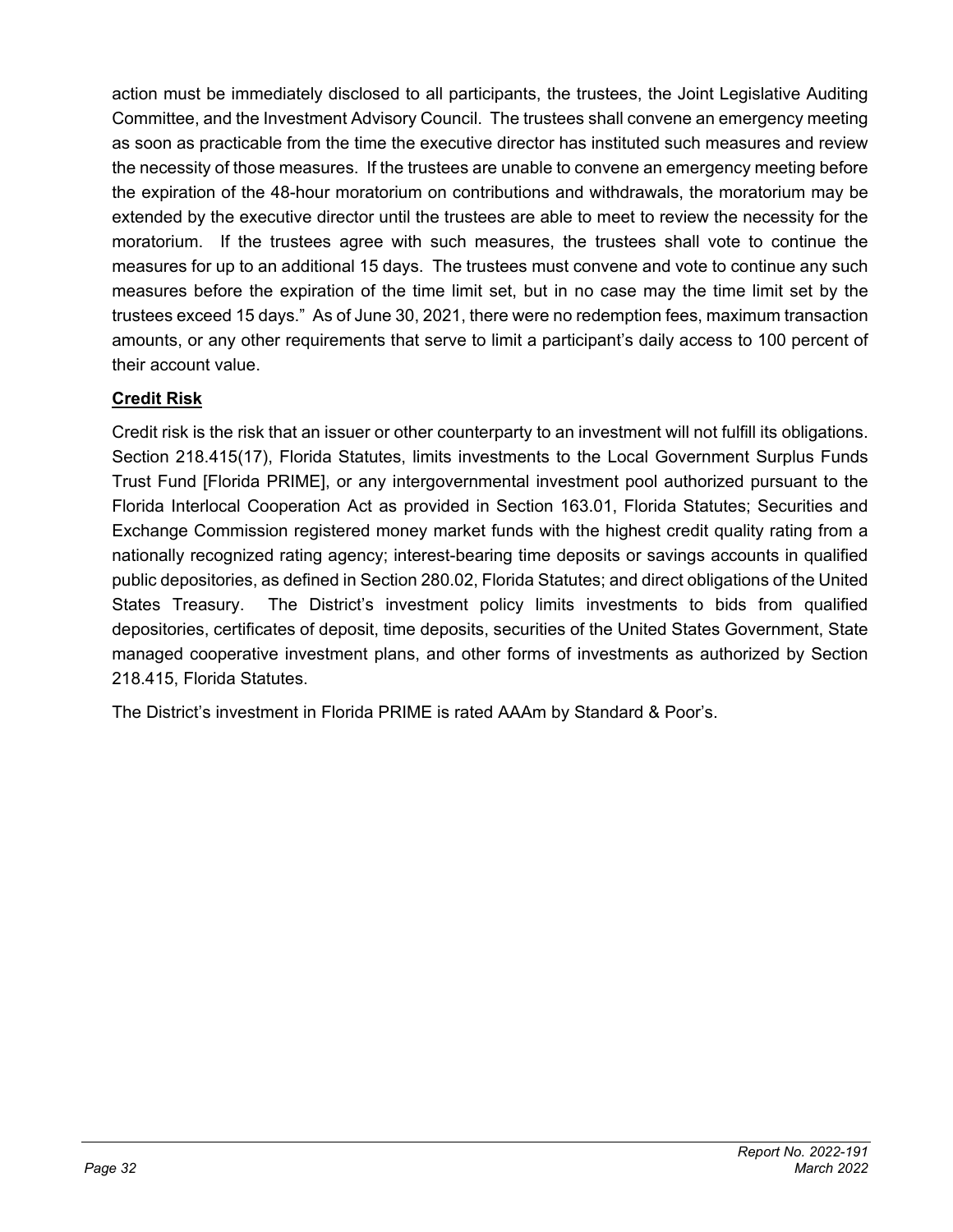# **C. Changes in Capital Assets**

Changes in capital assets are presented in the following table:

|                                                                                                                                                                                                                                          | <b>Beginning</b><br><b>Balance</b>                                             | Adjustments (1)                                      | <b>Additions</b>                                    | <b>Deletions</b> | <b>Ending</b><br><b>Balance</b>                                             |
|------------------------------------------------------------------------------------------------------------------------------------------------------------------------------------------------------------------------------------------|--------------------------------------------------------------------------------|------------------------------------------------------|-----------------------------------------------------|------------------|-----------------------------------------------------------------------------|
| <b>GOVERNMENTAL ACTIVITIES</b>                                                                                                                                                                                                           |                                                                                |                                                      |                                                     |                  |                                                                             |
| Capital Assets Not Being Depreciated:<br>Land<br><b>Construction in Progress</b>                                                                                                                                                         | 367,385.79<br>\$<br>623,891.50                                                 | \$                                                   | 2,596,957.09                                        | \$               | 367,385.79<br>\$<br>3,220,848.59                                            |
| <b>Total Capital Assets Not Being Depreciated</b>                                                                                                                                                                                        | 991,277.29                                                                     |                                                      | 2,596,957.09                                        |                  | 3,588,234.38                                                                |
| Capital Assets Being Depreciated:<br>Improvements Other Than Buildings<br><b>Buildings and Fixed Equipment</b><br>Furniture, Fixtures, and Equipment<br><b>Motor Vehicles</b><br>Audio Visual Materials and<br><b>Computer Software</b>  | 2,263,483.22<br>57, 199, 659. 39<br>2,517,849.56<br>2,583,728.00<br>600,521.54 | (2,715.00)                                           | 17,995.00<br>171.995.55<br>128,312.68<br>44,448.00  | 4,456.00         | 2,281,478.22<br>57,371,654.94<br>2,638,991.24<br>2,628,176.00<br>600,521.54 |
| <b>Total Capital Assets Being Depreciated</b>                                                                                                                                                                                            | 65, 165, 241. 71                                                               | (2,715.00)                                           | 362,751.23                                          | 4,456.00         | 65,520,821.94                                                               |
| Less Accumulated Depreciation for:<br>Improvements Other Than Buildings<br><b>Buildings and Fixed Equipment</b><br>Furniture, Fixtures, and Equipment<br><b>Motor Vehicles</b><br>Audio Visual Materials and<br><b>Computer Software</b> | 2,003,105.69<br>26,253,531.87<br>2,164,200.38<br>2,362,878.15<br>600,521.54    | 21,083.01<br>(4,822.58)<br>150.540.08<br>(38,011.20) | 40,157.20<br>1,125,190.85<br>80.755.55<br>54,983.50 | 4,456.00         | 2,064,345.90<br>27,373,900.14<br>2,391,040.01<br>2,379,850.45<br>600,521.54 |
| <b>Total Accumulated Depreciation</b>                                                                                                                                                                                                    | 33,384,237.63                                                                  | 128,789.31                                           | 1,301,087.10                                        | 4,456.00         | 34,809,658.04                                                               |
| Total Capital Assets Being Depreciated, Net                                                                                                                                                                                              | 31,781,004.08                                                                  | (131,504.31)                                         | (938, 335.87)                                       |                  | 30,711,163.90                                                               |
| Governmental Activities Capital Assets, Net                                                                                                                                                                                              | 32,772,281.37<br>S                                                             | (131, 504.31)<br>\$                                  | 1,658,621.22<br>S                                   | 0.00<br>\$       | 34,299,398.28<br>\$                                                         |

(1) Capital assets and the related accumulated depreciation balances were adjusted to correct errors in the subsidiary records.

Depreciation expense was charged to functions as follows:

| <b>Function</b>                                      |     | Amount         |
|------------------------------------------------------|-----|----------------|
| <b>GOVERNMENTAL ACTIVITIES</b>                       |     |                |
| <b>Student Transportation Services</b>               | \$. | 54.983.50      |
| Unallocated                                          |     | 1,246,103.60   |
| Total Depreciation Expense – Governmental Activities |     | \$1,301,087.10 |

### **D. Retirement Plans**

### **FRS – Defined Benefit Pension Plans**

### **General Information about the FRS**

The FRS was created in Chapter 121, Florida Statutes, to provide a defined benefit pension plan for participating public employees. The FRS was amended in 1998 to add the Deferred Retirement Option Program (DROP) under the defined benefit plan and amended in 2000 to provide a defined contribution plan alternative to the defined benefit plan for FRS members effective July 1, 2002. This integrated defined contribution pension plan is the FRS Investment Plan. Chapter 112, Florida Statutes, established the Retiree HIS Program, a cost-sharing multiple-employer defined benefit pension plan, to assist retired members of any State-administered retirement system in paying the costs of health insurance.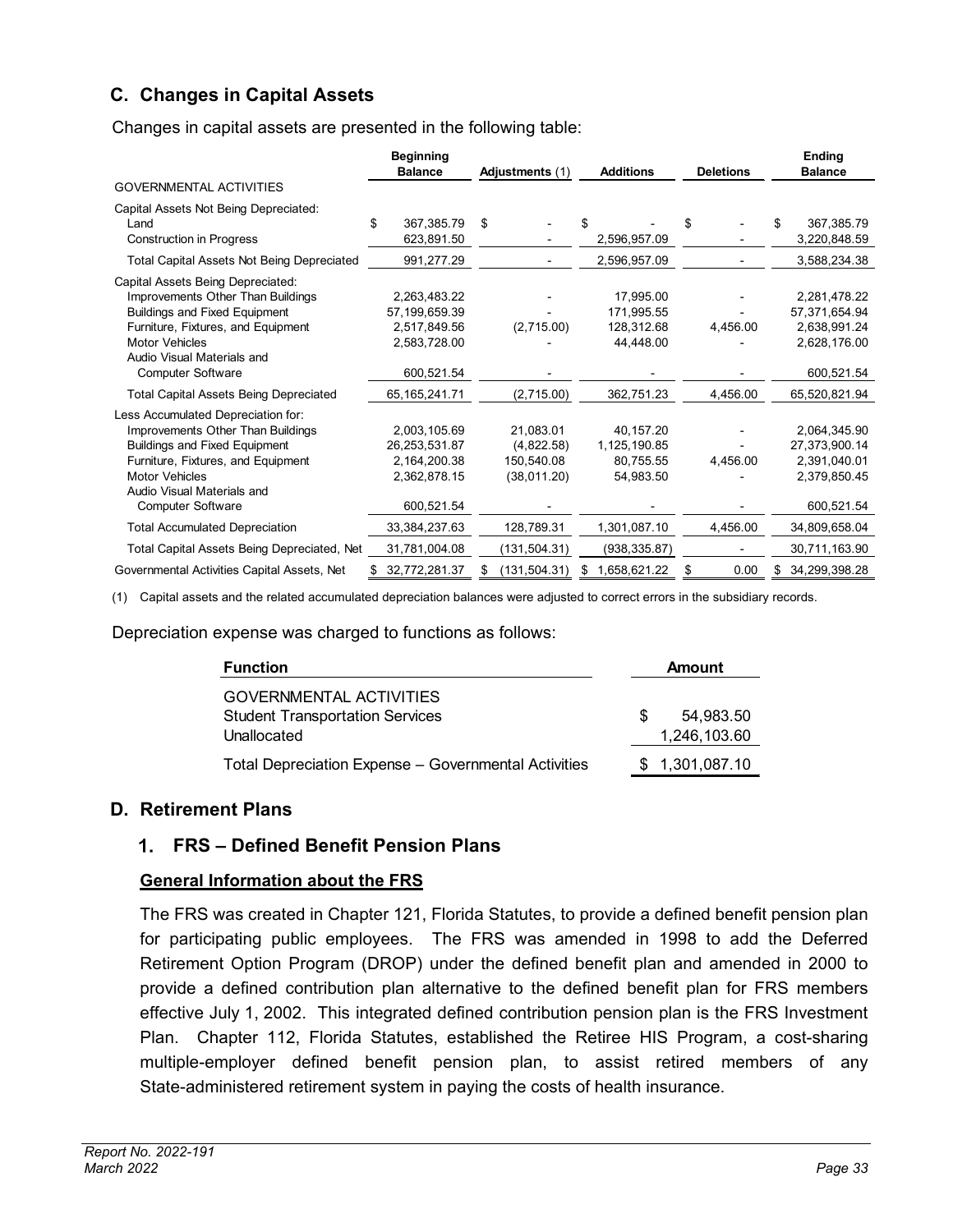Essentially all regular employees of the District are eligible to enroll as members of the State-administered FRS. Provisions relating to the FRS are established by Chapters 121 and 122, Florida Statutes; Chapter 112, Part IV, Florida Statutes; Chapter 238, Florida Statutes; and FRS Rules, Chapter 60S, Florida Administrative Code; wherein eligibility, contributions, and benefits are defined and described in detail. Such provisions may be amended at any time by further action from the Florida Legislature. The FRS is a single retirement system administered by the Florida Department of Management Services, Division of Retirement, and consists of the two cost-sharing multiple-employer defined benefit plans and other nonintegrated programs. An annual comprehensive financial report of the FRS, which includes its financial statements, required supplementary information, actuarial report, and other relevant information, is available from the Florida Department of Management Services Web site (www.dms.myflorida.com).

The District's FRS and HIS pension expense totaled \$3,674,132 for the fiscal year ended June 30, 2021.

### **FRS Pension Plan**

*Plan Description*. The FRS Pension Plan (Plan) is a cost-sharing multiple-employer defined benefit pension plan, with a DROP for eligible employees. The general classes of membership are:

- *Regular* Members of the FRS who do not qualify for membership in the other classes.
- *Elected County Officers* Members who hold specified elective offices in local government.
- *Senior Management Service*  Members in senior management level positions.

Employees enrolled in the Plan prior to July 1, 2011, vest at 6 years of creditable service and employees enrolled in the Plan on or after July 1, 2011, vest at 8 years of creditable service. All vested members, enrolled prior to July 1, 2011, are eligible for normal retirement benefits at age 62 or at any age after 30 years of service. All members enrolled in the Plan on or after July 1, 2011, once vested, are eligible for normal retirement benefits at age 65 or any time after 33 years of creditable service. Employees enrolled in the Plan may include up to 4 years of credit for military service toward creditable service. The Plan also includes an early retirement provision; however, there is a benefit reduction for each year a member retires before his or her normal retirement date. The Plan provides retirement, disability, death benefits, and annual cost-of-living adjustments to eligible participants.

The DROP, subject to provisions of Section 121.091, Florida Statutes, permits employees eligible for normal retirement under the Plan to defer receipt of monthly benefit payments while continuing employment with an FRS participating employer. An employee may participate in DROP for a period not to exceed 60 months after electing to participate, except that certain instructional personnel may participate for up to 96 months. During the period of DROP participation, deferred monthly benefits are held in the FRS Trust Fund and accrue interest. The net pension liability does not include amounts for DROP participants, as these members are considered retired and are not accruing additional pension benefits.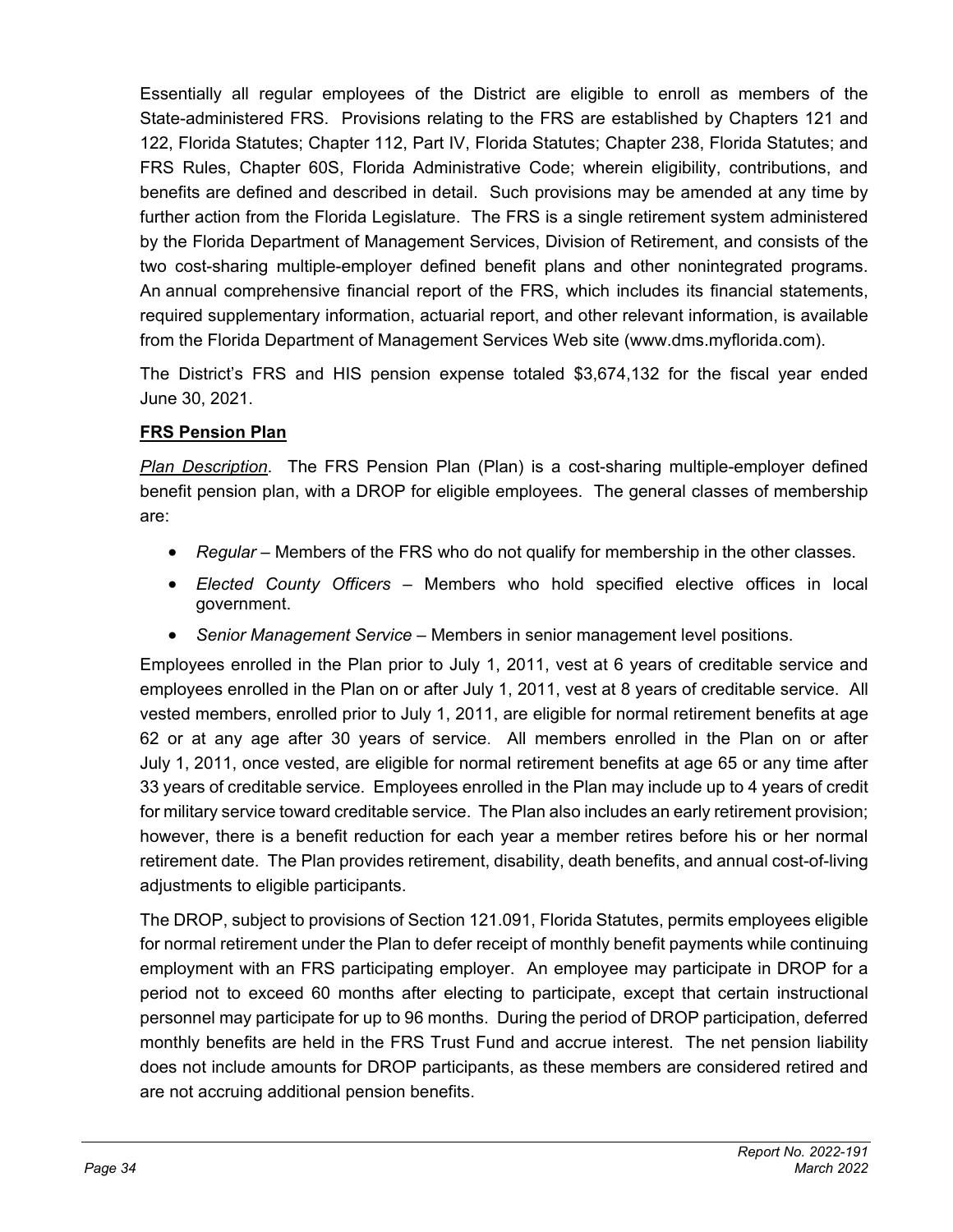*Benefits Provided*. Benefits under the Plan are computed on the basis of age and/or years of service, average final compensation, and service credit. Credit for each year of service is expressed as a percentage of the average final compensation. For members initially enrolled before July 1, 2011, the average final compensation is the average of the 5 highest fiscal years' earnings; for members initially enrolled on or after July 1, 2011, the average final compensation is the average of the 8 highest fiscal years' earnings. The total percentage value of the benefit received is determined by calculating the total value of all service, which is based on the retirement class to which the member belonged when the service credit was earned. Members are eligible for in-line-of-duty or regular disability and survivors' benefits. The following table shows the percentage value for each year of service credit earned:

| Class, Initial Enrollment, and Retirement Age/Years of Service | <b>Percent Value</b> |
|----------------------------------------------------------------|----------------------|
| <b>Regular Members Initially Enrolled Before July 1, 2011</b>  |                      |
| Retirement up to age 62 or up to 30 years of service           | 1.60                 |
| Retirement at age 63 or with 31 years of service               | 1.63                 |
| Retirement at age 64 or with 32 years of service               | 1.65                 |
| Retirement at age 65 or with 33 or more years of service       | 1.68                 |
| Regular Members Initially Enrolled On or After July 1, 2011    |                      |
| Retirement up to age 65 or up to 33 years of service           | 1.60                 |
| Retirement at age 66 or with 34 years of service               | 1.63                 |
| Retirement at age 67 or with 35 years of service               | 1.65                 |
| Retirement at age 68 or with 36 or more years of service       | 1.68                 |
| <b>Elected County Officers</b>                                 | 3.00                 |
| <b>Senior Management Service</b>                               | 2.00                 |

As provided in Section 121.101, Florida Statutes, if the member was initially enrolled in the Plan before July 1, 2011, and all service credit was accrued before July 1, 2011, the annual cost-of-living adjustment is 3 percent per year. If the member was initially enrolled before July 1, 2011, and has service credit on or after July 1, 2011, there is an individually calculated cost-of-living adjustment. The annual cost-of-living adjustment is a proportion of 3 percent determined by dividing the sum of the pre-July 2011 service credit by the total service credit at retirement multiplied by 3 percent. Plan members initially enrolled on or after July 1, 2011, will not have a cost-of-living adjustment after retirement.

*Contributions*. The Florida Legislature establishes contribution rates for participating employers and employees. Contribution rates during the 2020-21 fiscal year were as follows: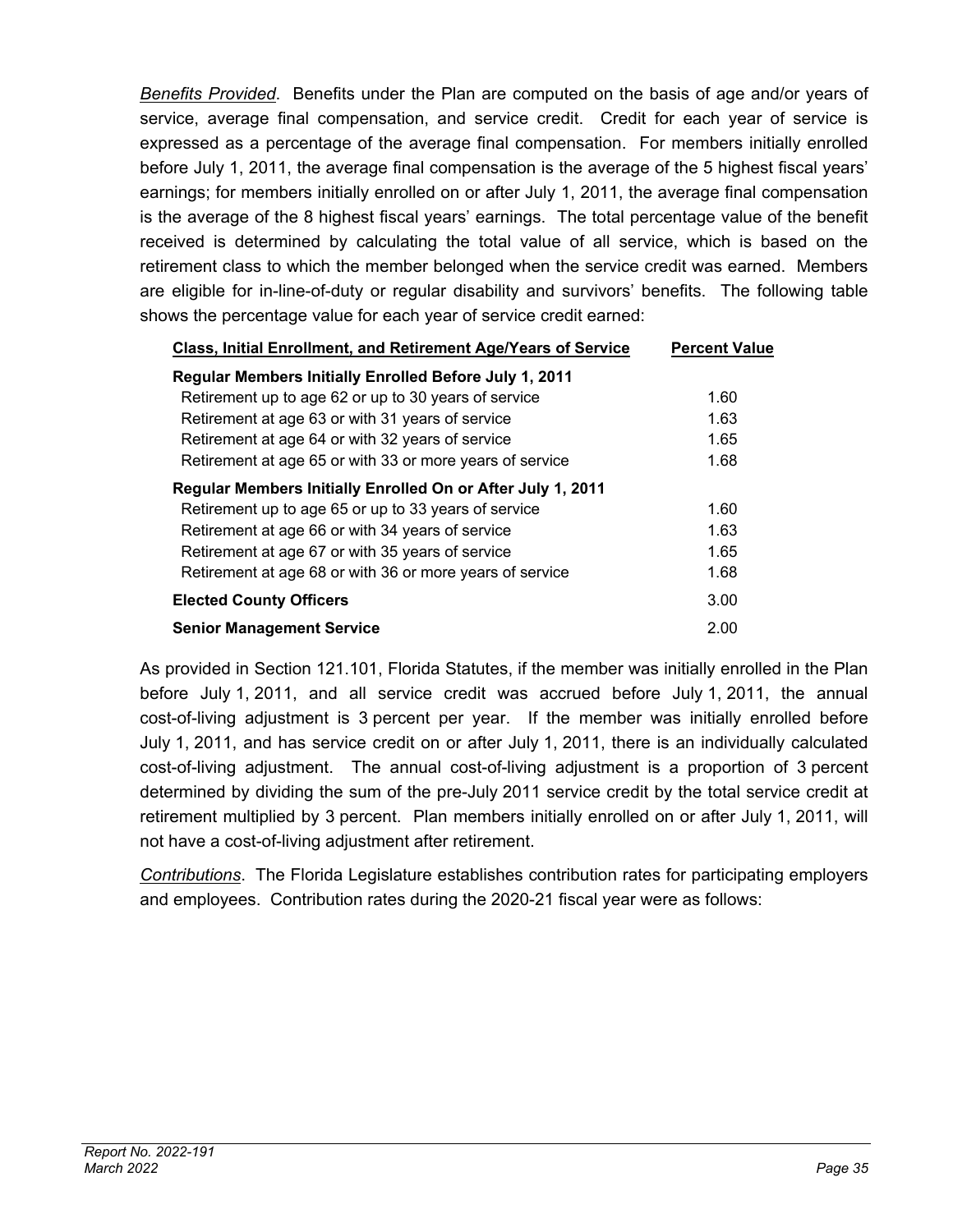|                                                               |                 | <b>Percent of Gross Salary</b> |
|---------------------------------------------------------------|-----------------|--------------------------------|
| <b>Class</b>                                                  | <b>Employee</b> | Emplover(1)                    |
| FRS, Regular                                                  | 3.00            | 10.00                          |
| FRS, Elected County Officers                                  | 3.00            | 49.18                          |
| FRS, Senior Management Service                                | 3.00            | 27.29                          |
| DROP - Applicable to<br>Members from All of the Above Classes | 0.00            | 16.98                          |
| FRS, Reemployed Retiree                                       | (2)             | (2)                            |

(1) Employer rates include 1.66 percent for the postemployment health insurance subsidy. Also, employer rates, other than for DROP participants, include 0.06 percent for administrative costs of the Investment Plan.

(2) Contribution rates are dependent upon retirement class in which reemployed.

The District's contributions to the Plan totaled \$1,448,846 for the fiscal year ended June 30, 2021.

*Pension Liabilities, Pension Expense, and Deferred Outflows of Resources and Deferred Inflows of Resources Related to Pensions*. At June 30, 2021, the District reported a liability of \$15,703,060 for its proportionate share of the Plan's net pension liability. The net pension liability was measured as of June 30, 2020, and the total pension liability used to calculate the net pension liability was determined by an actuarial valuation as of July 1, 2020. The District's proportionate share of the net pension liability was based on the District's 2019-20 fiscal year contributions relative to the total 2019-20 fiscal year contributions of all participating members. At June 30, 2020, the District's proportionate share was 0.036231025 percent, which was a decrease of 0.001909377 from its proportionate share measured as of June 30, 2019.

For the fiscal year ended June 30, 2021, the District recognized the Plan pension expense of \$3,219,179. In addition, the District reported deferred outflows of resources and deferred inflows of resources related to pensions from the following sources:

| <b>Description</b>                            | <b>Deferred Outflows</b><br>of Resources |           | <b>Deferred Inflows</b><br>of Resources |         |
|-----------------------------------------------|------------------------------------------|-----------|-----------------------------------------|---------|
| Differences Between Expected and              |                                          |           |                                         |         |
| <b>Actual Experience</b>                      | \$                                       | 600,988   | \$                                      |         |
| Change of Assumptions                         |                                          | 2,842,754 |                                         |         |
| Net Difference Between Projected and Actual   |                                          |           |                                         |         |
| Earnings on FRS Pension Plan Investments      |                                          | 934,975   |                                         |         |
| Changes in Proportion and Differences Between |                                          |           |                                         |         |
| District FRS Contributions and Proportionate  |                                          |           |                                         |         |
| <b>Share of Contributions</b>                 |                                          | 27,172    |                                         | 599,187 |
| District FRS Contributions Subsequent to      |                                          |           |                                         |         |
| the Measurement Date                          |                                          | 1,448,846 |                                         |         |
| Total                                         | \$                                       | 5.854.735 | \$                                      | 599.187 |

The deferred outflows of resources related to pensions resulting from District contributions to the Plan subsequent to the measurement date, totaling \$1,448,846, will be recognized as a reduction of the net pension liability in the fiscal year ending June 30, 2022. Other amounts reported as deferred outflows of resources and deferred inflows of resources related to pensions will be recognized in pension expense as follows: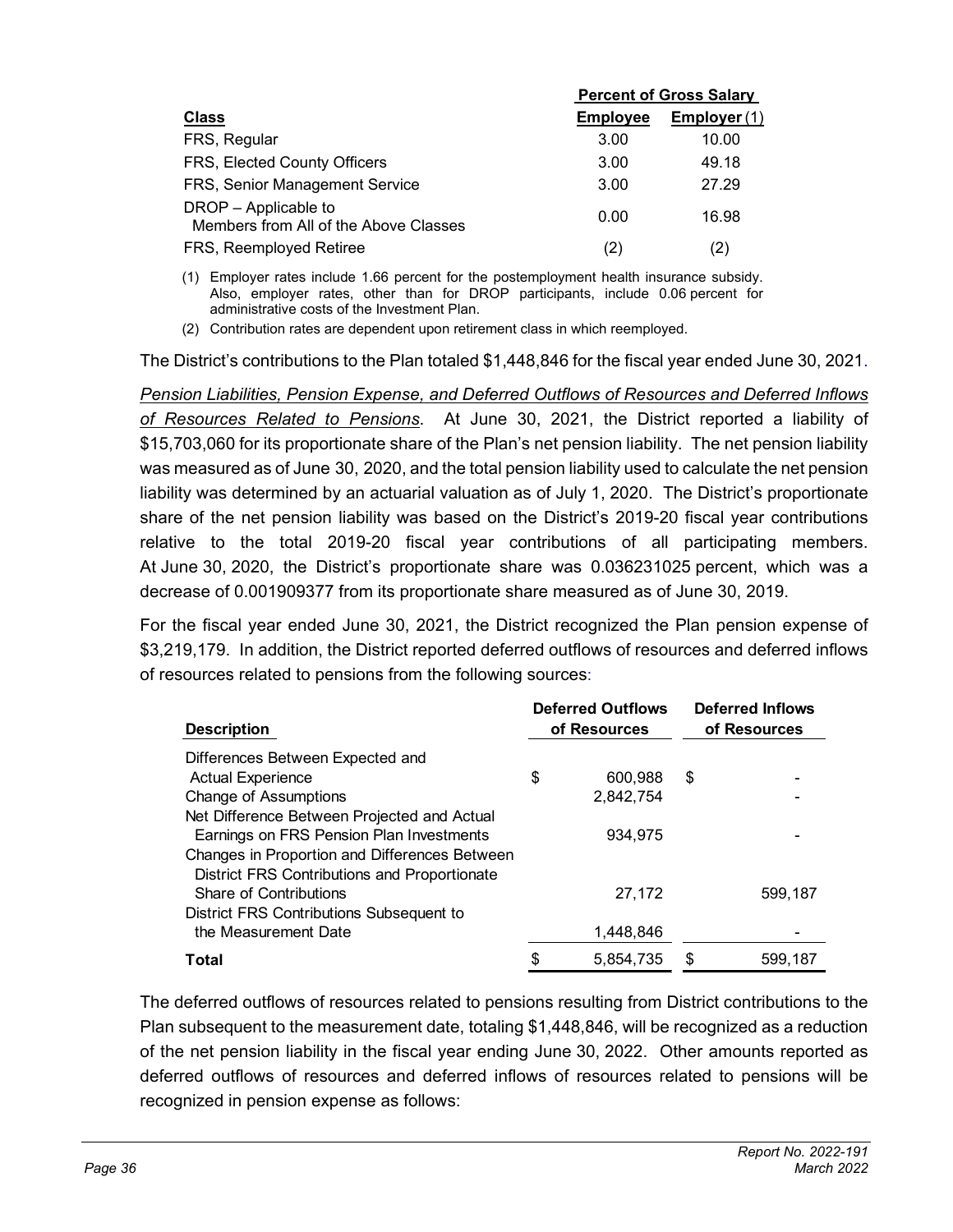| <b>Fiscal Year Ending June 30</b> | Amount |           |
|-----------------------------------|--------|-----------|
| 2022                              | S      | 761,872   |
| 2023                              |        | 1,270,576 |
| 2024                              |        | 1,084,796 |
| 2025                              |        | 610,475   |
| 2026                              |        | 78,983    |
| Total                             |        | 3,806,702 |

*Actuarial Assumptions*. The total pension liability in the July 1, 2020, actuarial valuation was determined using the following actuarial assumptions, applied to all periods included in the measurement:

| Inflation        | 2.40 percent                                                           |
|------------------|------------------------------------------------------------------------|
| Salary Increases | 3.25 percent, average, including inflation                             |
|                  | Investment Rate of Return 6.80 percent, net of pension plan investment |
|                  | expense, including inflation                                           |

Mortality rates were based on the PUB-2010 base table, projected generationally with Scale MP-2018.

The actuarial assumptions used in the July 1, 2020, valuation were based on the results of an actuarial experience study for the period July 1, 2013, through June 30, 2018.

The long-term expected rate of return on pension plan investments was not based on historical returns, but instead is based on a forward-looking capital market economic model. The allocation policy's description of each asset class was used to map the target allocation to the asset classes shown below. Each asset class assumption is based on a consistent set of underlying assumptions and includes an adjustment for the inflation assumption. The target allocation and best estimates of arithmetic and geometric real rates of return for each major asset class are summarized in the following table:

| <b>Asset Class</b>           | <b>Target</b><br><b>Allocation</b> (1) | Annual<br><b>Arithmetic</b><br>Return | Compound<br>Annual<br>(Geometric)<br>Return | <b>Standard</b><br><b>Deviation</b> |
|------------------------------|----------------------------------------|---------------------------------------|---------------------------------------------|-------------------------------------|
| Cash                         | 1.0%                                   | 2.2%                                  | 2.2%                                        | 1.2%                                |
| Fixed Income                 | 19.0%                                  | 3.0%                                  | 2.9%                                        | 3.5%                                |
| <b>Global Equity</b>         | 54.2%                                  | 8.0%                                  | 6.7%                                        | 17.1%                               |
| Real Estate (Property)       | 10.3%                                  | 6.4%                                  | 5.8%                                        | 11.7%                               |
| <b>Private Equity</b>        | 11.1%                                  | 10.8%                                 | $8.1\%$                                     | 25.7%                               |
| <b>Strategic Investments</b> | 4.4%                                   | 5.5%                                  | 5.3%                                        | 6.9%                                |
| Total                        | 100%                                   |                                       |                                             |                                     |
| Assumed inflation - Mean     |                                        |                                       | 2.4%                                        | 17%                                 |

(1) As outlined in the Plan's investment policy.

*Discount Rate*. The discount rate used to measure the total pension liability was 6.8 percent. The Plan's fiduciary net position was projected to be available to make all projected future benefit payments of current active and inactive employees. Therefore, the discount rate for calculating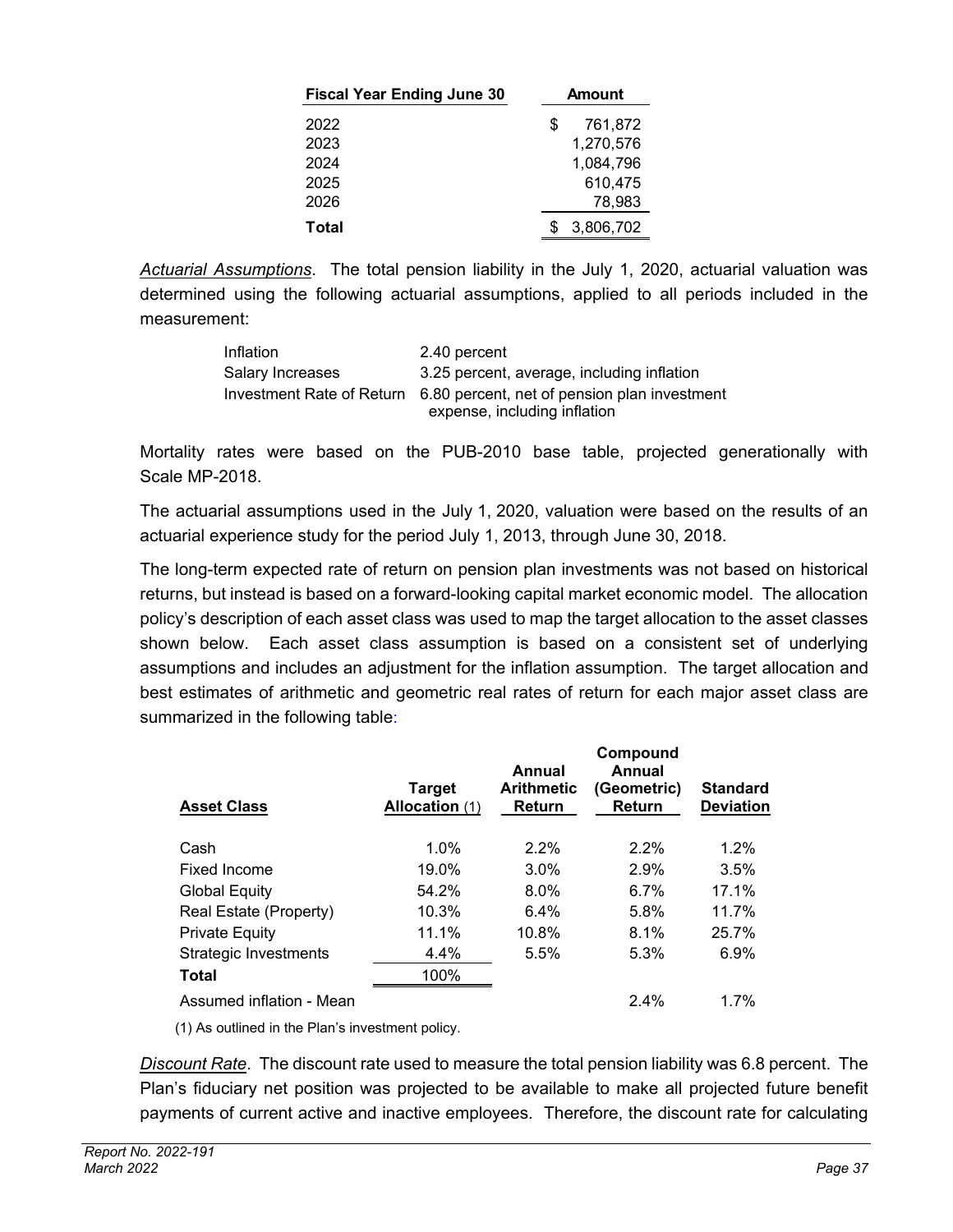the total pension liability is equal to the long-term expected rate of return. The discount rate used in the 2020 valuation was updated from 6.9 percent to 6.8 percent.

*Sensitivity of the District's Proportionate Share of the Net Pension Liability to Changes in the Discount Rate*. The following presents the District's proportionate share of the net pension liability calculated using the discount rate of 6.8 percent, as well as what the District's proportionate share of the net pension liability would be if it were calculated using a discount rate that is 1 percentage point lower (5.8 percent) or 1 percentage point higher (7.8 percent) than the current rate:

|                                   | $1\%$                        | <b>Current</b>                    | $1\%$                        |
|-----------------------------------|------------------------------|-----------------------------------|------------------------------|
|                                   | <b>Decrease</b><br>$(5.8\%)$ | <b>Discount Rate</b><br>$(6.8\%)$ | <b>Increase</b><br>$(7.8\%)$ |
| District's Proportionate Share of |                              |                                   |                              |
| the Net Pension Liability         | \$25,075,148                 | \$15,703,060                      | \$7,875,452                  |

*Pension Plan Fiduciary Net Position*. Detailed information about the Plan's fiduciary net position is available in the separately issued FRS Pension Plan and Other State Administered Systems Annual Comprehensive Financial Report.

# **HIS Pension Plan**

*Plan Description*. The HIS Pension Plan (HIS Plan) is a cost-sharing multiple-employer defined benefit pension plan established under Section 112.363, Florida Statutes, and may be amended by the Florida Legislature at any time. The benefit is a monthly payment to assist retirees of State-administered retirement systems in paying their health insurance costs and is administered by the Florida Department of Management Services, Division of Retirement.

*Benefits Provided*. For the fiscal year ended June 30, 2021, eligible retirees and beneficiaries received a monthly HIS payment of \$5 for each year of creditable service completed at the time of retirement, with a minimum HIS payment of \$30 and a maximum HIS payment of \$150 per month, pursuant to Section 112.363, Florida Statutes. To be eligible to receive a HIS Plan benefit, a retiree under a State-administered retirement system must provide proof of health insurance coverage, which may include Federal Medicare.

*Contributions*. The HIS Plan is funded by required contributions from FRS participating employers as set by the Florida Legislature. Employer contributions are a percentage of gross compensation for all active FRS members. For the fiscal year ended June 30, 2021, the contribution rate was 1.66 percent of payroll pursuant to Section 112.363, Florida Statutes. The District contributed 100 percent of its statutorily required contributions for the current and preceding 3 years. HIS Plan contributions are deposited in a separate trust fund from which payments are authorized. HIS Plan benefits are not guaranteed and are subject to annual legislative appropriation. In the event the legislative appropriation or available funds fail to provide full subsidy benefits to all participants, benefits may be reduced or canceled.

The District's contributions to the HIS Plan totaled \$263,188 for the fiscal year ended June 30, 2021.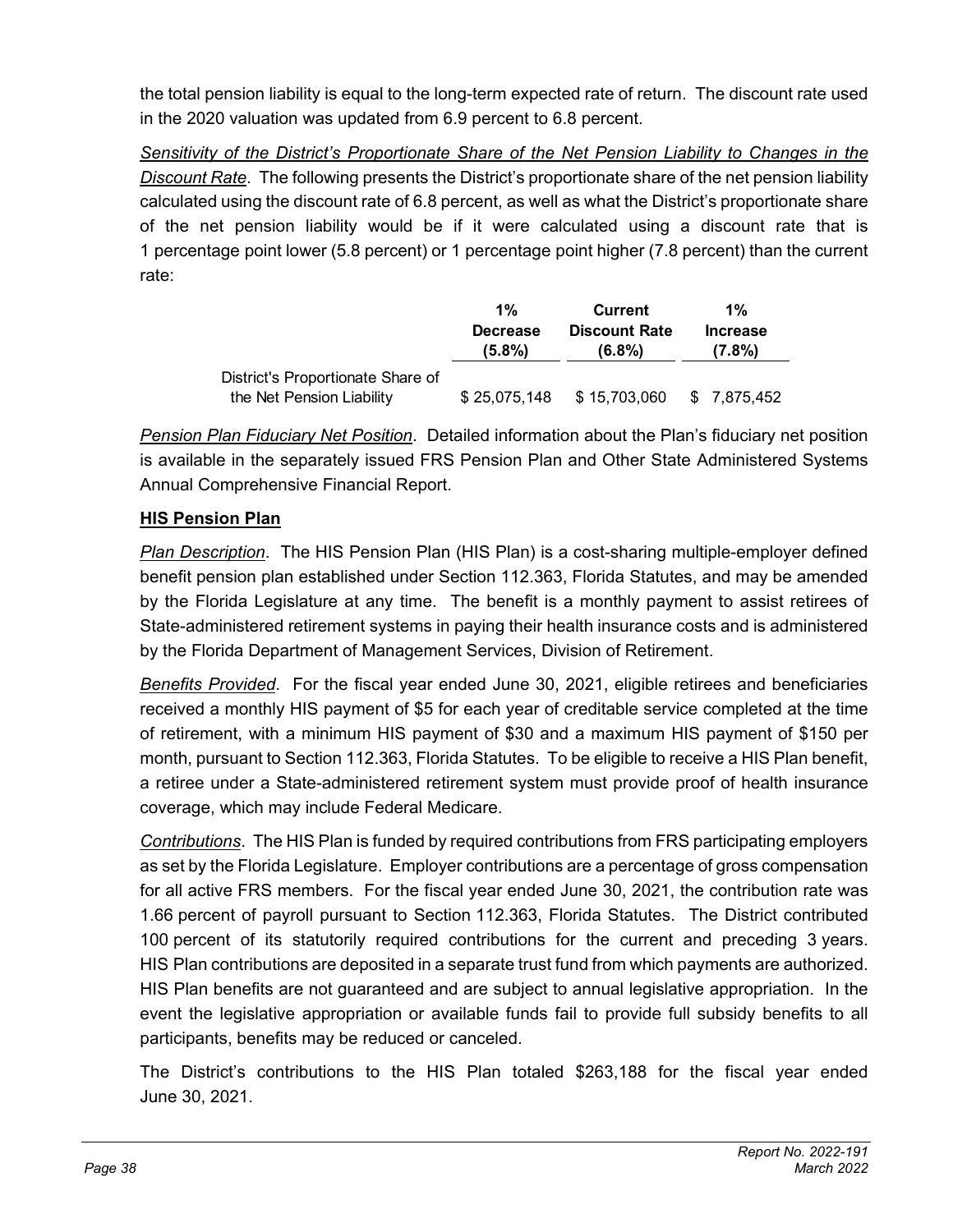*Pension Liabilities, Pension Expense, and Deferred Outflows of Resources and Deferred Inflows of Resources Related to Pensions*. At June 30, 2021, the District reported a net pension liability of \$5,525,298 for its proportionate share of the HIS Plan's net pension liability. The current portion of the net pension liability is the District's proportionate share of benefit payments expected to be paid within 1 year, net of the District's proportionate share of the HIS Plan's fiduciary net position available to pay that amount. The net pension liability was measured as of June 30, 2020, and the total pension liability used to calculate the net pension liability was determined by an actuarial valuation as of July 1, 2020. The District's proportionate share of the net pension liability was based on the District's 2019-20 fiscal year contributions relative to the total 2019-20 fiscal year contributions of all participating members. At June 30, 2020, the District's proportionate share was 0.045252864 percent, which was a decrease of 0.000777618 from its proportionate share measured as of June 30, 2019.

For the fiscal year ended June 30, 2021, the District recognized the HIS Plan pension expense of \$454,953. In addition, the District reported deferred outflows of resources and deferred inflows of resources related to pensions from the following sources:

|                                               |              | <b>Deferred Outflows</b> |              | <b>Deferred Inflows</b> |
|-----------------------------------------------|--------------|--------------------------|--------------|-------------------------|
| <b>Description</b>                            | of Resources |                          | of Resources |                         |
| Differences Between Expected and              |              |                          |              |                         |
| <b>Actual Experience</b>                      | \$           | 226,019                  | S            | 4,262                   |
| <b>Change of Assumptions</b>                  |              | 594,127                  |              | 321,275                 |
| Net Difference Between Projected and Actual   |              |                          |              |                         |
| Earnings on HIS Pension Plan Investments      |              | 4,411                    |              |                         |
| Changes in Proportion and Differences Between |              |                          |              |                         |
| District HIS Contributions and Proportionate  |              |                          |              |                         |
| <b>Share of Contributions</b>                 |              | 78,254                   |              | 187,322                 |
| District HIS Contributions Subsequent to      |              |                          |              |                         |
| the Measurement Date                          |              | 263,188                  |              |                         |
| Total                                         | \$           | 1.165.999                | \$           | 512.859                 |

The deferred outflows of resources related to pensions resulting from District contributions to the HIS Plan subsequent to the measurement date, totaling \$263,188, will be recognized as a reduction of the net pension liability in the fiscal year ending June 30, 2022. Other amounts reported as deferred outflows of resources and deferred inflows of resources related to pensions will be recognized in pension expense as follows:

| <b>Fiscal Year Ending June 30</b> | <b>Amount</b> |         |
|-----------------------------------|---------------|---------|
| 2022                              | \$            | 140,059 |
| 2023                              |               | 89,695  |
| 2024                              |               | 1,730   |
| 2025                              |               | 40,112  |
| 2026                              |               | 59,088  |
| <b>Thereafter</b>                 |               | 59,268  |
| Total                             | \$            | 389,952 |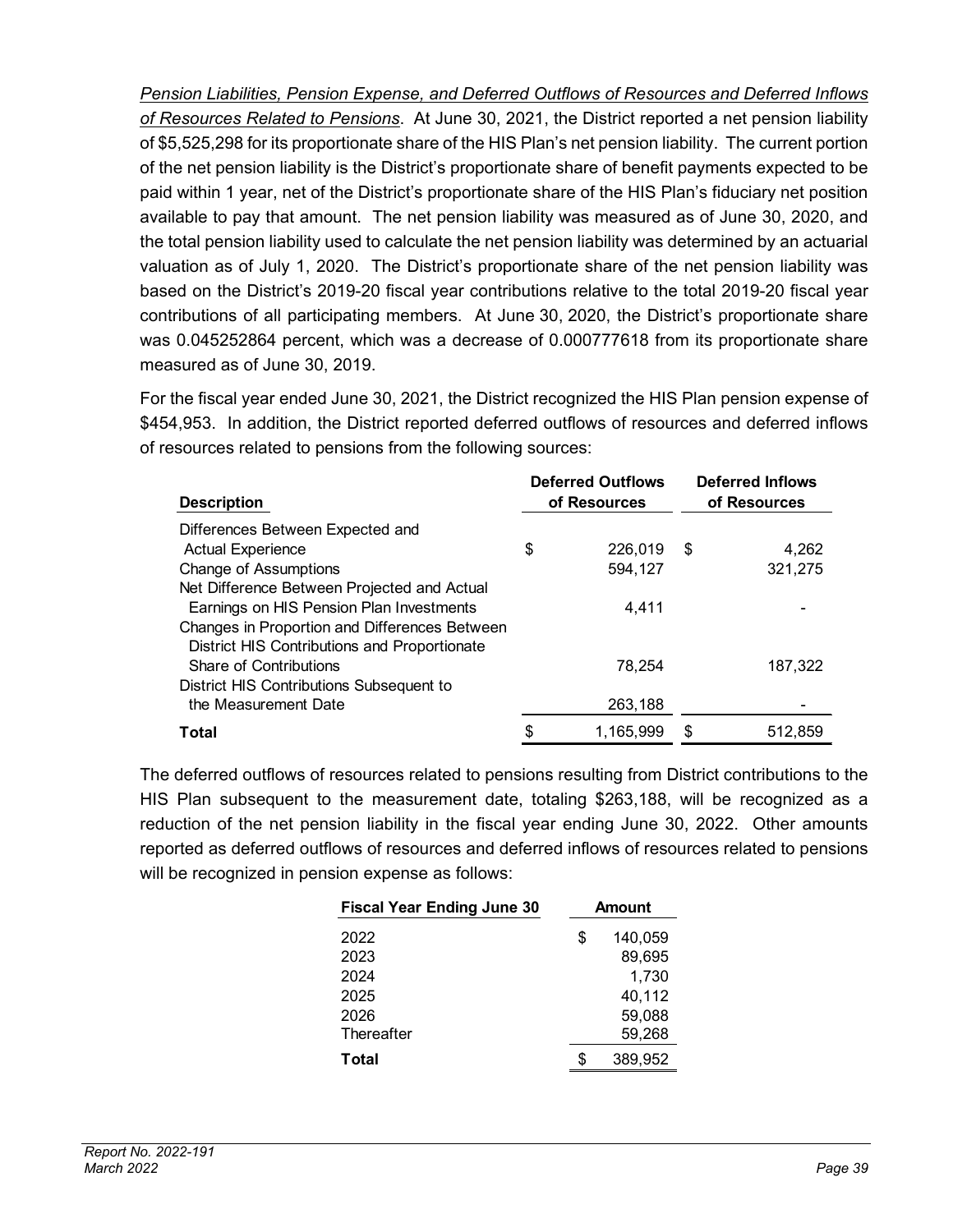*Actuarial Assumptions*. The total pension liability in the July 1, 2020, actuarial valuation was determined using the following actuarial assumptions, applied to all periods included in the measurement:

| Inflation                  | 2.40 percent                               |
|----------------------------|--------------------------------------------|
| Salary Increases           | 3.25 percent, average, including inflation |
| <b>Municipal Bond Rate</b> | 2.21 percent                               |

Mortality rates were based on the PUB-2010 base table, projected generationally with Scale MP-2018. This is a change from the prior year mortality assumption which was based on the Generational RP-2000 with Projection Scale BB tables.

While an experience study had not been completed for the HIS Plan, the actuarial assumptions that determined the total pension liability for the HIS Plan were based on certain results of the most recent experience study for the FRS Plan.

*Discount Rate*. The discount rate used to measure the total pension liability was 2.21 percent. In general, the discount rate for calculating the total pension liability is equal to the single rate equivalent to discounting at the long-term expected rate of return for benefit payments prior to the projected depletion date. Because the HIS benefit is essentially funded on a pay-as-you-go basis, the depletion date is considered to be immediate, and the single equivalent discount rate is equal to the municipal bond rate selected by the HIS Plan sponsor. The Bond Buyer General Obligation 20-Bond Municipal Bond Index was adopted as the applicable municipal bond index. The discount rate changed from 3.5 percent to 2.21 percent.

*Sensitivity of the District's Proportionate Share of the Net Pension Liability to Changes in the Discount Rate*. The following presents the District's proportionate share of the net pension liability calculated using the discount rate of 2.21 percent, as well as what the District's proportionate share of the net pension liability would be if it were calculated using a discount rate that is 1 percentage point lower (1.21 percent) or 1 percentage point higher (3.21 percent) than the current rate:

|                                   | 1%                            |    | <b>Current</b>                     |     | $1\%$                         |
|-----------------------------------|-------------------------------|----|------------------------------------|-----|-------------------------------|
|                                   | <b>Decrease</b><br>$(1.21\%)$ |    | <b>Discount Rate</b><br>$(2.21\%)$ |     | <b>Increase</b><br>$(3.21\%)$ |
| District's Proportionate Share of |                               |    |                                    |     | 4.820.002                     |
| the Net Pension Liability         | 6.387.001                     | S. | 5,525,298                          | \$. |                               |

*Pension Plan Fiduciary Net Position*. Detailed information about the HIS Plan's fiduciary net position is available in the separately issued FRS Pension Plan and Other State Administered Systems Annual Comprehensive Financial Report.

# **FRS – Defined Contribution Pension Plan**

The SBA administers the defined contribution plan officially titled the FRS Investment Plan (Investment Plan). The Investment Plan is reported in the SBA's annual financial statements and in the State's Annual Comprehensive Financial Report.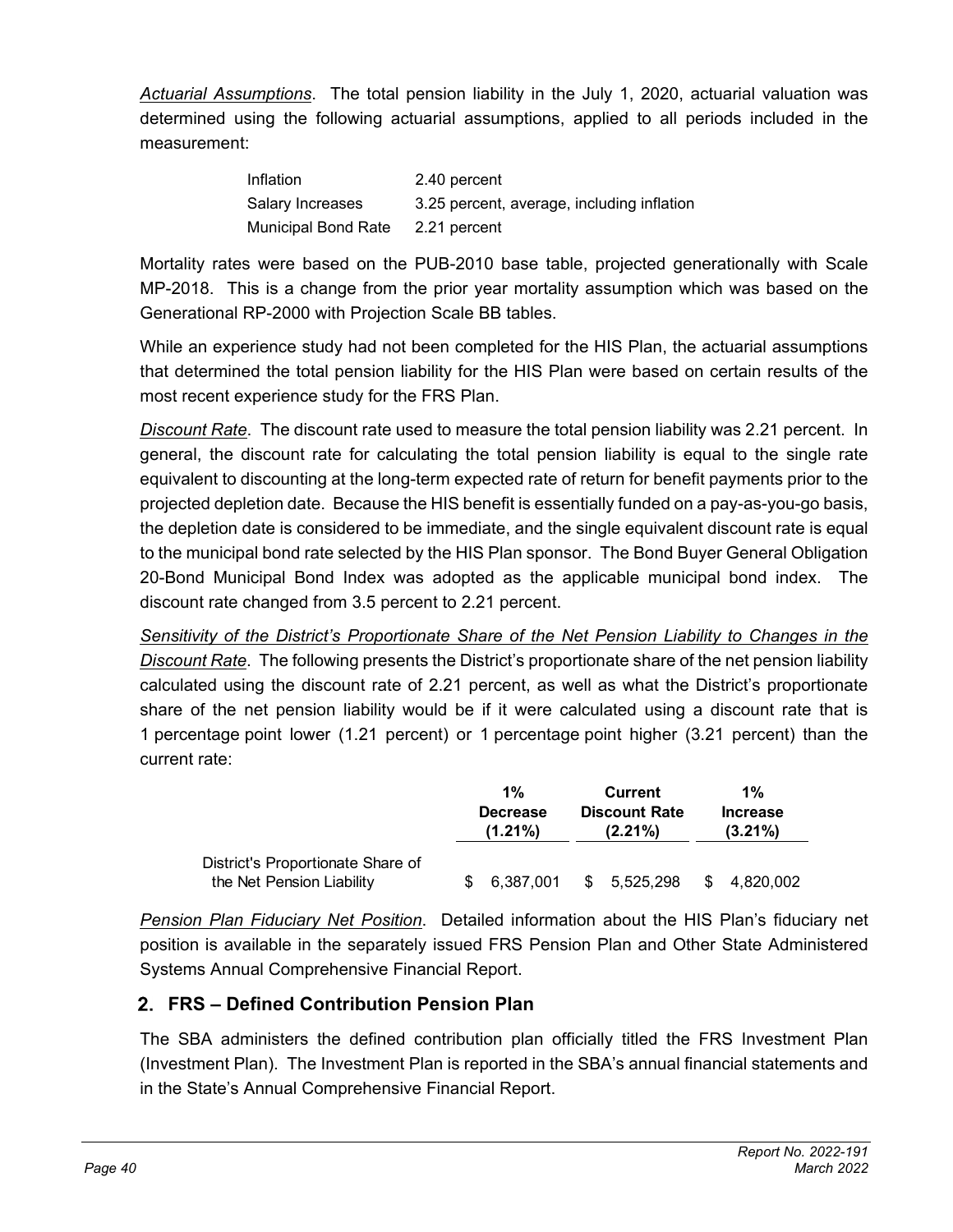As provided in Section 121.4501, Florida Statutes, eligible FRS members may elect to participate in the Investment Plan in lieu of the FRS defined benefit plan. District employees participating in DROP are not eligible to participate in the Investment Plan. Employer and employee contributions, including amounts contributed to individual member's accounts, are defined by law, but the ultimate benefit depends in part on the performance of investment funds. Retirement benefits are based upon the value of the member's account upon retirement. Benefit terms, including contribution requirements, for the Investment Plan are established and may be amended by the Florida Legislature. The Investment Plan is funded with the same employer and employee contribution rates that are based on salary and membership class (Regular, Elected County Officers, etc.), as the FRS defined benefit plan. Contributions are directed to individual member accounts and the individual members allocate contributions and account balances among various approved investment choices. Costs of administering the Investment Plan, including the FRS Financial Guidance Program, are funded through an employer contribution of 0.06 percent of payroll and by forfeited benefits of Investment Plan members. Allocations to the Investment Plan member accounts during the 2020-21 fiscal year were as follows:

|                                | <b>Percent of</b> |
|--------------------------------|-------------------|
|                                | Gross             |
| <b>Class</b>                   | Compensation      |
| FRS, Regular                   | 6.30              |
| FRS, Elected County Officers   | 11.34             |
| FRS, Senior Management Service | 7 67              |

For all membership classes, employees are immediately vested in their own contributions and are vested after 1 year of service for employer contributions and investment earnings, regardless of membership class. If an accumulated benefit obligation for service credit originally earned under the FRS Pension Plan is transferred to the Investment Plan, the member must have the years of service required for FRS Pension Plan vesting (including the service credit represented by the transferred funds) to be vested for these funds and the earnings on the funds. Nonvested employer contributions are placed in a suspense account for up to 5 years. If the employee returns to FRS-covered employment within the 5-year period, the employee will regain control over their account. If the employee does not return within the 5-year period, the employee will forfeit the accumulated account balance. For the fiscal year ended June 30, 2021, the information for the amount of forfeitures was unavailable from the SBA; however, management believes that these amounts, if any, would be immaterial to the District.

After termination and applying to receive benefits, the member may rollover vested funds to another qualified plan, structure a periodic payment under the Investment Plan, receive a lump-sum distribution, leave the funds invested for future distribution, or any combination of these options. Disability coverage is provided in which the member may either transfer the account balance to the FRS Pension Plan when approved for disability retirement to receive guaranteed lifetime monthly benefits under the FRS Pension Plan or remain in the Investment Plan and rely upon that account balance for retirement income.

The District's Investment Plan pension expense totaled \$364,388.04 for the fiscal year ended June 30, 2021.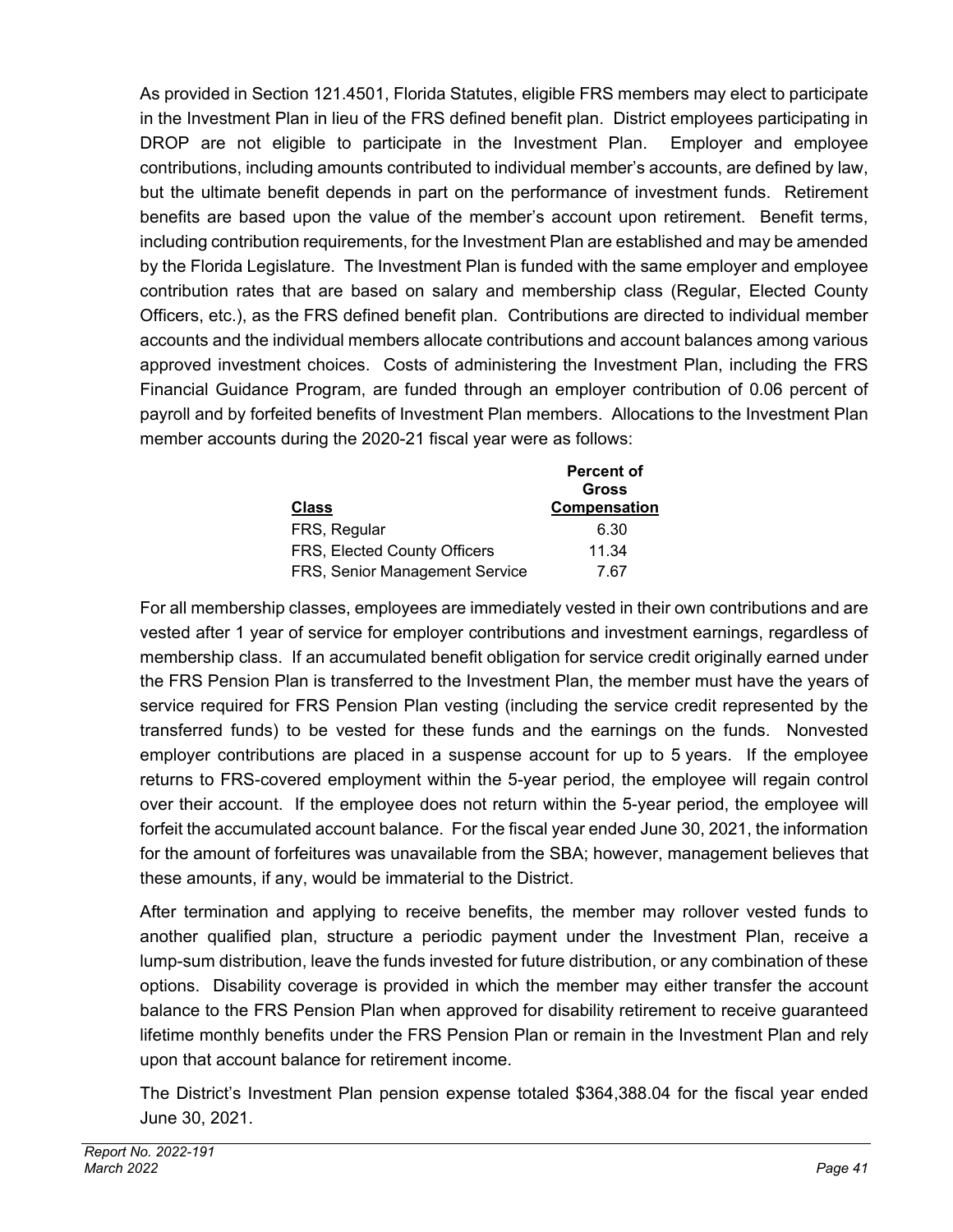### **E. Other Postemployment Benefit Obligations**

*Plan Description*. The Other Postemployment Benefits Plan (OPEB Plan) is a single-employer defined benefit plan administered by the District that provides OPEB for all employees who satisfy the District's retirement eligibility provisions. Pursuant to Section 112.0801, Florida Statutes, former employees who retire from the District are eligible to participate in the District's health and hospitalization plan for medical, prescription drug, dental, vision, and life insurance coverage. Retirees and their eligible dependents shall be offered the same health and hospitalization insurance coverage as is offered to active employees at a premium cost of no more than the premium cost applicable to active employees. The District subsidizes the premium rates paid by retirees by allowing them to participate in the OPEB Plan at reduced or blended group (implicitly subsidized) premium rates for both active and retired employees. These rates provide an implicit subsidy for retirees because retiree healthcare costs are generally greater than active employee healthcare costs. The OPEB Plan contribution requirements and benefit terms of the District and the OPEB Plan members are established and may be amended through recommendations of the Benefits Committee and action from the Board. No assets are accumulated in a trust that meet the criteria in paragraph 4 of GASB Statement No. 75.

*Benefits Provided*.The OPEB Plan provides healthcare, dental and vision benefits for retirees and their dependents and life insurance benefits up to \$10,000 for retirees. The OPEB Plan only provides an implicit subsidy as described above.

*Employees Covered by Benefit Terms*. At June 30, 2021, the following employees were covered by the benefit terms:

| Inactive Employees or Beneficiaries Currently Receiving Benefits | 67  |
|------------------------------------------------------------------|-----|
| Active Employees                                                 | 380 |
| Total                                                            | 447 |

*Total OPEB Liability*. The District's total OPEB liability of \$1,330,966 was measured as of June 30, 2021, and was determined by an actuarial valuation as of that date.

*Actuarial Assumptions and Other Inputs*. The total OPEB liability was determined using the following actuarial assumptions and other inputs, applied to all periods included in the measurement, unless otherwise specified:

| Inflation                          | 2.5 percent                                                                                                               |
|------------------------------------|---------------------------------------------------------------------------------------------------------------------------|
| Salary Increases                   | 3 percent                                                                                                                 |
| Discount Rate                      | 2.15 percent                                                                                                              |
| <b>Healthcare Cost Trend Rates</b> | 8.5 percent for 2021, decreasing 0.5 percent<br>biannually to an ultimate rate of 4.5 percent for 2037<br>and later years |
| Plan Participation of Retirees     | Retirees pay 100 percent of the rate for coverage<br>selected.                                                            |

The discount rate was based on the Bond Buyer General Obligation 20-Year AA Municipal Bond Index.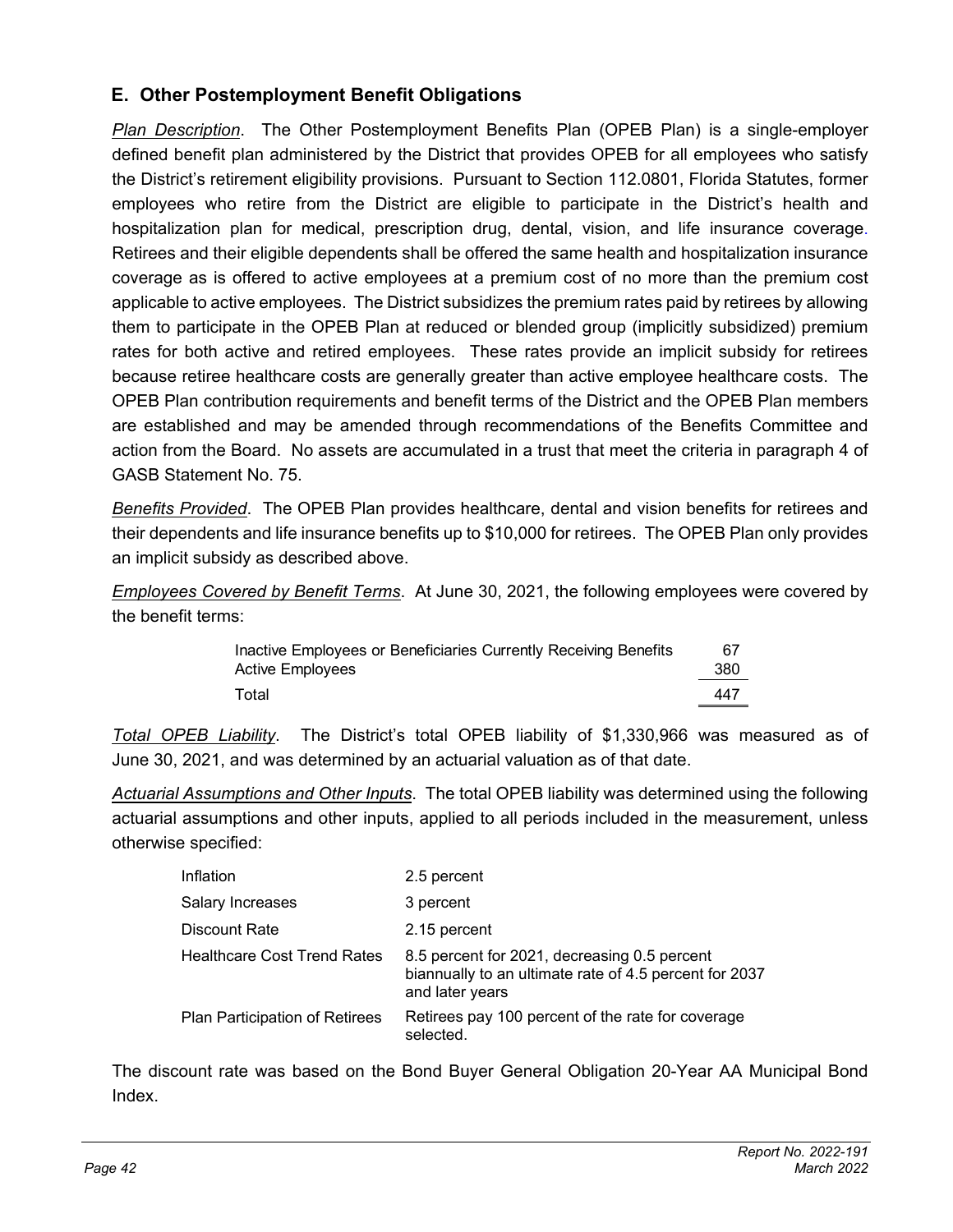The mortality projection scale assumptions was revised to the recently published scale MP-2020.

Assumptions were based on the actual experience of the covered group, to the extent that creditable experience data was available, with an emphasis on expected long-term future trends rather than giving undue weight to recent past experience.

### *Changes in the Total OPEB Liability*.

|                                        | Amount     |
|----------------------------------------|------------|
| Balance at June 30, 2020               | 1,477,040  |
| Changes for the year:                  |            |
| Service Cost                           | 66,507     |
| Interest                               | 33,416     |
| Changes of Assumptions or Other Inputs | (196, 744) |
| <b>Benefit Payments</b>                | (49, 253)  |
| Net Changes                            | (146, 074) |
| Balance at June 30, 2021               | 1,330,966  |

The changes of assumptions or other inputs was based on the following:

- The discount rate decreased from 2.2 percent to 2.15 percent.
- The mortality assumption was updated.

*Sensitivity of the Total OPEB Liability to Changes in the Discount Rate*. The following table presents the total OPEB liability of the District, as well as what the District's total OPEB liability would be if it were calculated using a discount rate that is 1 percentage point lower (1.15 percent) or 1 percentage point higher (3.15 percent) than the current rate:

|                             | 1%                         | Current                         | $1\%$                      |
|-----------------------------|----------------------------|---------------------------------|----------------------------|
|                             | <b>Decrease</b><br>(1.15%) | <b>Discount Rate</b><br>(2.15%) | <b>Increase</b><br>(3.15%) |
| <b>Total OPEB Liability</b> | \$ 1.511.742               | \$1,330,966                     | \$ 1.177.842               |

*Sensitivity of the Total OPEB Liability to Changes in the Healthcare Cost Trend Rates*. The following table presents the total OPEB liability of the District, as well as what the District's total OPEB liability would be if it were calculated using healthcare cost trend rates that are 1 percentage point lower (7.5 percent decreasing to 3.5 percent) or 1 percentage point higher (9.5 percent decreasing to 5.5 percent) than the current healthcare cost trend rates:

|                             |                                               |           |    | <b>Healthcare Cost</b>                               |                                               |           |
|-----------------------------|-----------------------------------------------|-----------|----|------------------------------------------------------|-----------------------------------------------|-----------|
|                             | 1% Decrease<br>(7.5% decreasing<br>to $3.5\%$ |           |    | <b>Trend Rates</b><br>(8.5% decreasing<br>to $4.5\%$ | 1% Increase<br>(9.5% decreasing<br>to $5.5\%$ |           |
| <b>Total OPEB Liability</b> | S                                             | 1,188,668 | \$ | 1,330,966                                            |                                               | 1,501,819 |

*OPEB Expense and Deferred Outflows of Resources and Deferred Inflows of Resources Related to OPEB*. For the fiscal year ended June 30, 2021, the District recognized OPEB expense of \$92,356.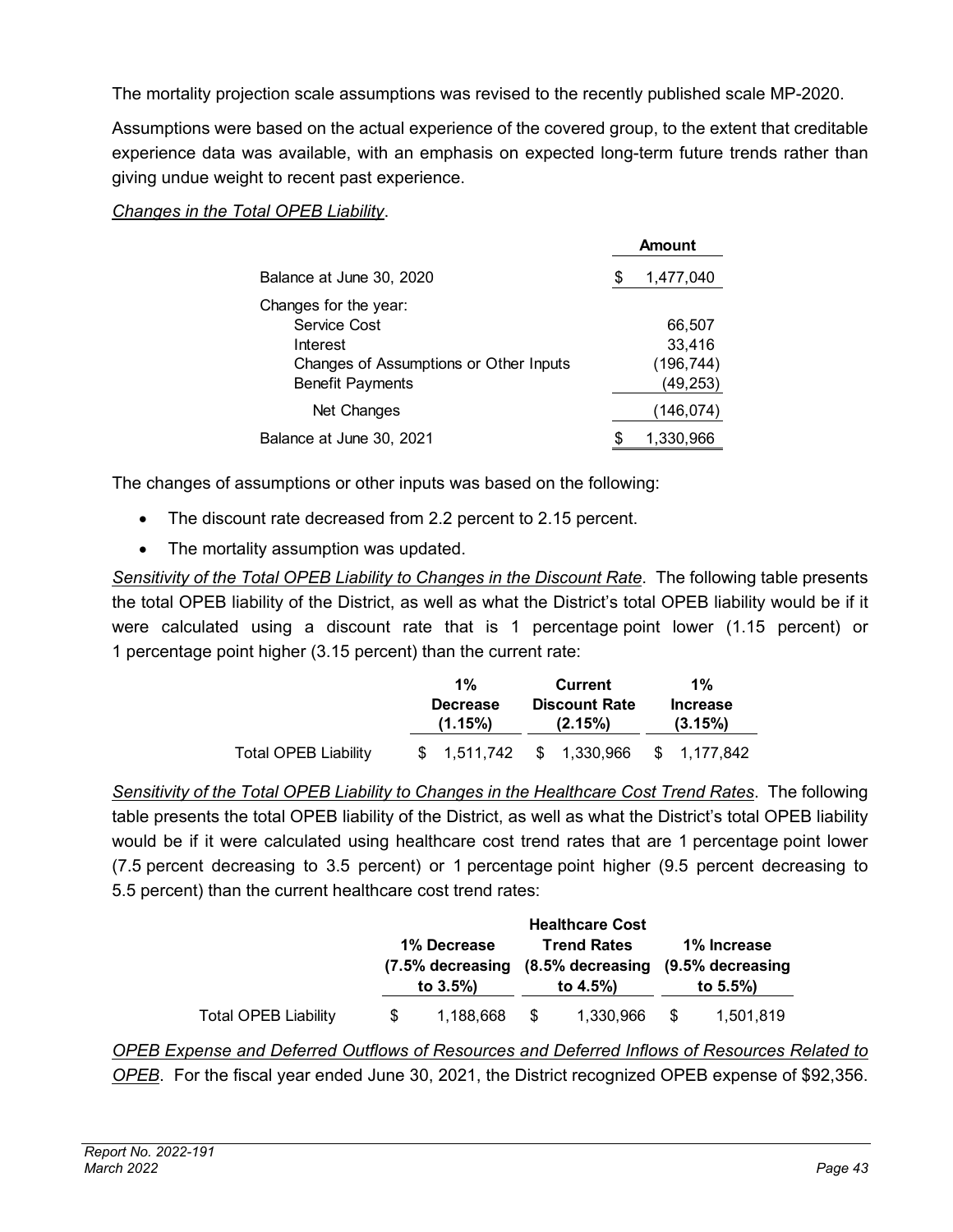At June 30, 2021, the District reported deferred outflows of resources and deferred inflows of resources related to OPEB from the following sources:

| <b>Description</b>                                           | <b>Deferred Outflows</b><br>of Resources | <b>Deferred Inflows</b><br>of Resources |    |         |  |
|--------------------------------------------------------------|------------------------------------------|-----------------------------------------|----|---------|--|
| Differences Between Expected and<br><b>Actual Experience</b> | S                                        | 63.577                                  | -S | 181.425 |  |
| <b>Changes of Assumptions</b>                                |                                          | 51,709                                  |    | -       |  |
| <b>Total</b>                                                 | \$                                       | 115,286                                 |    | 181,425 |  |

Amounts reported as deferred outflows of resources and deferred inflows of resources related to OPEB will be recognized in OPEB expense as follows:

| <b>Fiscal Year Ending June 30</b> |   | <b>Amount</b> |  |  |  |
|-----------------------------------|---|---------------|--|--|--|
| 2022                              | S | (7, 567)      |  |  |  |
| 2023                              |   | (7, 567)      |  |  |  |
| 2024                              |   | (7, 567)      |  |  |  |
| 2025                              |   | (7, 567)      |  |  |  |
| 2026                              |   | (7, 573)      |  |  |  |
| Thereafter                        |   | (28, 298)     |  |  |  |
| <b>Total</b>                      |   | (66,139)      |  |  |  |

### **F. Construction and Other Significant Commitments**

**Construction Contract**. The following is a schedule of the major construction contract commitment at June 30, 2021:

|                                        | <b>Contract</b> | <b>Completed</b> | <b>Balance</b> |
|----------------------------------------|-----------------|------------------|----------------|
| <b>Project</b>                         | Amount          | to Date          | Committed      |
| Additions, Renovations, and Remodeling |                 |                  |                |
| at Trenton High School                 | \$9,500,969.26  | \$1,856,908.71   | \$7,644,060.55 |

**Encumbrances**. Appropriations in governmental funds are encumbered upon issuance of purchase orders for goods and services. Even though appropriations lapse at the end of the fiscal year, unfilled purchase orders of the current year are carried forward and the next fiscal year's appropriations are likewise encumbered.

The following is a schedule of encumbrances at June 30, 2021:

|                 |                | <b>Major Funds</b> |                      |                       |   |              |                 |
|-----------------|----------------|--------------------|----------------------|-----------------------|---|--------------|-----------------|
|                 |                |                    | <b>Special</b>       | Capital               |   |              |                 |
|                 |                |                    | Revenue -            | Projects -            |   |              |                 |
|                 | <b>Special</b> |                    | Federal              | <b>Public</b>         |   | Nonmajor     | Total           |
|                 | Revenue -      | <b>Education</b>   |                      | <b>Education</b>      |   | Governmental | Governmental    |
| General         | <b>Other</b>   |                    | <b>Stabilization</b> | <b>Capital Outlay</b> |   | <b>Funds</b> | <b>Funds</b>    |
| 93,160.98<br>\$ | 26,981.07      |                    | 226, 123. 72         | \$9,785,710.49        | S | 30,554.20    | \$10,162,530.46 |

At June 30, 2021, the Capital Projects – Public Education Capital Outlay Fund did not have an available fund balance for encumbrances totaling \$9,785,710.49. The encumbrances are expected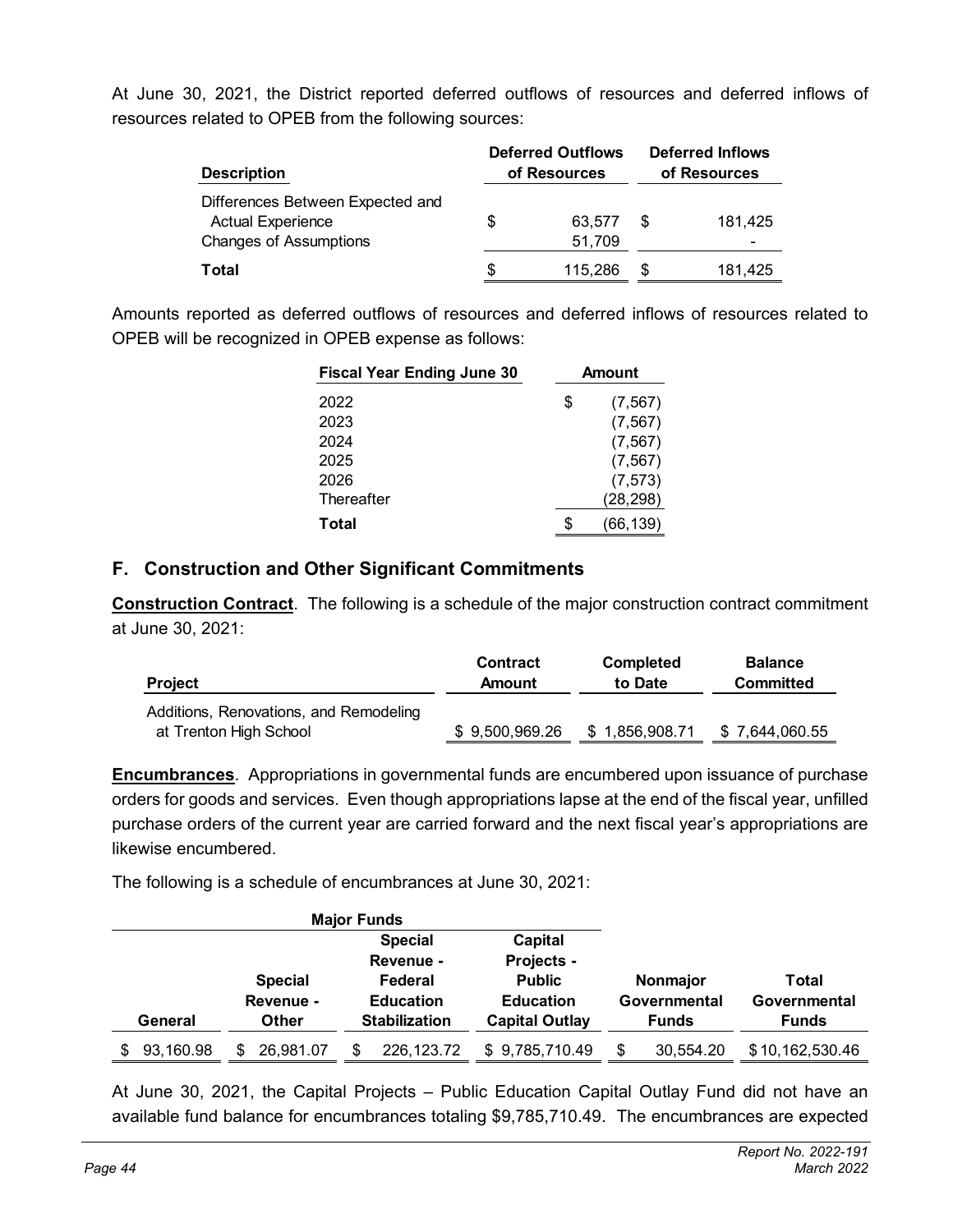to be paid using the resources received in the subsequent fiscal year from the PECO Special Facilities allocation.

# **G. Risk Management Programs**

The District is exposed to various risks of loss related to torts; theft of, damage to, and destruction of assets; errors and omissions; injuries to employees; and natural disasters. The District is a member of the North East Florida Educational Consortium (Consortium) under which several district school boards have established a combined limited self-insurance program for property protection, general liability, automobile liability, workers' compensation, money and securities, employee fidelity and faithful performance, boiler and machinery, and other coverage deemed necessary by the members of the Consortium. Section 1001.42(12)(k), Florida Statutes, provides the authority for the District to enter into such a risk management program. The Consortium is self-sustaining through member assessments (premiums), and purchases coverage through commercial companies for claims in excess of specified amounts. The Board of Directors for the Consortium is composed of superintendents of all participating districts. The Putnam County District School Board serves as fiscal agent for the Consortium.

The District's health and hospitalization insurance program is being provided through purchased commercial insurance with minimum deductibles for each line of coverage.

Settled claims resulting from these risks described above have not exceeded commercial insurance coverage in any of the past 3 fiscal years.

### **H. Long-Term Liabilities**

# **Special Public Education Capital Outlay Advance Payable**

The liability at June 30, 2021, of \$2,248,144.83 represents the amount of the PECO Special Facilities allocation expected to be replaced by other District capital outlay sources that are committed under Section 1013.64, Florida Statutes, for funding specific construction needs. The liability is expected to be retired by the close of the 2021-22 fiscal year.

# **Changes in Long-Term Liabilities**

The following is a summary of changes in long-term liabilities:

| <b>Description</b>                   | <b>Beginning</b><br><b>Balance</b> | <b>Additions</b> | <b>Deductions</b> | <b>Ending</b><br><b>Balance</b> | Due In<br><b>One Year</b> |
|--------------------------------------|------------------------------------|------------------|-------------------|---------------------------------|---------------------------|
| <b>GOVERNMENTAL ACTIVITIES</b>       |                                    |                  |                   |                                 |                           |
| <b>Compensated Absences Payable</b>  | \$1.165.117.18                     | 188.439.90<br>S  | 333.886.59<br>SS. | 1.019.670.49<br>S.              | 333.886.59<br>S           |
| Net Pension Liability                | 18,285,375.00                      | 10,334,553.00    | 7,391,570.00      | 21.228.358.00                   | 57,601.00                 |
| <b>Total OPEB Payable</b>            | 1.477.040.00                       | 114.386.00       | 260.460.00        | 1.330.966.00                    | 49.253.00                 |
| Special PECO Advance Payable         | 2,000,000.00                       | 248,144.83       |                   | 2,248,144.83                    | 2,248,144.83              |
| <b>Total Governmental Activities</b> | \$22,927,532.18                    | \$10,885,523.73  | \$7,985,916.59    | \$25,827,139.32                 | \$2,688,885.42            |

For the governmental activities, compensated absences, pensions, and other postemployment benefits are generally liquidated with resources of the General Fund.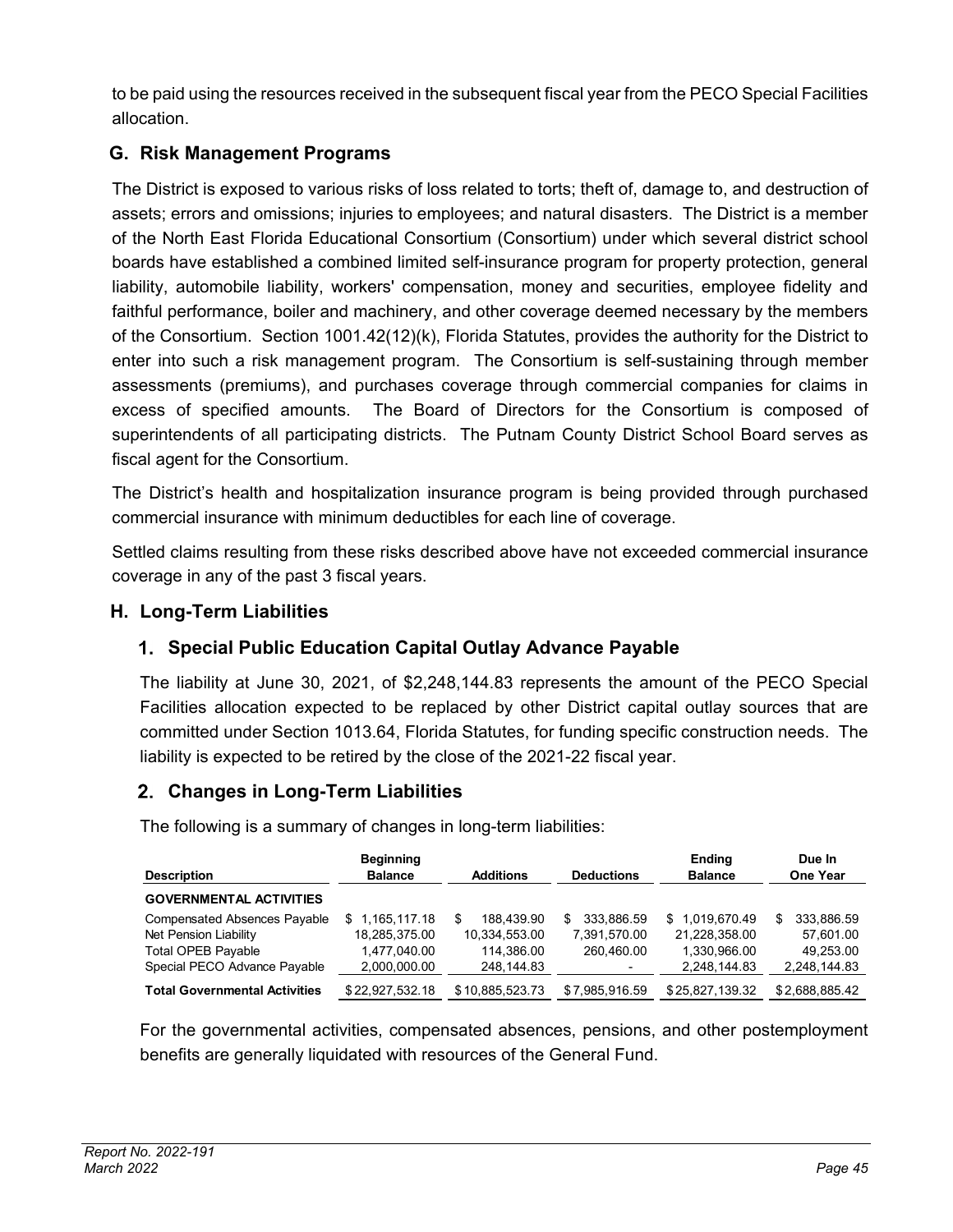### **I. Fund Balance Reporting**

In addition to committed and assigned fund balance categories discussed in Note I.F.10., fund balances may be classified as follows:

- **Nonspendable Fund Balance**. Nonspendable fund balance is the net current financial resources that cannot be spent because they are either not in spendable form or are legally or contractually required to be maintained intact. Generally, not in spendable form means that an item is not expected to be converted to cash.
- **Restricted Fund Balance**. Restricted fund balance is the portion of fund balance on which constraints have been placed by creditors, grantors, contributors, laws or regulations of other governments, constitutional provisions, or enabling legislation. Restricted fund balance places the most binding level of constraint on the use of fund balance.
- **Unassigned Fund Balance**. The unassigned fund balance is the portion of fund balance that is the residual classification for the General Fund. This balance represents amounts that have not been assigned to other funds and that have not been restricted, committed, or assigned for specific purposes.

### **J. Interfund Receivables and Payables**

The following is a summary of interfund receivables and payables reported in the fund financial statements:

|                                        | <b>Interfund</b>   |                 |  |  |  |  |  |  |
|----------------------------------------|--------------------|-----------------|--|--|--|--|--|--|
| <b>Funds</b>                           | <b>Receivables</b> | <b>Payables</b> |  |  |  |  |  |  |
| Major:                                 |                    |                 |  |  |  |  |  |  |
| General                                | \$1,373,502.96     | \$              |  |  |  |  |  |  |
| Special Revenue:                       |                    |                 |  |  |  |  |  |  |
| Other                                  |                    | 478,944.74      |  |  |  |  |  |  |
| <b>Federal Education Stabilization</b> |                    | 1,108,654.88    |  |  |  |  |  |  |
| Capital Projects:                      |                    |                 |  |  |  |  |  |  |
| <b>Public Education Capital Outlay</b> |                    | 893.313.89      |  |  |  |  |  |  |
| Local Capital Improvement              | 893,313.89         |                 |  |  |  |  |  |  |
| Nonmajor Governmental                  | 214,096.66         |                 |  |  |  |  |  |  |
| Total                                  | \$2,480,913.51     | \$2,480,913.51  |  |  |  |  |  |  |

Interfund receivables in the General Fund and nonmajor governmental funds were established when paying obligations of the Special Revenue – Other and Special Revenue – Federal Education Stabilization Funds prior to the receipt of funding from various grantor agencies. The receivable and payable in the capital projects funds are due to the timing of cash draws from the Florida Department of Education. All balances are expected to be repaid within 1 year.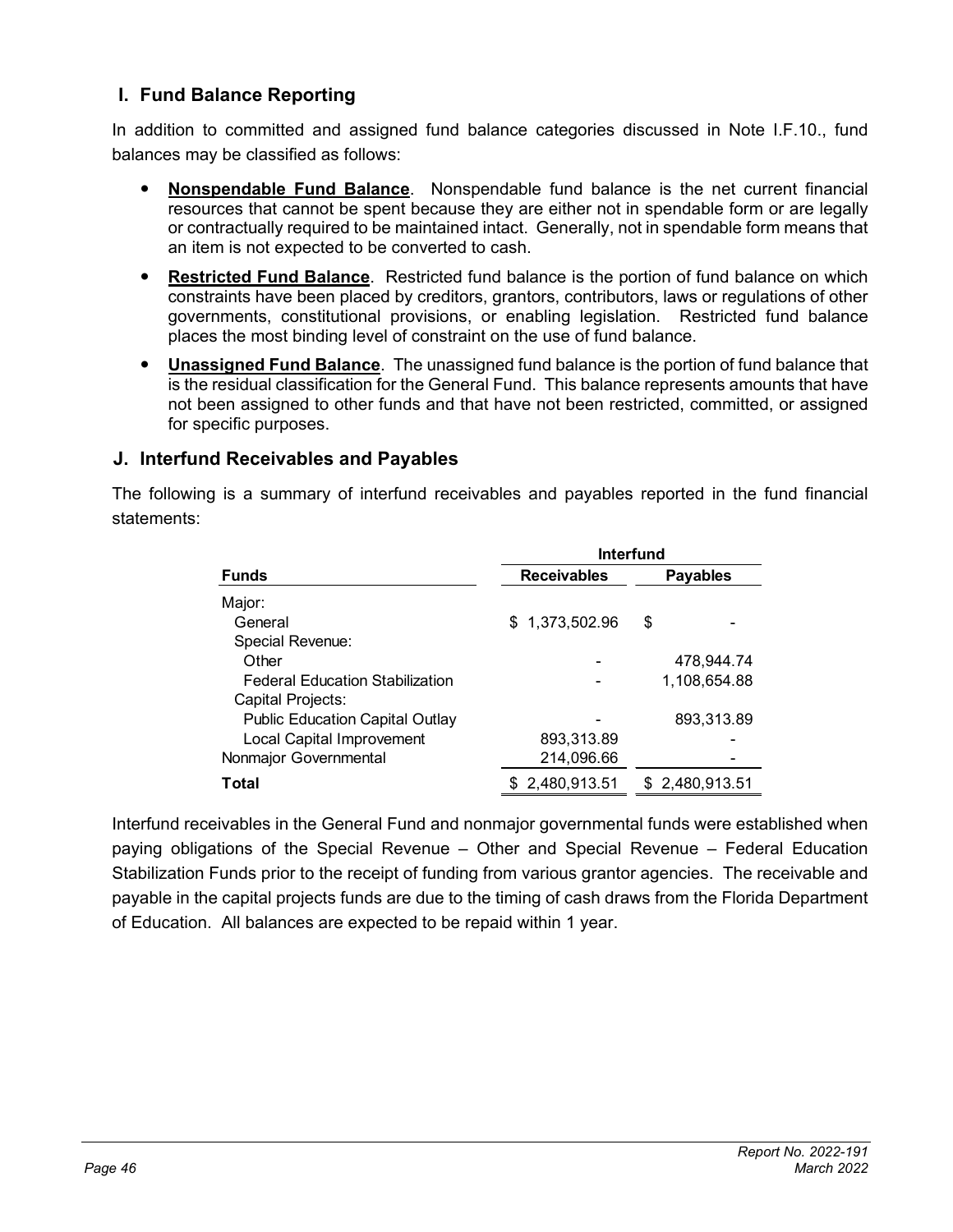### **K. Revenues**

### **Schedule of State Revenue Sources**

The following is a schedule of the District's State revenue sources for the 2020-21 fiscal year:

| <b>Source</b>                                               | <b>Amount</b>       |
|-------------------------------------------------------------|---------------------|
| Florida Education Finance Program                           | 15,855,428.00<br>S. |
| Categorical Educational Program - Class Size Reduction      | 3,055,804.00        |
| Voluntary Prekindergarten Program                           | 211,422.31          |
| <b>Sales Tax Distributions</b>                              | 202,247.50          |
| Motor Vehicle License Tax (Capital Outlay and Debt Service) | 100,484.78          |
| Food Service Supplement                                     | 35,697.00           |
| Mobile Home License Tax                                     | 19,615.62           |
| Miscellaneous                                               | 209,103.90          |
| Total                                                       | 19,689,803.11       |

Accounting policies relating to certain State revenue sources are described in Note I.G.2.

### **Property Taxes**

The following is a summary of millages and taxes levied on the 2020 tax roll for the 2020-21 fiscal year:

| <b>General Fund</b><br>Nonvoted School Tax:<br><b>Required Local Effort</b><br><b>Basic Discretionary Local Effort</b><br>Nonvoted Tax:<br><b>Local Capital Improvements</b><br>Total | <b>Millages</b> |   | <b>Taxes Levied</b> |
|---------------------------------------------------------------------------------------------------------------------------------------------------------------------------------------|-----------------|---|---------------------|
|                                                                                                                                                                                       |                 |   |                     |
|                                                                                                                                                                                       |                 |   |                     |
|                                                                                                                                                                                       | 3.760           | S | 3,555,013           |
|                                                                                                                                                                                       | 0.748           |   | 707,221             |
| <b>Capital Projects - Local Capital Improvement Fund</b>                                                                                                                              |                 |   |                     |
|                                                                                                                                                                                       |                 |   |                     |
|                                                                                                                                                                                       | 1.500           |   | 1,418,223           |
|                                                                                                                                                                                       | 6.008           | S | 5,680,457           |
|                                                                                                                                                                                       |                 |   |                     |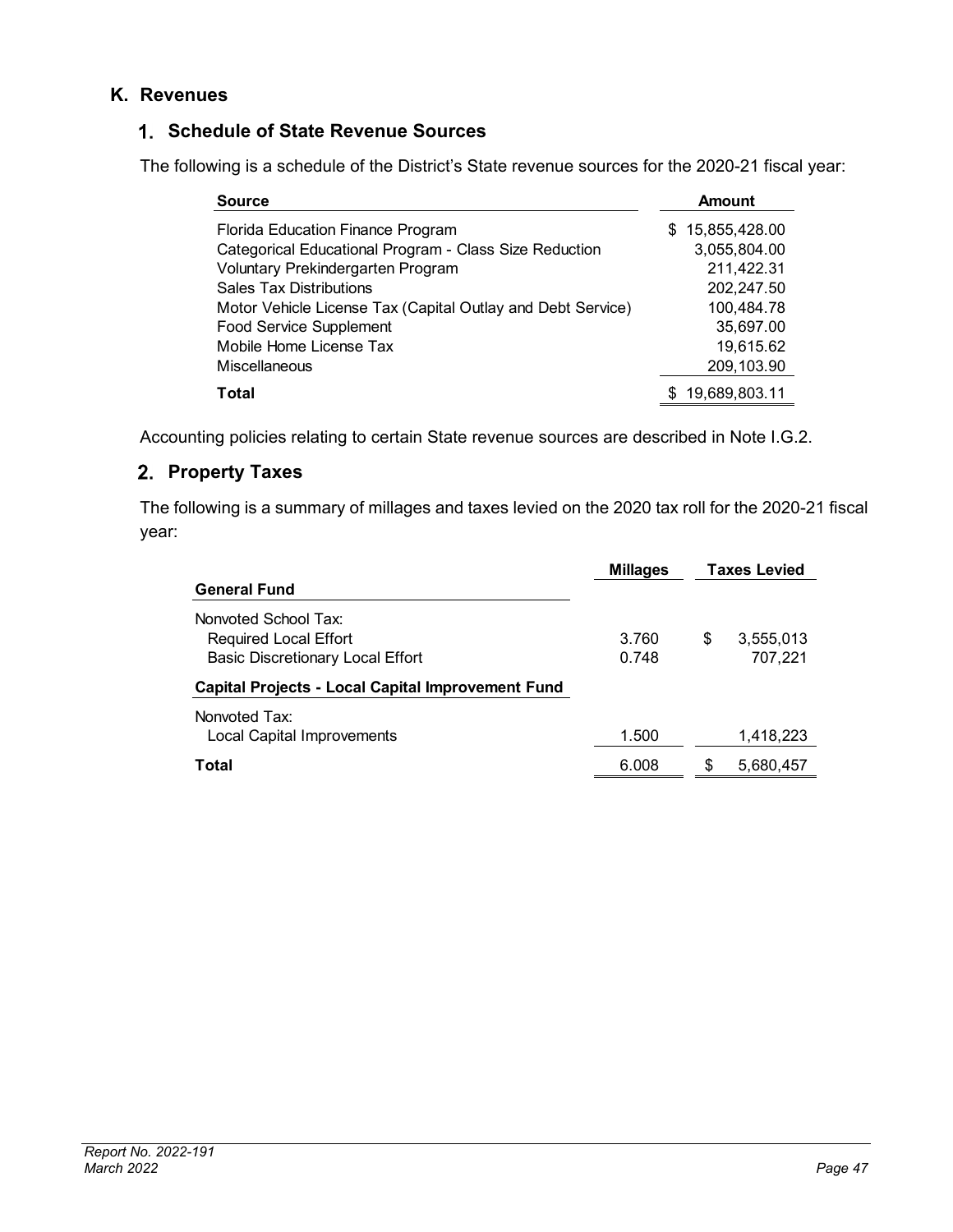# <span id="page-53-0"></span>*OTHER REQUIRED SUPPLEMENTARY INFORMATION*

### **Budgetary Comparison Schedule General and Major Special Revenue Funds For the Fiscal Year Ended June 30, 2021**

|                                                                                                   |                                                | <b>General Fund</b>                           |                                               |                                                                                |
|---------------------------------------------------------------------------------------------------|------------------------------------------------|-----------------------------------------------|-----------------------------------------------|--------------------------------------------------------------------------------|
|                                                                                                   | Original<br><b>Budget</b>                      | <b>Final</b><br><b>Budget</b>                 | Actual                                        | <b>Variance with</b><br><b>Final Budget -</b><br><b>Positive</b><br>(Negative) |
| <b>Revenues</b>                                                                                   |                                                |                                               |                                               |                                                                                |
| Intergovernmental:<br><b>Federal Direct</b><br>Federal Through State and Local<br>State<br>Local: | \$<br>69,080.00<br>100,000.00<br>20,029,966.50 | \$<br>69,611.03<br>43,861.11<br>19,553,621.33 | \$<br>69,611.03<br>43,861.11<br>19,553,621.33 | \$                                                                             |
| <b>Property Taxes</b>                                                                             | 4,047,372.00                                   | 4,124,320.17                                  | 4, 124, 320. 17                               |                                                                                |
| Miscellaneous                                                                                     | 388,539.00                                     | 919,403.07                                    | 919,403.07                                    |                                                                                |
| <b>Total Local Revenues</b>                                                                       | 4,435,911.00                                   | 5,043,723.24                                  | 5,043,723.24                                  | $\blacksquare$                                                                 |
| <b>Total Revenues</b>                                                                             | 24,634,957.50                                  | 24,710,816.71                                 | 24,710,816.71                                 | $\overline{a}$                                                                 |
| <b>Expenditures</b>                                                                               |                                                |                                               |                                               |                                                                                |
| Current - Education:                                                                              |                                                |                                               |                                               |                                                                                |
| Instruction                                                                                       | 14,353,747.08                                  | 14,508,001.57                                 | 14,403,337.29                                 | 104,664.28                                                                     |
| <b>Student Support Services</b>                                                                   | 1,590,725.90                                   | 1,532,210.25                                  | 1,442,912.48                                  | 89,297.77                                                                      |
| <b>Instructional Media Services</b>                                                               | 192,106.00                                     | 173,217.35                                    | 172,922.39                                    | 294.96                                                                         |
| Instruction and Curriculum Development Services                                                   | 538,529.00                                     | 609,401.83                                    | 606,084.89                                    | 3,316.94                                                                       |
| <b>Instructional Staff Training Services</b>                                                      | 40,830.00                                      | 7,944.07                                      | 6,119.07                                      | 1,825.00                                                                       |
| Instruction-Related Technology                                                                    | 331,635.00                                     | 450,823.01                                    | 450,030.29                                    | 792.72                                                                         |
| Board                                                                                             | 345,670.00                                     | 361,697.26                                    | 361,443.71                                    | 253.55                                                                         |
| <b>General Administration</b>                                                                     | 270,334.00                                     | 221,487.67                                    | 219,992.26                                    | 1,495.41                                                                       |
| <b>School Administration</b>                                                                      | 1,545,745.04                                   | 1,278,625.04                                  | 1,272,117.93                                  | 6,507.11                                                                       |
| <b>Facilities Acquisition and Construction</b>                                                    | 14,220.00                                      | 52,895.00                                     | 32,263.00                                     | 20,632.00                                                                      |
| <b>Fiscal Services</b><br><b>Food Services</b>                                                    | 392,355.00                                     | 336,899.96                                    | 336,329.42                                    | 570.54                                                                         |
| <b>Central Services</b>                                                                           | 392,542.00                                     | 355,971.13                                    | 339,090.14                                    | 16,880.99                                                                      |
| <b>Student Transportation Services</b>                                                            | 1,150,955.00                                   | 936,064.86                                    | 892,368.02                                    | 43,696.84                                                                      |
| Operation of Plant                                                                                | 2,013,303.00                                   | 2,196,448.65                                  | 2,193,010.06                                  | 3,438.59                                                                       |
| Maintenance of Plant                                                                              | 934,147.00                                     | 970,479.00                                    | 968,893.35                                    | 1,585.65                                                                       |
| <b>Administrative Technology Services</b>                                                         | 83,725.00                                      | 197,113.62                                    | 197,083.06                                    | 30.56                                                                          |
| <b>Community Services</b>                                                                         |                                                | 159,289.00                                    | 159,103.26                                    | 185.74                                                                         |
| Fixed Capital Outlay:                                                                             |                                                |                                               |                                               |                                                                                |
| Facilities Acquisition and Construction                                                           |                                                | 12,250.00                                     | 12,250.00                                     |                                                                                |
| <b>Other Capital Outlay</b>                                                                       |                                                | 69,666.61                                     | 69,666.61                                     |                                                                                |
| <b>Total Expenditures</b>                                                                         | 24, 190, 569.02                                | 24,430,485.88                                 | 24,135,017.23                                 | 295,468.65                                                                     |
| <b>Excess of Revenues Over Expenditures</b>                                                       | 444,388.48                                     | 280,330.83                                    | 575,799.48                                    | 295,468.65                                                                     |
| <b>Net Change in Fund Balances</b>                                                                | 444,388.48                                     | 280,330.83                                    | 575,799.48                                    | 295,468.65                                                                     |
| Fund Balances, Beginning                                                                          | 1,450,930.07                                   | 1,450,930.07                                  | 1,450,930.07                                  |                                                                                |
| <b>Fund Balances, Ending</b>                                                                      | \$<br>1,895,318.55                             | \$<br>1,731,260.90                            | \$<br>2,026,729.55                            | \$<br>295,468.65                                                               |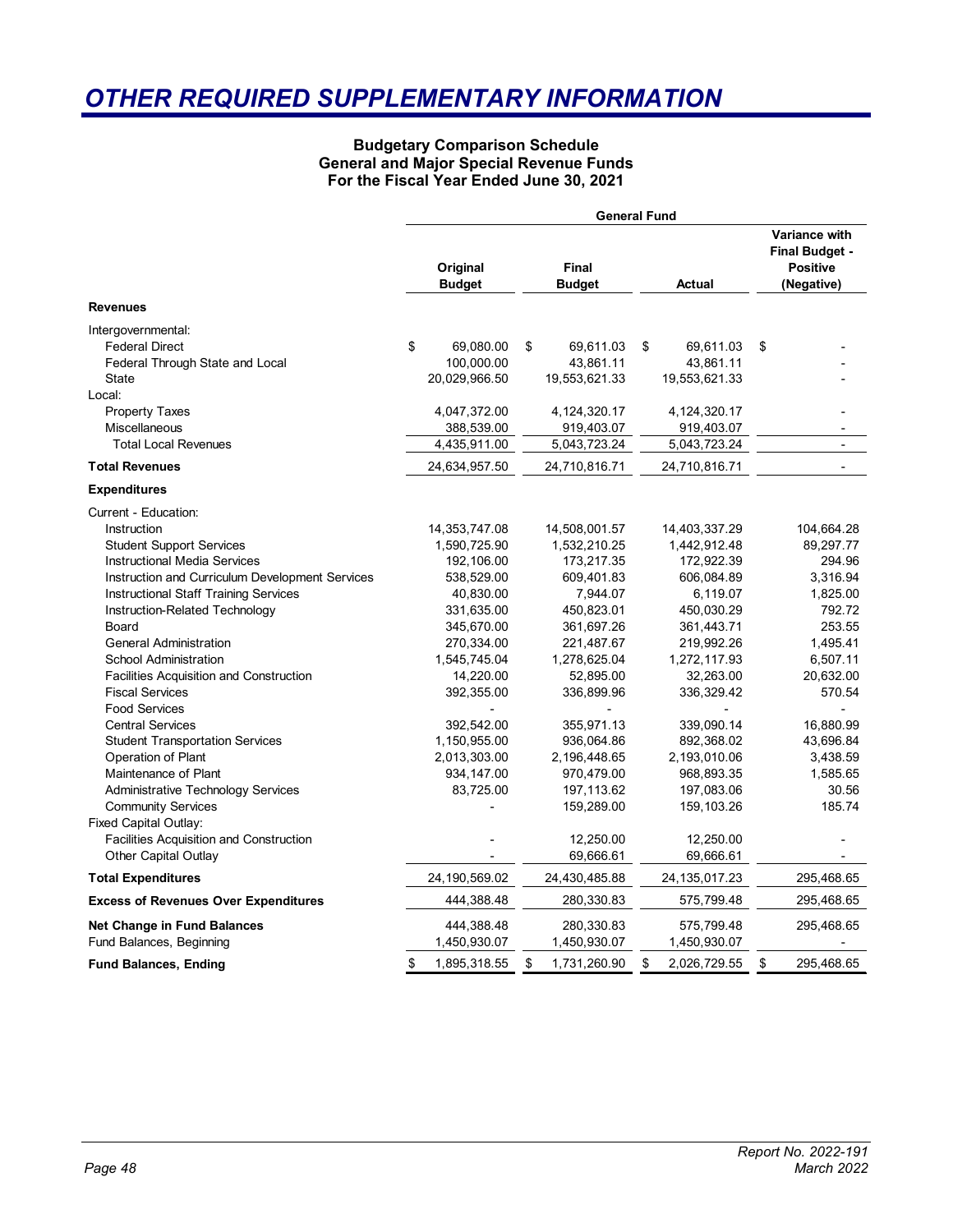| Special Revenue - Other Fund |                           |                               |                |    |                          |    |                                                                  |    | Special Revenue - Federal Education Stabilization Fund |    |                        |                         |               |                   |                                                                  |
|------------------------------|---------------------------|-------------------------------|----------------|----|--------------------------|----|------------------------------------------------------------------|----|--------------------------------------------------------|----|------------------------|-------------------------|---------------|-------------------|------------------------------------------------------------------|
|                              | Original<br><b>Budget</b> | <b>Final</b><br><b>Budget</b> |                |    | Actual                   |    | Variance with<br>Final Budget -<br><b>Positive</b><br>(Negative) |    | Original<br><b>Budget</b>                              |    | Final<br><b>Budget</b> |                         | <b>Actual</b> |                   | Variance with<br>Final Budget -<br><b>Positive</b><br>(Negative) |
| \$                           |                           | \$                            |                | \$ |                          | \$ |                                                                  | \$ |                                                        | \$ |                        | \$                      |               | \$                |                                                                  |
|                              | 231,131.86                |                               | 2,021,587.68   |    | 1,584,301.52             |    | (437, 286.16)                                                    |    | 597,685.23                                             |    | 1,972,597.88           |                         | 1,940,823.65  |                   | (31, 774.23)                                                     |
|                              |                           |                               |                |    |                          |    |                                                                  |    |                                                        |    |                        |                         |               |                   |                                                                  |
|                              |                           |                               |                |    |                          |    |                                                                  |    |                                                        |    |                        |                         |               |                   |                                                                  |
|                              |                           |                               |                |    |                          |    |                                                                  |    |                                                        |    |                        |                         |               |                   |                                                                  |
|                              | 231,131.86                |                               | 2,021,587.68   |    | 1,584,301.52             |    | (437, 286.16)                                                    |    | 597,685.23                                             |    | 1,972,597.88           |                         | 1,940,823.65  |                   | (31, 774.23)                                                     |
|                              |                           |                               |                |    |                          |    |                                                                  |    |                                                        |    |                        |                         |               |                   |                                                                  |
|                              | 86,150.60                 | 1,360,525.91                  |                |    | 1,087,481.32             |    | 273,044.59                                                       |    | 386,223.54                                             |    | 796,782.05             |                         | 796,782.05    |                   |                                                                  |
|                              | 10,110.74                 |                               | 156,100.62     |    | 122,763.78               |    | 33,336.84                                                        |    |                                                        |    | 128,666.90             |                         | 96,892.67     |                   | 31,774.23                                                        |
|                              | 6.72                      |                               | $\overline{a}$ |    | $\overline{\phantom{0}}$ |    | $\blacksquare$                                                   |    |                                                        |    | 19,349.65              |                         | 19,349.65     |                   |                                                                  |
|                              | 45,538.69                 |                               | 203,992.71     |    | 163,087.00               |    | 40,905.71                                                        |    |                                                        |    | 106,619.80             |                         | 106,619.80    |                   |                                                                  |
|                              | 75,965.21                 |                               | 213,887.51     |    | 137,615.98               |    | 76,271.53                                                        |    |                                                        |    | 22,950.00              |                         | 22,950.00     |                   |                                                                  |
|                              |                           |                               |                |    |                          |    |                                                                  |    |                                                        |    |                        |                         |               |                   |                                                                  |
|                              |                           |                               |                |    |                          |    |                                                                  |    |                                                        |    |                        |                         |               |                   |                                                                  |
|                              | 12,134.90                 |                               | 70,726.43      |    | 56,998.94                |    | 13,727.49                                                        |    | 5,859.23                                               |    | 42,424.79              |                         | 42,424.79     |                   |                                                                  |
|                              |                           |                               |                |    |                          |    |                                                                  |    |                                                        |    | 228,610.06             |                         | 228,610.06    |                   |                                                                  |
|                              |                           |                               | 15,129.50      |    | 15,129.50                |    |                                                                  |    | 300.00                                                 |    | 239.76                 |                         | 239.76        |                   |                                                                  |
|                              |                           |                               |                |    |                          |    |                                                                  |    |                                                        |    | 62,007.16              |                         | 62,007.16     |                   |                                                                  |
|                              |                           |                               |                |    |                          |    |                                                                  |    | 5,000.00                                               |    | 19,094.89              |                         | 19,094.89     |                   |                                                                  |
|                              |                           |                               |                |    |                          |    |                                                                  |    |                                                        |    | 44,249.08              |                         | 44,249.08     |                   |                                                                  |
|                              |                           |                               |                |    |                          |    |                                                                  |    |                                                        |    | 131,784.69             |                         | 131,784.69    |                   |                                                                  |
|                              |                           |                               |                |    |                          |    |                                                                  |    | 200,302.46                                             |    | 244,190.91             |                         | 244,190.91    |                   |                                                                  |
|                              |                           |                               |                |    |                          |    |                                                                  |    |                                                        |    | 61,690.14              |                         | 61,690.14     |                   |                                                                  |
|                              |                           |                               |                |    |                          |    |                                                                  |    |                                                        |    | 34,086.00              |                         | 34,086.00     |                   |                                                                  |
|                              |                           |                               |                |    |                          |    |                                                                  |    |                                                        |    |                        |                         |               |                   |                                                                  |
|                              |                           |                               |                |    |                          |    |                                                                  |    |                                                        |    |                        |                         |               |                   |                                                                  |
|                              | 1,225.00                  |                               | 1,225.00       |    | 1,225.00                 |    |                                                                  |    |                                                        |    | 29,852.00              |                         | 29,852.00     |                   |                                                                  |
|                              | 231,131.86                |                               | 2,021,587.68   |    | 1,584,301.52             |    | 437,286.16                                                       |    | 597,685.23                                             |    | 1,972,597.88           |                         | 1,940,823.65  |                   | 31,774.23                                                        |
|                              |                           |                               |                |    |                          |    |                                                                  |    |                                                        |    |                        |                         |               |                   |                                                                  |
|                              |                           |                               |                |    |                          |    |                                                                  |    |                                                        |    |                        |                         |               |                   |                                                                  |
|                              |                           |                               |                |    |                          |    |                                                                  |    |                                                        |    |                        |                         |               |                   |                                                                  |
| \$                           | 0.00                      | \$                            | 0.00           | \$ | 0.00                     | \$ | 0.00                                                             | \$ | 0.00                                                   | \$ | 0.00                   | $\sqrt[6]{\frac{1}{2}}$ | 0.00          | $\boldsymbol{\$}$ | 0.00                                                             |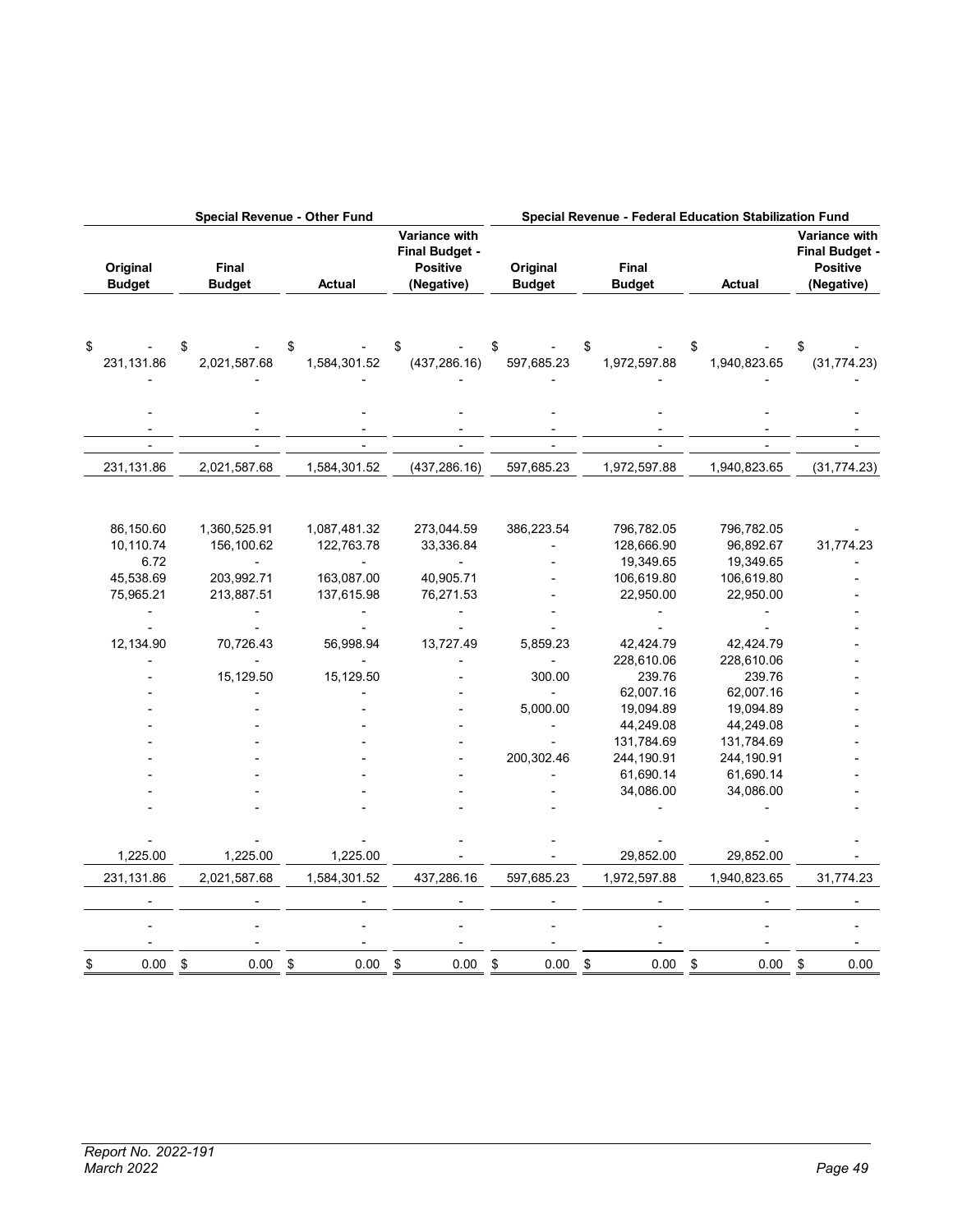### **Schedule of Changes in the District's Total OPEB Liability and Related Ratios**

<span id="page-55-0"></span>

|                                                                            | 2021 |            | 2020 |            | 2019             |    | 2018       |  |
|----------------------------------------------------------------------------|------|------------|------|------------|------------------|----|------------|--|
| <b>Total OPEB Liability</b>                                                |      |            |      |            |                  |    |            |  |
| Service Cost                                                               | \$   | 66,507     | \$   | 61.111     | \$<br>63,226     | \$ | 59,597     |  |
| Interest                                                                   |      | 33,416     |      | 41,965     | 37,447           |    | 35,554     |  |
| Differences Between Expected and                                           |      |            |      |            |                  |    | (510)      |  |
| <b>Actual Experience</b>                                                   |      |            |      |            |                  |    |            |  |
| Changes of Assumptions or Other Inputs                                     |      | (196,744)  |      | 144,047    |                  |    |            |  |
| <b>Benefit Payments</b>                                                    |      | (49, 253)  |      | (37, 591)  | (36, 357)        |    | (33, 979)  |  |
| <b>Net Change in Total OPEB Liability</b>                                  |      | (146, 074) |      | 209,532    | 64,316           |    | 60,662     |  |
| <b>Total OPEB Liability - Beginning</b>                                    |      | 1,477,040  |      | 1,267,508  | 1,203,192        |    | 1,142,530  |  |
| <b>Total OPEB Liability - Ending</b>                                       | S    | 1,330,966  | \$   | 1,477,040  | \$<br>1,267,508  | \$ | 1,203,192  |  |
| Covered-Employee Payroll                                                   | \$   | 15,022,190 | \$   | 14,785,185 | \$<br>14,318,638 | \$ | 14,318,638 |  |
| <b>Total OPEB Liability as a Percentage</b><br>of Covered-Employee Payroll |      | 8.86%      |      | 9.99%      | 8.85%            |    | 8.40%      |  |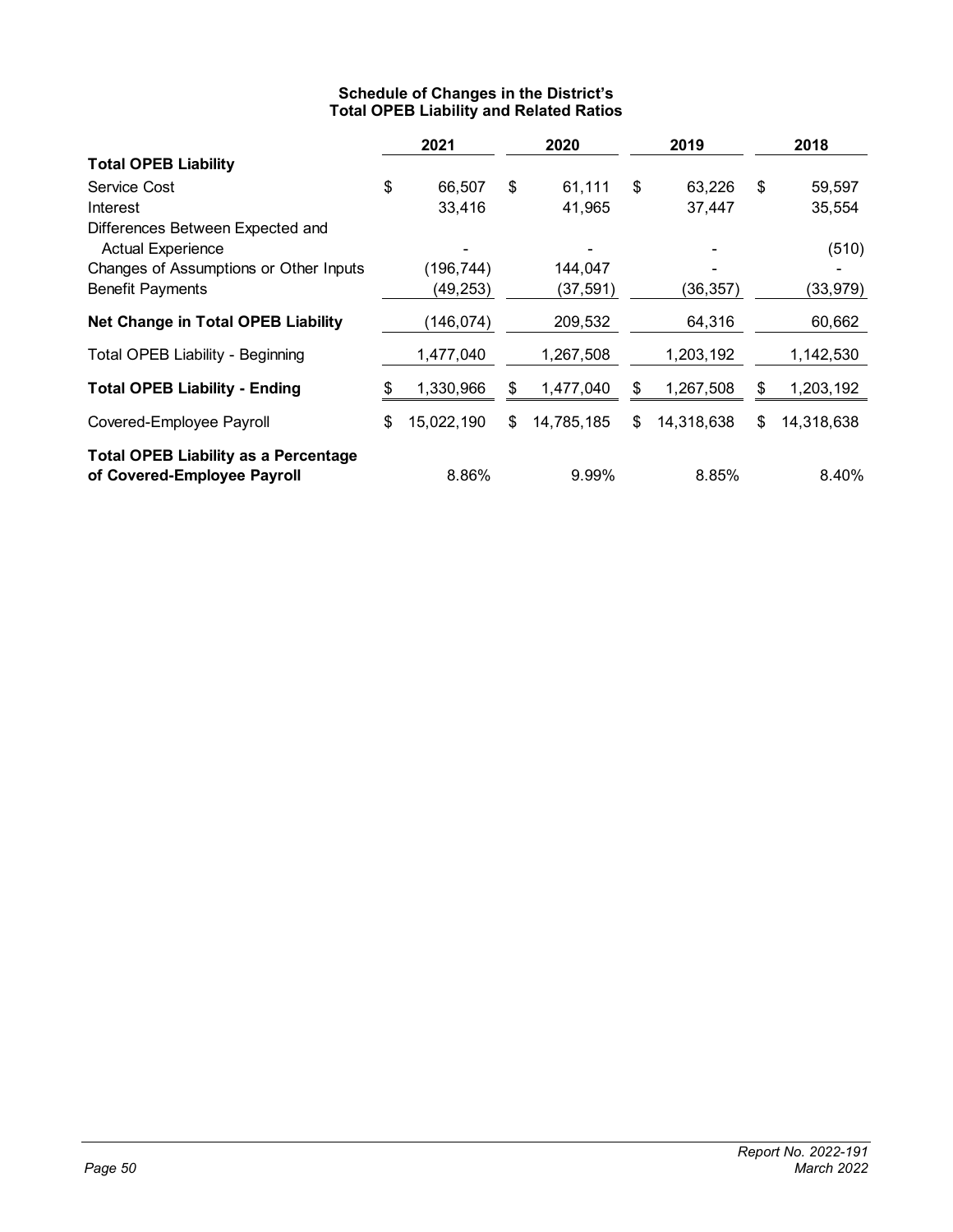### **Schedule of the District's Proportionate Share of the Net Pension Liability – Florida Retirement System Pension Plan** (1)

<span id="page-56-0"></span>

| <b>Fiscal Year</b><br>Ending | District's<br>Proportion of the<br><b>FRS Net Pension</b> | District's<br><b>Proportionate Share</b><br>of the FRS Net | District's             | District's<br><b>Proportionate Share</b><br>of the FRS Net<br>Pension Liability as a<br><b>Percentage of its</b> | <b>FRS Plan Fiduciary</b><br>Net Position as a<br>Percentage of the<br><b>Total Pension</b> |
|------------------------------|-----------------------------------------------------------|------------------------------------------------------------|------------------------|------------------------------------------------------------------------------------------------------------------|---------------------------------------------------------------------------------------------|
| June 30                      | Liability                                                 | <b>Pension Liability</b>                                   | <b>Covered Payroll</b> | <b>Covered Payroll</b>                                                                                           | Liability                                                                                   |
| 2013                         | 0.035184999%                                              | \$<br>6,056,904                                            | \$<br>13,061,915       | 46.37%                                                                                                           | 88.54%                                                                                      |
| 2014                         | 0.039336858%                                              | 2,400,127                                                  | 13,305,905             | 18.04%                                                                                                           | 96.09%                                                                                      |
| 2015                         | 0.040963852%                                              | 5.291.031                                                  | 14,064,939             | 37.62%                                                                                                           | 92.00%                                                                                      |
| 2016                         | 0.039616983%                                              | 10,003,319                                                 | 14,562,266             | 68.69%                                                                                                           | 84.88%                                                                                      |
| 2017                         | 0.038710383%                                              | 11,450,272                                                 | 14,943,979             | 76.62%                                                                                                           | 83.89%                                                                                      |
| 2018                         | 0.038869634%                                              | 11,707,735                                                 | 15,522,395             | 75.42%                                                                                                           | 84.26%                                                                                      |
| 2019                         | 0.038140402%                                              | 13,135,023                                                 | 15,394,824             | 85.32%                                                                                                           | 82.61%                                                                                      |
| 2020                         | 0.036231025%                                              | 15.703.060                                                 | 15.715.985             | 99.92%                                                                                                           | 78.85%                                                                                      |

(1) The amounts presented for each fiscal year were determined as of June 30.

### **Schedule of District Contributions – Florida Retirement System Pension Plan** (1)

| <b>Fiscal</b><br><b>Year Ending</b><br>June 30 | Contractually<br><b>Required</b><br><b>FRS Contribution</b> | <b>FRS Contributions</b><br>in Relation to the<br>Contractually<br><b>Required</b><br><b>Contribution</b> | <b>FRS</b><br><b>Contribution</b><br><b>Deficiency (Excess)</b> | District's<br><b>Covered Payroll</b> | <b>FRS</b><br><b>Contributions</b><br>as a Percentage of<br><b>Covered Payroll</b> |
|------------------------------------------------|-------------------------------------------------------------|-----------------------------------------------------------------------------------------------------------|-----------------------------------------------------------------|--------------------------------------|------------------------------------------------------------------------------------|
| 2014                                           | \$<br>861.644                                               | \$<br>(861, 644)                                                                                          | \$                                                              | \$<br>13.305.905                     | 6.48%                                                                              |
| 2015                                           | 998,734                                                     | (998, 734)                                                                                                |                                                                 | 14,064,939                           | 7.10%                                                                              |
| 2016                                           | 966,123                                                     | (966, 123)                                                                                                |                                                                 | 14,562,266                           | 6.63%                                                                              |
| 2017                                           | 1,007,727                                                   | (1,007,727)                                                                                               |                                                                 | 14,943,979                           | 6.74%                                                                              |
| 2018                                           | 1,107,753                                                   | (1, 107, 753)                                                                                             |                                                                 | 15,522,395                           | 7.14%                                                                              |
| 2019                                           | 1,182,628                                                   | (1, 182, 628)                                                                                             |                                                                 | 15,394,824                           | 7.68%                                                                              |
| 2020                                           | 1,203,796                                                   | (1,203,796)                                                                                               |                                                                 | 15,715,985                           | 7.66%                                                                              |
| 2021                                           | 1.448.846                                                   | (1,448,846)                                                                                               |                                                                 | 15,862,089                           | 9.13%                                                                              |

(1) The amounts presented for each fiscal year were determined as of June 30.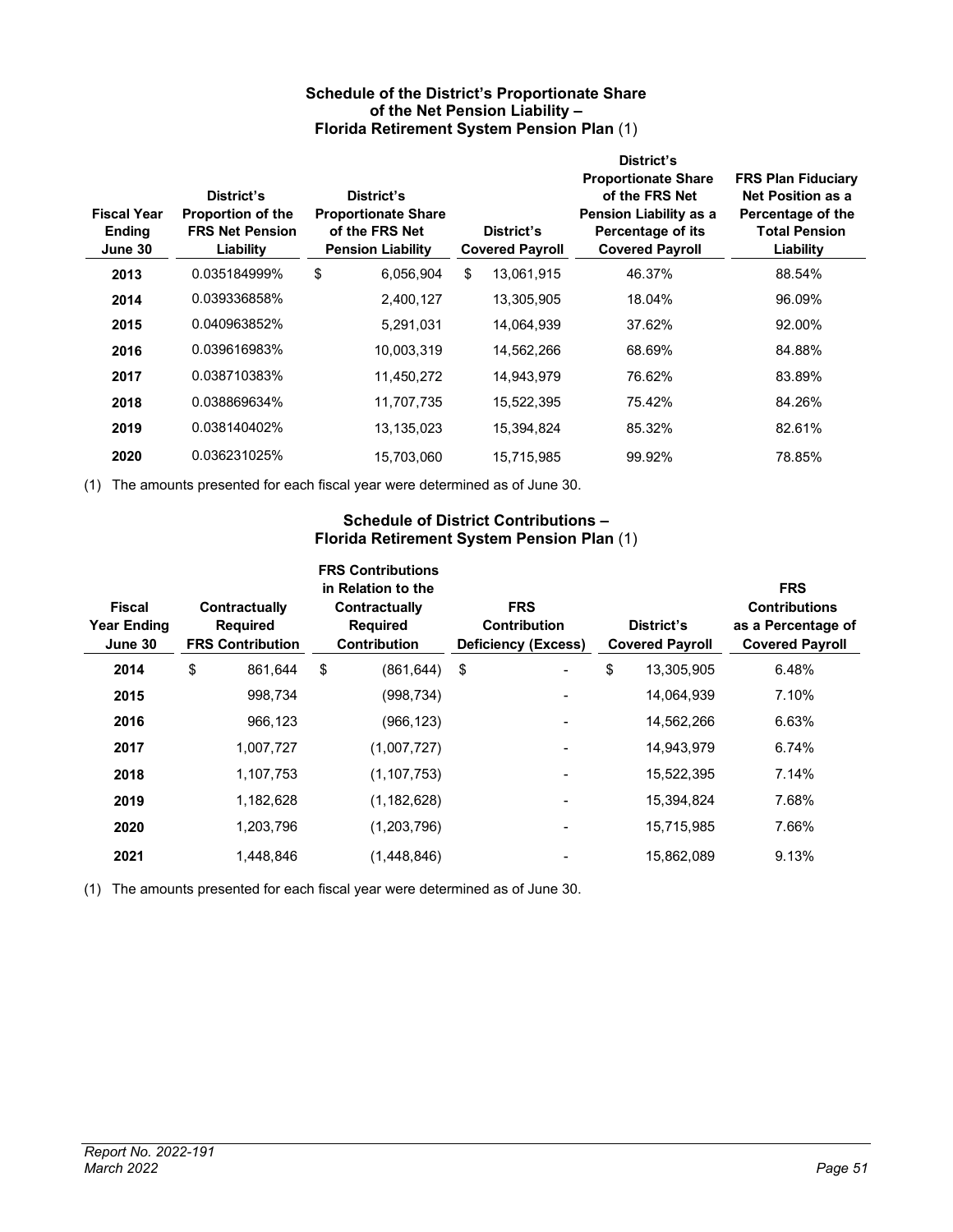### **Schedule of the District's Proportionate Share of the Net Pension Liability – Health Insurance Subsidy Pension Plan** (1)

<span id="page-57-0"></span>

| <b>Fiscal</b><br><b>Year Ending</b><br>June 30 | District's<br><b>Proportion of the</b><br><b>HIS Net Pension</b><br>Liability | District's<br><b>Proportionate Share</b><br>of the HIS Net<br><b>Pension Liability</b> | District's<br><b>Covered Payroll</b> | District's<br><b>Proportionate Share</b><br>of the HIS Net<br>Pension Liability as a<br><b>Percentage of its</b><br><b>Covered Payroll</b> | <b>HIS Plan Fiduciary</b><br><b>Net Position as a</b><br>Percentage of the<br><b>Total Pension</b><br>Liability |
|------------------------------------------------|-------------------------------------------------------------------------------|----------------------------------------------------------------------------------------|--------------------------------------|--------------------------------------------------------------------------------------------------------------------------------------------|-----------------------------------------------------------------------------------------------------------------|
| 2013                                           | 0.044962497%                                                                  | \$<br>3,914,577                                                                        | \$<br>13,061,915                     | 29.97%                                                                                                                                     | 1.78%                                                                                                           |
| 2014                                           | 0.044783769%                                                                  | 4,187,392                                                                              | 13,305,905                           | 31.47%                                                                                                                                     | 0.99%                                                                                                           |
| 2015                                           | 0.046295226%                                                                  | 4,721,385                                                                              | 14,064,939                           | 33.57%                                                                                                                                     | 0.50%                                                                                                           |
| 2016                                           | 0.047227651%                                                                  | 5,504,186                                                                              | 14,562,266                           | 37.80%                                                                                                                                     | 0.97%                                                                                                           |
| 2017                                           | 0.046879931%                                                                  | 5,012,619                                                                              | 14,943,979                           | 33.54%                                                                                                                                     | 1.64%                                                                                                           |
| 2018                                           | 0.047367209%                                                                  | 5,013,400                                                                              | 15,522,395                           | 32.30%                                                                                                                                     | 2.15%                                                                                                           |
| 2019                                           | 0.046030482%                                                                  | 5,150,352                                                                              | 15,394,824                           | 33.46%                                                                                                                                     | 2.63%                                                                                                           |
| 2020                                           | 0.045252864%                                                                  | 5,525,298                                                                              | 15.715.985                           | 35.16%                                                                                                                                     | 3.00%                                                                                                           |

(1) The amounts presented for each fiscal year were determined as of June 30.

### **Schedule of District Contributions – Health Insurance Subsidy Pension Plan** (1)

| <b>Fiscal</b><br><b>Year Ending</b><br>June 30 | Contractually<br><b>Required</b><br><b>HIS Contribution</b> | <b>HIS Contributions</b><br>in Relation to the<br>Contractually<br><b>Required</b><br><b>Contribution</b> | <b>HIS</b><br><b>Contribution</b><br><b>Deficiency (Excess)</b> | District's<br><b>Covered Payroll</b> | <b>HIS</b><br><b>Contributions</b><br>as a Percentage of<br><b>Covered Payroll</b> |
|------------------------------------------------|-------------------------------------------------------------|-----------------------------------------------------------------------------------------------------------|-----------------------------------------------------------------|--------------------------------------|------------------------------------------------------------------------------------|
| 2014                                           | \$<br>153,414                                               | \$<br>(153, 414)                                                                                          | \$                                                              | \$<br>13,305,905                     | 1.15%                                                                              |
| 2015                                           | 176,969                                                     | (176, 969)                                                                                                |                                                                 | 14,064,939                           | 1.26%                                                                              |
| 2016                                           | 242,072                                                     | (242, 072)                                                                                                |                                                                 | 14,562,266                           | 1.66%                                                                              |
| 2017                                           | 248,102                                                     | (248, 102)                                                                                                |                                                                 | 14,943,979                           | 1.66%                                                                              |
| 2018                                           | 256,874                                                     | (256, 874)                                                                                                |                                                                 | 15,522,395                           | 1.65%                                                                              |
| 2019                                           | 255,603                                                     | (255, 603)                                                                                                |                                                                 | 15,394,824                           | 1.66%                                                                              |
| 2020                                           | 260,771                                                     | (260, 771)                                                                                                |                                                                 | 15,715,985                           | 1.66%                                                                              |
| 2021                                           | 263,188                                                     | (263, 188)                                                                                                |                                                                 | 15,862,089                           | 1.66%                                                                              |
|                                                |                                                             |                                                                                                           |                                                                 |                                      |                                                                                    |

(1) The amounts presented for each fiscal year were determined as of June 30.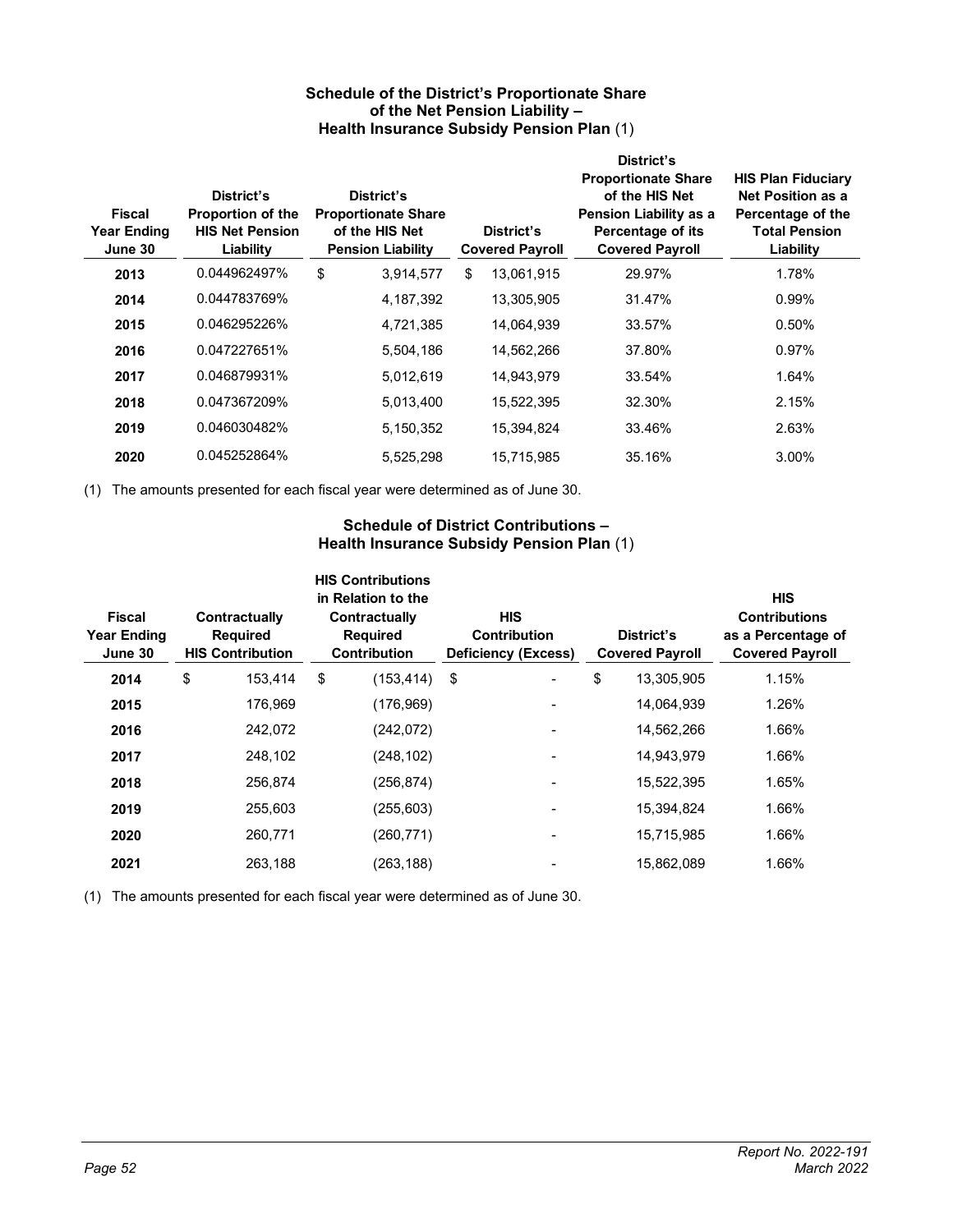### NOTES TO REQUIRED SUPPLEMENTARY INFORMATION

### <span id="page-58-0"></span>**1. Budgetary Basis of Accounting**

The Board follows procedures established by State law and State Board of Education (SBE) rules in establishing budget balances for governmental funds, as described below:

- Budgets are prepared, public hearings are held, and original budgets are adopted annually for all governmental fund types in accordance with procedures and time intervals prescribed by State law and SBE rules.
- Appropriations are controlled at the object level (e.g., salaries, purchased services, and capital outlay) within each activity (e.g., instruction, student transportation services, and school administration) and may be amended by resolution at any Board meeting prior to the due date for the annual financial report.
- Budgets are prepared using the same modified accrual basis as is used to account for governmental funds.
- Budgetary information is integrated into the accounting system and, to facilitate budget control, budget balances are encumbered when purchase orders are issued. Appropriations lapse at fiscal year end and encumbrances outstanding are honored from the subsequent year's appropriations.

### **2. Schedule of Changes in the District's Total Other Postemployment Benefits Liability and Related Ratios**

No assets are accumulated in a trust that meet the criteria in paragraph 4 of GASB Statement No. 75 to pay related benefits. The June 30, 2021, total OPEB liability decreased from the prior fiscal year as a result of changes to assumptions as discussed below:

- The discount rate was changed from 2.2 percent as of the beginning of the measurement period to 2.15 percent as of June 30, 2021.
- The mortality assumption was updated.

### **3. Schedule of Net Pension Liability and Schedule of Contributions – Florida Retirement System Pension Plan**

*Changes of Assumptions.* In 2020, the long-term expected rate of return was decreased from 6.9 percent to 6.8 percent.

### **4. Schedule of Net Pension Liability and Schedule of Contributions – Health Insurance Subsidy Pension Plan**

*Changes of Assumptions.* In 2020, the municipal bond rate used to determine total pension liability was decreased from 3.5 percent to 2.21 percent, and the mortality assumption was updated.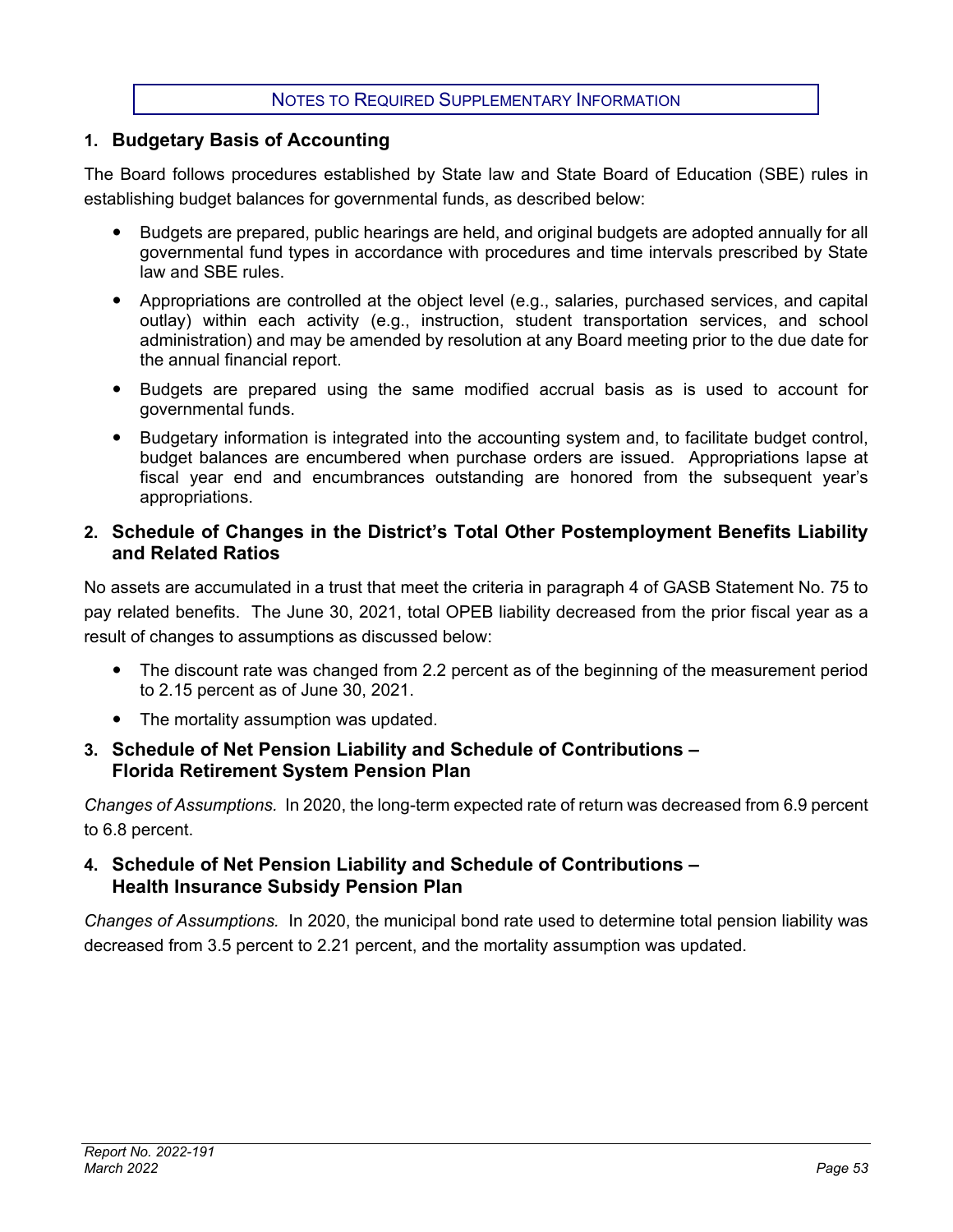# <span id="page-59-0"></span>*SCHEDULE OF EXPENDITURES OF FEDERAL AWARDS*

### **Gilchrist County District School Board Schedule of Expenditures of Federal Awards For the Fiscal Year Ended June 30, 2021**

|                                                          | Federal                   | Pass - Through             |                     |
|----------------------------------------------------------|---------------------------|----------------------------|---------------------|
| Federal Grantor/Pass-Through Grantor/                    | <b>Assistance Listing</b> | <b>Entity Identifying</b>  | <b>Total</b>        |
| <b>Program or Cluster</b>                                | Number                    | <b>Number</b>              | <b>Expenditures</b> |
| <b>Clustered</b>                                         |                           |                            |                     |
| <b>Child Nutrition Cluster</b>                           |                           |                            |                     |
| United States Department of Agriculture:                 |                           |                            |                     |
| Florida Department of Agriculture and Consumer Services: |                           |                            |                     |
| School Breakfast Program                                 | 10.553                    | 21002                      | 796,048.84<br>\$    |
| National School Lunch Program                            | 10.555                    | 21001, 21003               | 1,256,979.36        |
| COVID-19 National School Lunch Program                   | COVID-19, 10.555          | 21001, 21003               | 110,364.63          |
| <b>Total National School Lunch Program</b>               | 10.555                    |                            | 1,367,343.99        |
| Summer Food Service Program for Children                 | 10.559                    | 20006, 20007, 21006, 21007 | 171,976.14          |
| <b>Total Child Nutrition Cluster</b>                     |                           |                            | 2,335,368.97        |
| <b>Special Education Cluster</b>                         |                           |                            |                     |
| United States Department of Education:                   |                           |                            |                     |
| Special Education - Grants to States:                    | 84.027                    |                            |                     |
| Florida Department of Education                          |                           | 263                        | 590,721.98          |
| Marion County District School Board                      |                           | None                       | 4,836.65            |
| Levy County District School Board                        |                           | None                       | 324.99              |
| Total Special Education - Grants to States               | 84.027                    |                            | 595,883.62          |
| Special Education - Preschool Grants:                    |                           |                            |                     |
| Florida Department of Education                          | 84.173                    | 267                        | 30,207.85           |
| <b>Total Special Education Cluster</b>                   |                           |                            | 626,091.47          |
| <b>Not Clustered</b>                                     |                           |                            |                     |
| <b>United States Department of Defense</b>               |                           |                            |                     |
| Army Junior Reserve Officers Training Corps              | <b>12.UNK</b>             | N/A                        | 69,611.03           |
| <b>United States Department of Treasury</b>              |                           |                            |                     |
| <b>Gilchrist County Board of County Commissioners:</b>   |                           |                            |                     |
| <b>Coronavirus Relief Fund</b>                           | COVID-19, 21.019          | None                       | 292,811.00          |
| <b>United States Department of Education</b>             |                           |                            |                     |
| Florida Department of Education:                         |                           |                            |                     |
| Title I Grants to Local Educational Agencies             | 84.010                    | 212                        | 664,392.46          |
| Career and Technical Education - Basic Grants to States  | 84.048                    | 161                        | 30,734.05           |
| <b>Rural Education</b>                                   | 84.358                    | 110                        | 63,873.00           |
| <b>English Language Acquisition State Grants</b>         | 84.365                    | 102                        | 9,160.37            |
| <b>Supporting Effective Instruction State Grants</b>     | 84.367                    | 224                        | 140,068.59          |
| Student Support and Academic Enrichment Program          | 84.424                    | 241                        | 55, 143.22          |
| <b>Education Stabilization Fund:</b>                     | 84.425                    |                            |                     |
| Governor's Emergency Education Relief Fund               | COVID-19, 84.425C         | 123                        | 104,783.02          |
| Elementary and Secondary School Emergency Relief Fund    | COVID-19, 84.425D         | 124                        | 1,836,040.63        |
| <b>Total Education Stabilization Fund</b>                | 84.425                    |                            | 1,940,823.65        |
| <b>Total United States Department of Education</b>       |                           |                            | 2,904,195.34        |
| <b>Total Expenditures of Federal Awards</b>              |                           |                            | \$6,228,077.81      |

The accompanying notes are an integral part of this Schedule.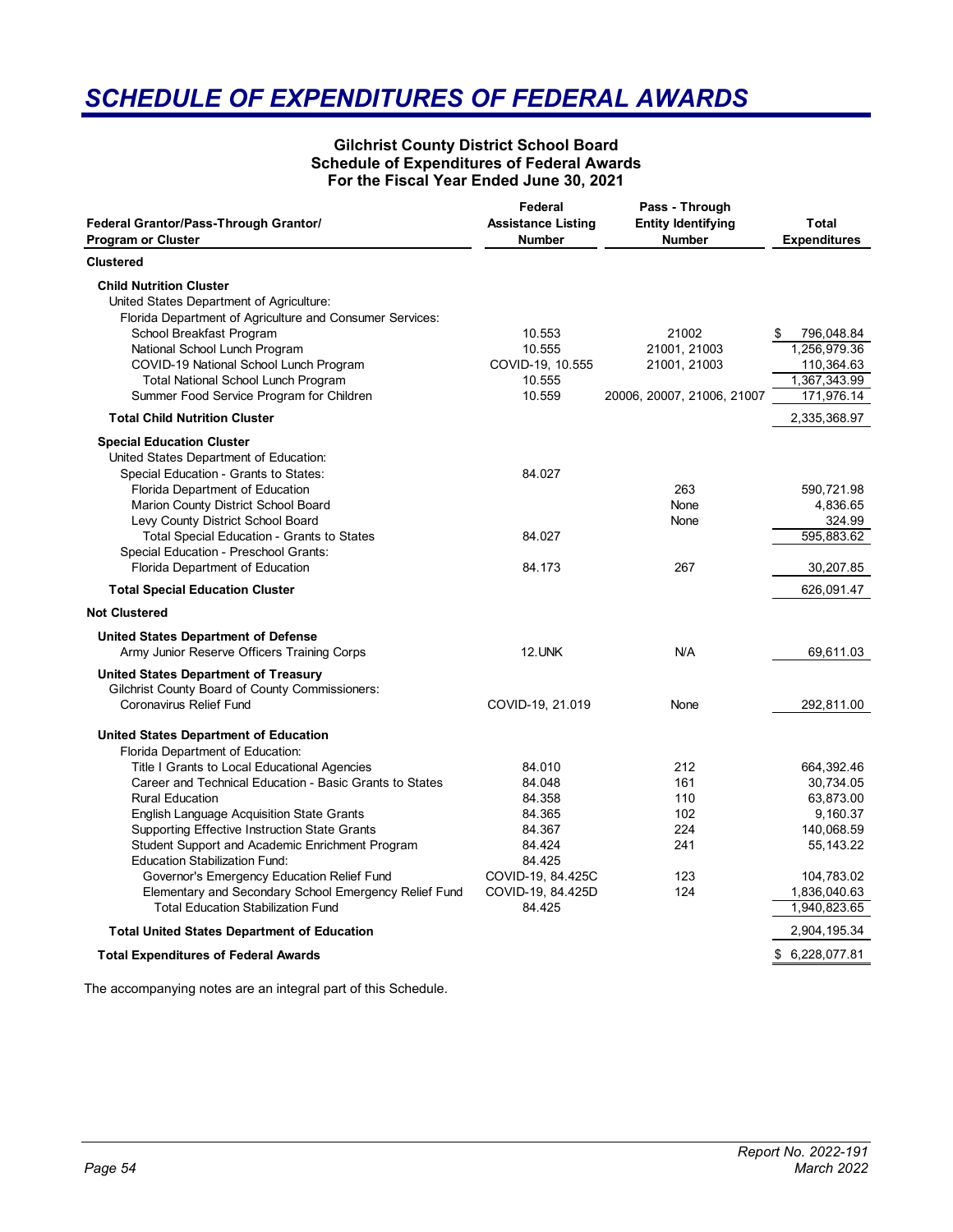- Notes: (1) Basis of Presentation. The accompanying Schedule of Expenditures of Federal Awards (Schedule) includes the Federal award activity of the Gilchrist County District School Board under programs of the Federal Government for the fiscal year ended June 30, 2021. The information in this Schedule is presented in accordance with the requirements of Title 2 U.S. *Code of Federal Regulations* Part 200, *Uniform Administrative Requirements, Cost Principles, and Audit Requirements for Federal Awards* (Uniform Guidance). Because the Schedule presents only a selected portion of the operations of the District, it is not intended to and does not present the financial position or changes in net position of the District.
	- (2) Summary of Significant Accounting Policies. Expenditures reported on the Schedule are reported on the modified accrual basis of accounting. Such expenditures are recognized following the cost principles contained in the Uniform Guidance, wherein certain types of expenditures are not allowable or are limited as to reimbursement.
	- (3) Indirect Cost Rate. The District has not elected to use the 10 percent de minimis cost rate allowed under the Uniform Guidance.
	- (4) Noncash Assistance National School Lunch Program. Includes \$176,738.75 of donated food used during the fiscal year. Donated foods are valued at fair value as determined at the time of donation.
	- (5) COVID-19 National School Lunch Program. The District incurred \$110,364.63 in expenditures for the National School Lunch Program grant in the 2019-20 fiscal year.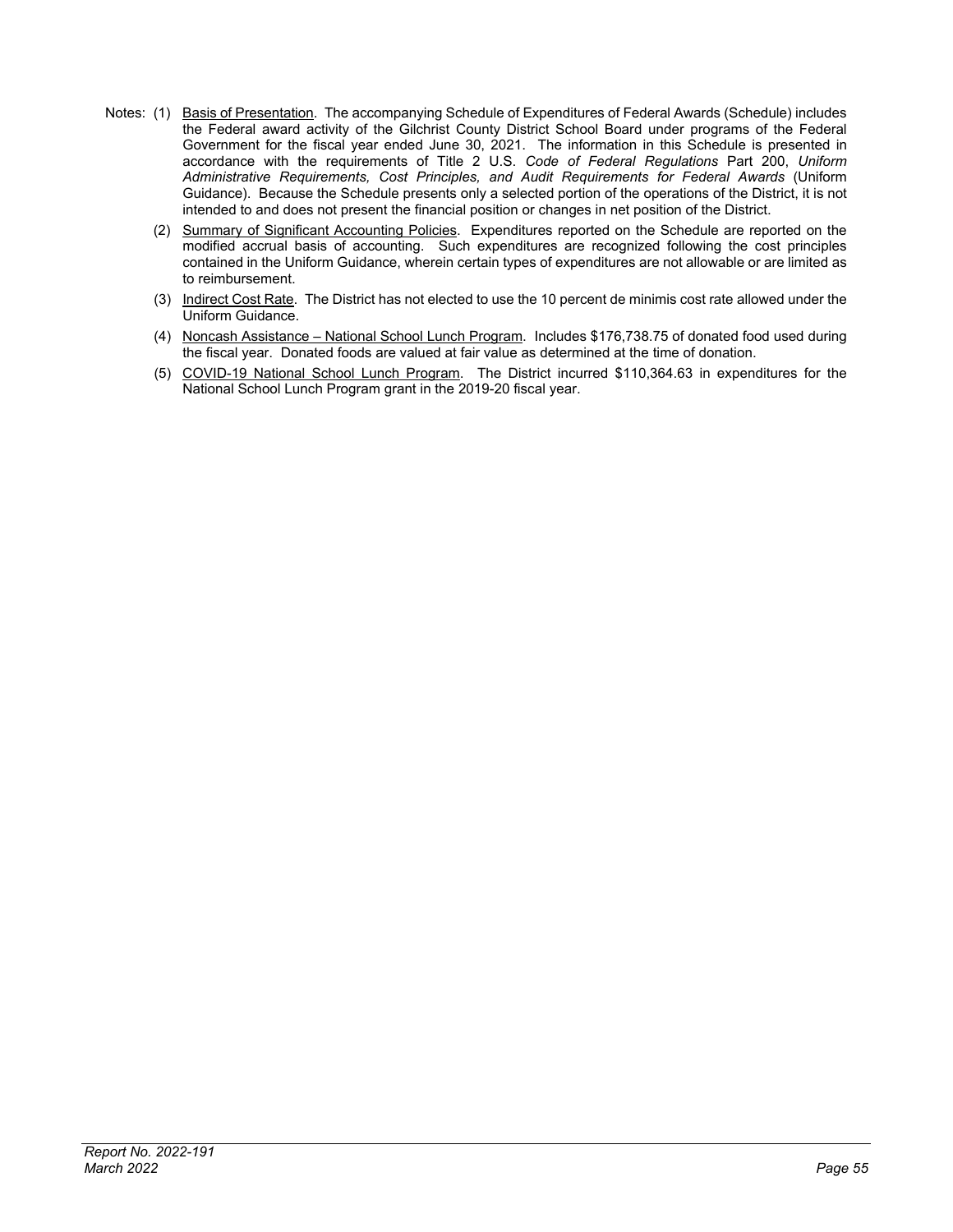<span id="page-61-0"></span>

Sherrill F. Norman, CPA Auditor General

# **AUDITOR GENERAL STATE OF FLORIDA**

Claude Denson Pepper Building, Suite G74 111 West Madison Street Tallahassee, Florida 32399-1450



Phone: (850) 412-2722 Fax: (850) 488-6975

The President of the Senate, the Speaker of the House of Representatives, and the Legislative Auditing Committee

# **INDEPENDENT AUDITOR'S REPORT ON INTERNAL CONTROL OVER FINANCIAL REPORTING AND ON COMPLIANCE AND OTHER MATTERS BASED ON AN AUDIT OF FINANCIAL STATEMENTS PERFORMED IN ACCORDANCE WITH** *GOVERNMENT AUDITING STANDARDS*

We have audited, in accordance with the auditing standards generally accepted in the United States of America and the standards applicable to financial audits contained in *Government Auditing Standards* issued by the Comptroller General of the United States, the financial statements of the governmental activities, each major fund, and the aggregate remaining fund information of the Gilchrist County District School Board as of and for the fiscal year ended June 30, 2021, and the related notes to the financial statements, which collectively comprise the District's basic financial statements, and have issued our report thereon dated March 30, 2022, included under the heading **INDEPENDENT AUDITOR'S REPORT**. Our report includes a reference to other auditors who audited the financial statements of the school internal funds as described in our report on the District's financial statements. This report does not include the results of the other auditors' testing of internal control over financial reporting or compliance and other matters that are reported on separately by those auditors.

### **Internal Control Over Financial Reporting**

In planning and performing our audit of the financial statements, we considered the District's internal control over financial reporting (internal control) as a basis for designing audit procedures that are appropriate in the circumstances for the purpose of expressing our opinions on the financial statements, but not for the purpose of expressing an opinion on the effectiveness of the District's internal control. Accordingly, we do not express an opinion on the effectiveness of the District's internal control.

A *deficiency in internal control* exists when the design or operation of a control does not allow management or employees, in the normal course of performing their assigned functions, to prevent, or detect and correct, misstatements on a timely basis. A *material weakness* is a deficiency, or a combination of deficiencies, in internal control such that there is a reasonable possibility that a material misstatement of the District's financial statements will not be prevented, or detected and corrected on a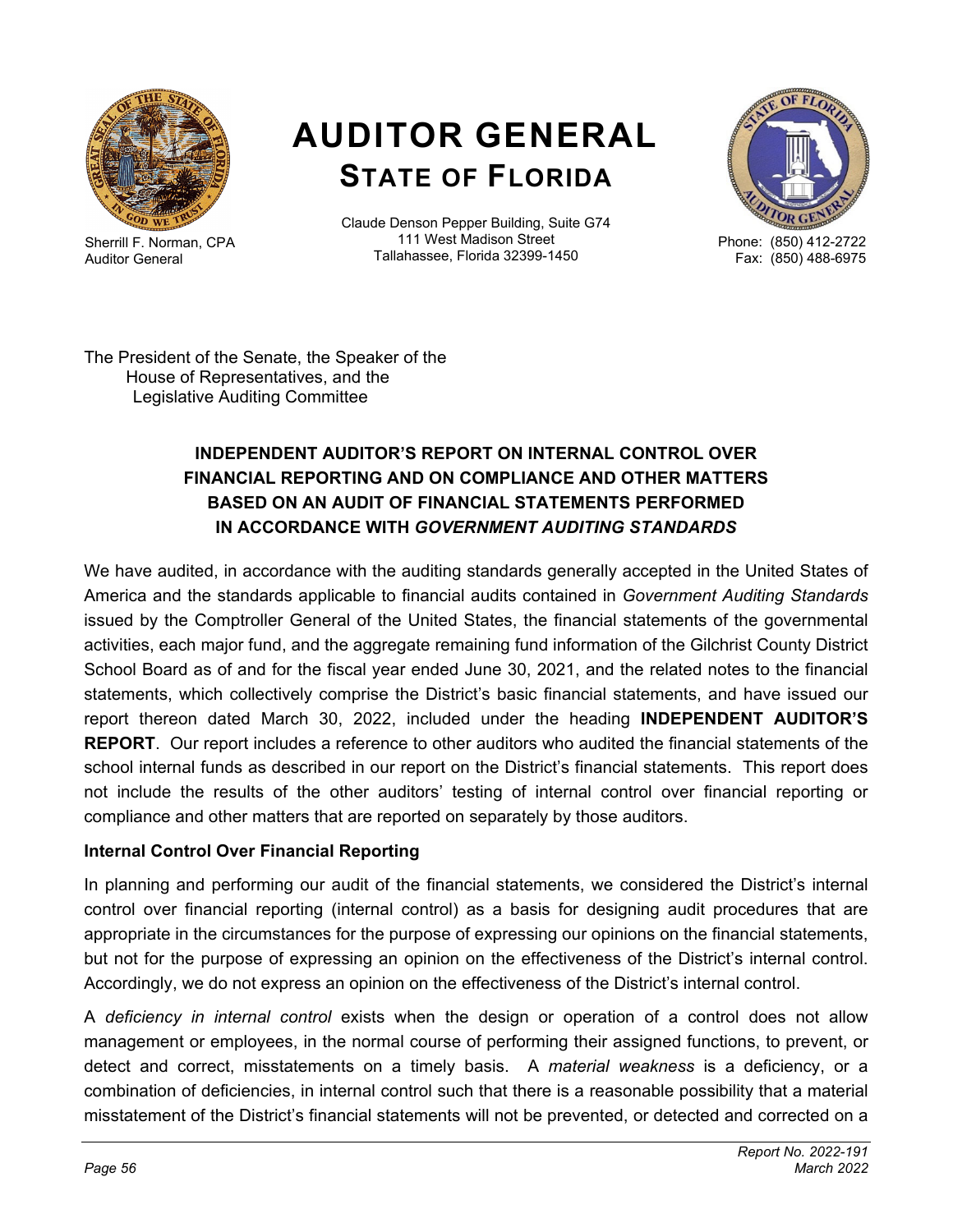timely basis. A *significant deficiency* is a deficiency, or a combination of deficiencies, in internal control that is less severe than a material weakness, yet important enough to merit attention by those charged with governance.

Our consideration of internal control was for the limited purpose described in the first paragraph of this section and was not designed to identify all deficiencies in internal control that might be material weaknesses or significant deficiencies. Given these limitations, during our audit we did not identify any deficiencies in internal control that we consider to be material weaknesses. However, material weaknesses may exist that have not been identified.

### **Compliance and Other Matters**

As part of obtaining reasonable assurance about whether the District's financial statements are free from material misstatement, we performed tests of its compliance with certain provisions of laws, rules, regulations, contracts, and grant agreements, noncompliance with which could have a direct and material effect on the financial statements. However, providing an opinion on compliance with those provisions was not an objective of our audit and, accordingly, we do not express such an opinion. The results of our tests disclosed no instances of noncompliance or other matters that are required to be reported under *Government Auditing Standards*.

### **Purpose of this Report**

The purpose of this report is solely to describe the scope of our testing of internal control and compliance and the results of that testing, and not to provide an opinion on the effectiveness of the District's internal control or on compliance. This report is an integral part of an audit performed in accordance with *Government Auditing Standards* in considering the District's internal control and compliance. Accordingly, this communication is not suitable for any other purpose.

Respectfully submitted,

Sherrill F. Norman, CPA Tallahassee, Florida March 30, 2022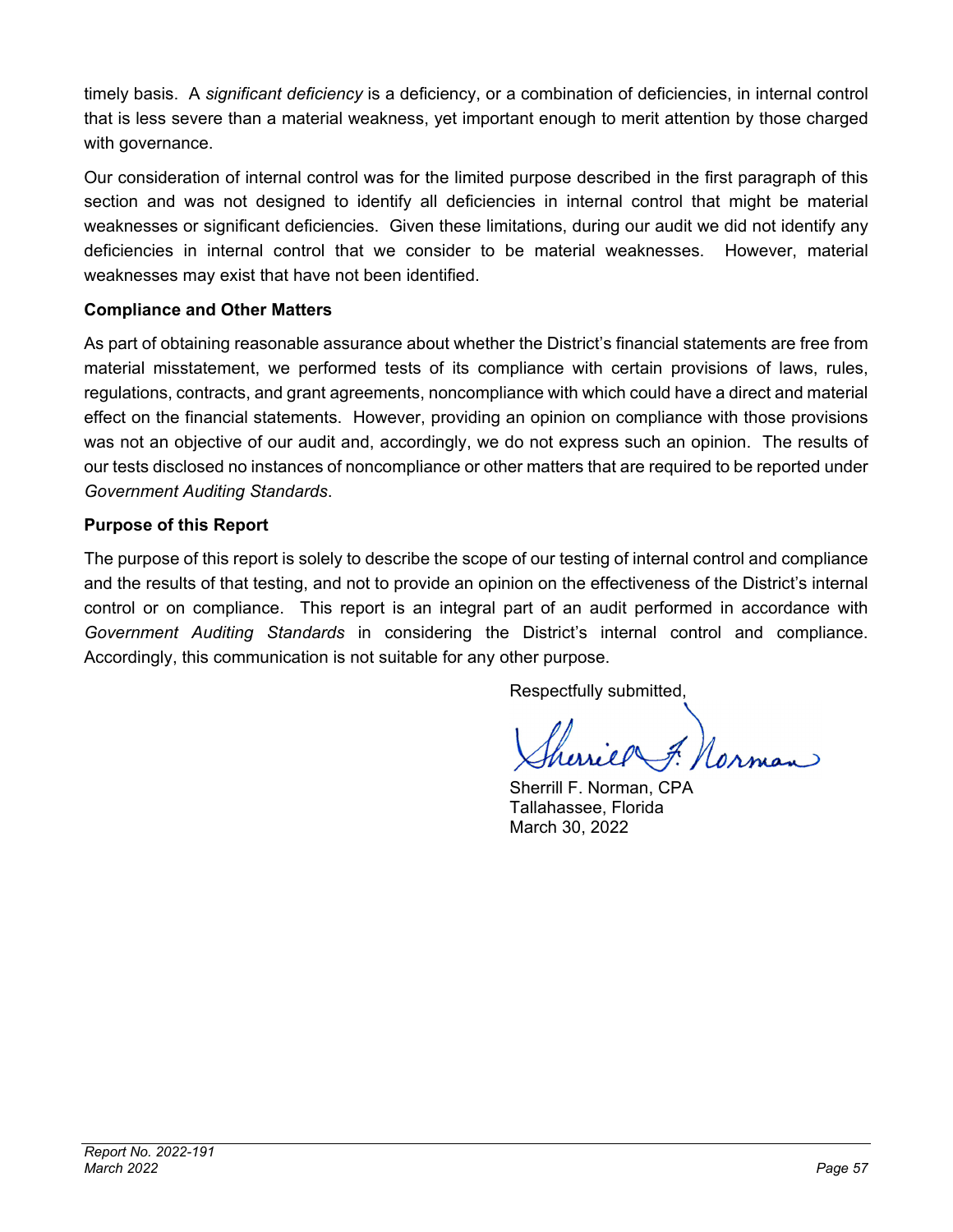<span id="page-63-0"></span>

Sherrill F. Norman, CPA Auditor General

# **AUDITOR GENERAL STATE OF FLORIDA**

Claude Denson Pepper Building, Suite G74 111 West Madison Street Tallahassee, Florida 32399-1450



Phone: (850) 412-2722 Fax: (850) 488-6975

The President of the Senate, the Speaker of the House of Representatives, and the Legislative Auditing Committee

# **INDEPENDENT AUDITOR'S REPORT ON COMPLIANCE FOR EACH MAJOR FEDERAL PROGRAM AND REPORT ON INTERNAL CONTROL OVER COMPLIANCE REQUIRED BY THE UNIFORM GUIDANCE**

### **Report on Compliance for Each Major Federal Program**

We have audited the Gilchrist County District School Board's compliance with the types of compliance requirements described in the *OMB Compliance Supplement* that could have a direct and material effect on each of the District's major Federal programs for the fiscal year ended June 30, 2021. The District's major Federal programs are identified in **SECTION I – SUMMARY OF AUDITOR'S RESULTS** of the accompanying **SCHEDULE OF FINDINGS AND QUESTIONED COSTS**.

### *Management's Responsibility*

Management is responsible for compliance with Federal statutes, regulations, and the terms and conditions of its Federal awards applicable to its Federal programs.

### *Auditor's Responsibility*

Our responsibility is to express an opinion on compliance for each of the District's major Federal programs based on our audit of the types of compliance requirements referred to above. We conducted our audit of compliance in accordance with auditing standards generally accepted in the United States of America; the standards applicable to financial audits contained in *Government Auditing Standards*, issued by the Comptroller General of the United States; and the audit requirements of Title 2 U.S. *Code of Federal Regulations* Part 200, *Uniform Administrative Requirements, Cost Principles, and Audit Requirements for Federal Awards* (Uniform Guidance). Those standards and the Uniform Guidance require that we plan and perform the audit to obtain reasonable assurance about whether noncompliance with the types of compliance requirements referred to above that could have a direct and material effect on a major Federal program occurred. An audit includes examining, on a test basis, evidence about the District's compliance with those requirements and performing such other procedures as we considered necessary in the circumstances.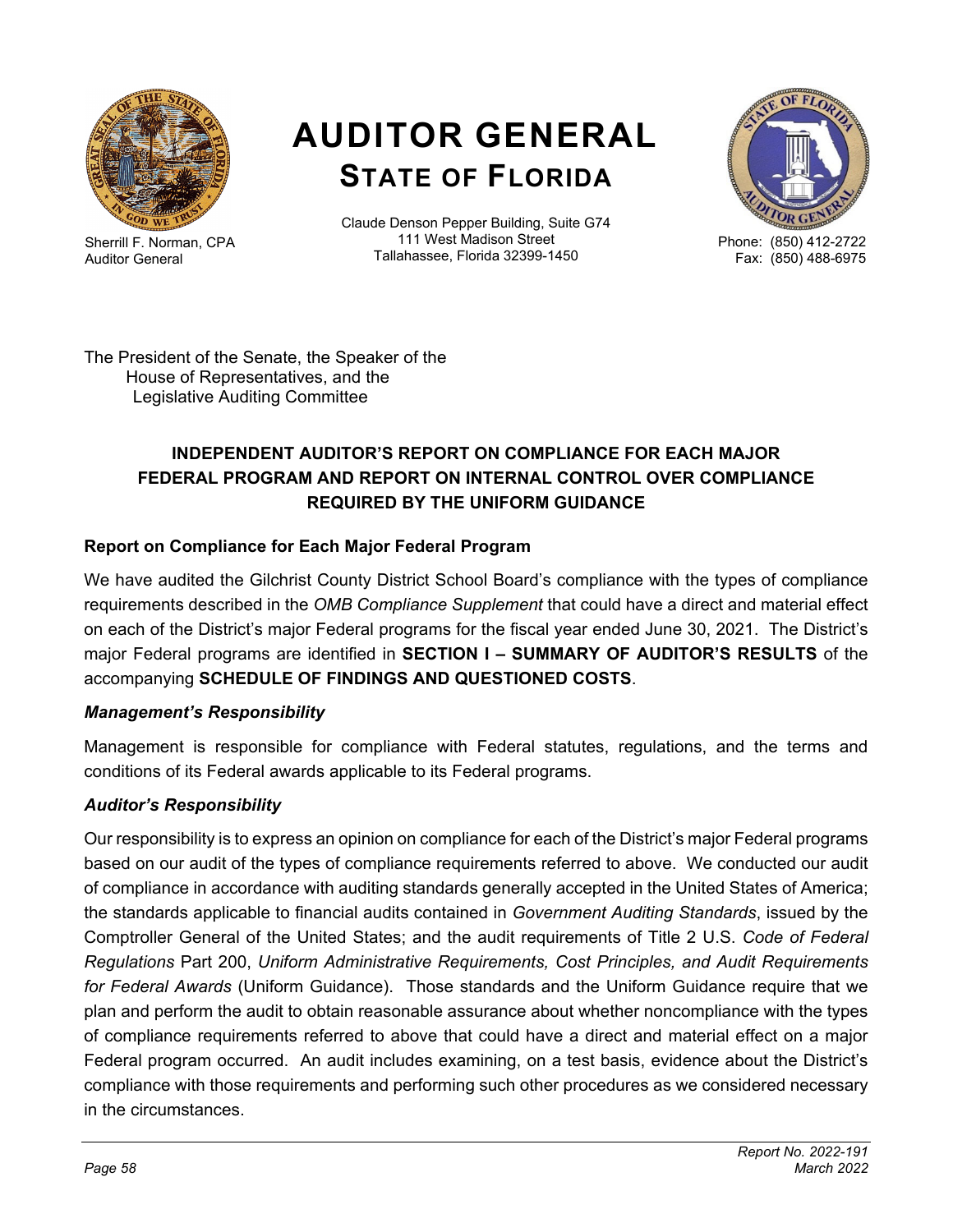We believe that our audit provides a reasonable basis for our opinion on compliance for each major Federal program. However, our audit does not provide a legal determination of the District's compliance.

### *Opinion on Each Major Federal Program*

In our opinion, the District complied, in all material respects, with the types of compliance requirements referred to above that could have a direct and material effect on each of its major Federal programs for the fiscal year ended June 30, 2021.

### **Report on Internal Control Over Compliance**

District management is responsible for establishing and maintaining effective internal control over compliance with the types of compliance requirements referred to above. In planning and performing our audit of compliance, we considered the District's internal control over compliance with the types of requirements that could have a direct and material effect on each major Federal program to determine the auditing procedures that are appropriate in the circumstances for the purpose of expressing an opinion on compliance for each major Federal program and to test and report on internal control over compliance in accordance with the Uniform Guidance, but not for the purpose of expressing an opinion on the effectiveness of internal control over compliance. Accordingly, we do not express an opinion on the effectiveness of the District's internal control over compliance.

A *deficiency in internal control over compliance* exists when the design or operation of a control over compliance does not allow management or employees, in the normal course of performing their assigned functions, to prevent, or detect and correct, noncompliance with a type of compliance requirement of a Federal program on a timely basis. A *material weakness in internal control over compliance* is a deficiency, or a combination of deficiencies, in internal control over compliance, such that there is a reasonable possibility that material noncompliance with a type of compliance requirement of a Federal program will not be prevented, or detected and corrected, on a timely basis. A *significant deficiency in internal control over compliance* is a deficiency, or a combination of deficiencies, in internal control over compliance with a type of compliance requirement of a Federal program that is less severe than a material weakness in internal control over compliance, yet important enough to merit attention by those charged with governance.

Our consideration of internal control over compliance was for the limited purpose described in the first paragraph of this section and was not designed to identify all deficiencies in internal control over compliance that might be material weaknesses or significant deficiencies. We did not identify any deficiencies in internal control over compliance that we consider to be material weaknesses. However, material weaknesses may exist that have not been identified.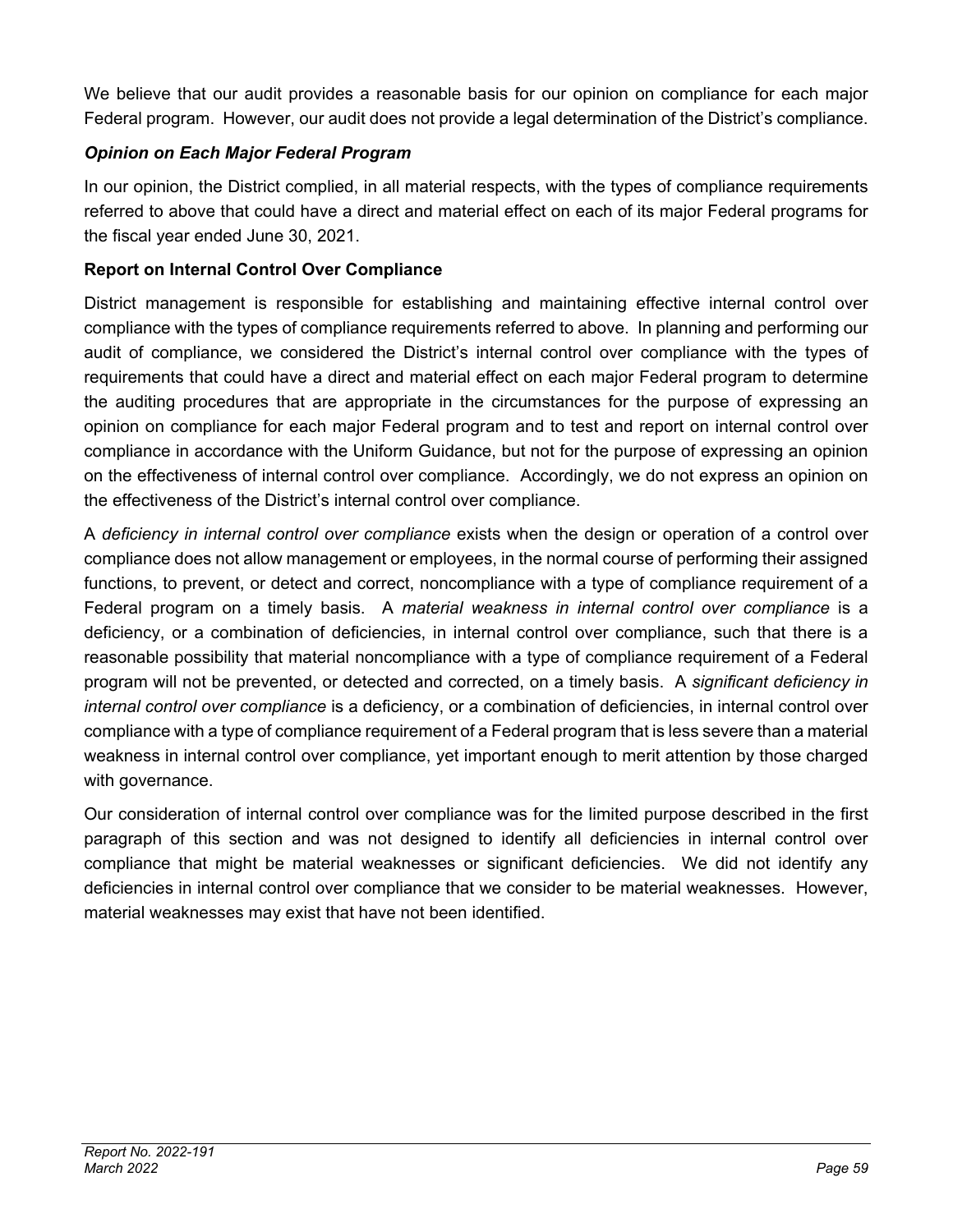The purpose of this report on internal control over compliance is solely to describe the scope of our testing of internal control over compliance and the results of that testing based on the requirements of the Uniform Guidance. Accordingly, this report is not suitable for any other purpose.

Respectfully submitted,

F. Norman

Sherrill F. Norman, CPA Tallahassee, Florida March 30, 2022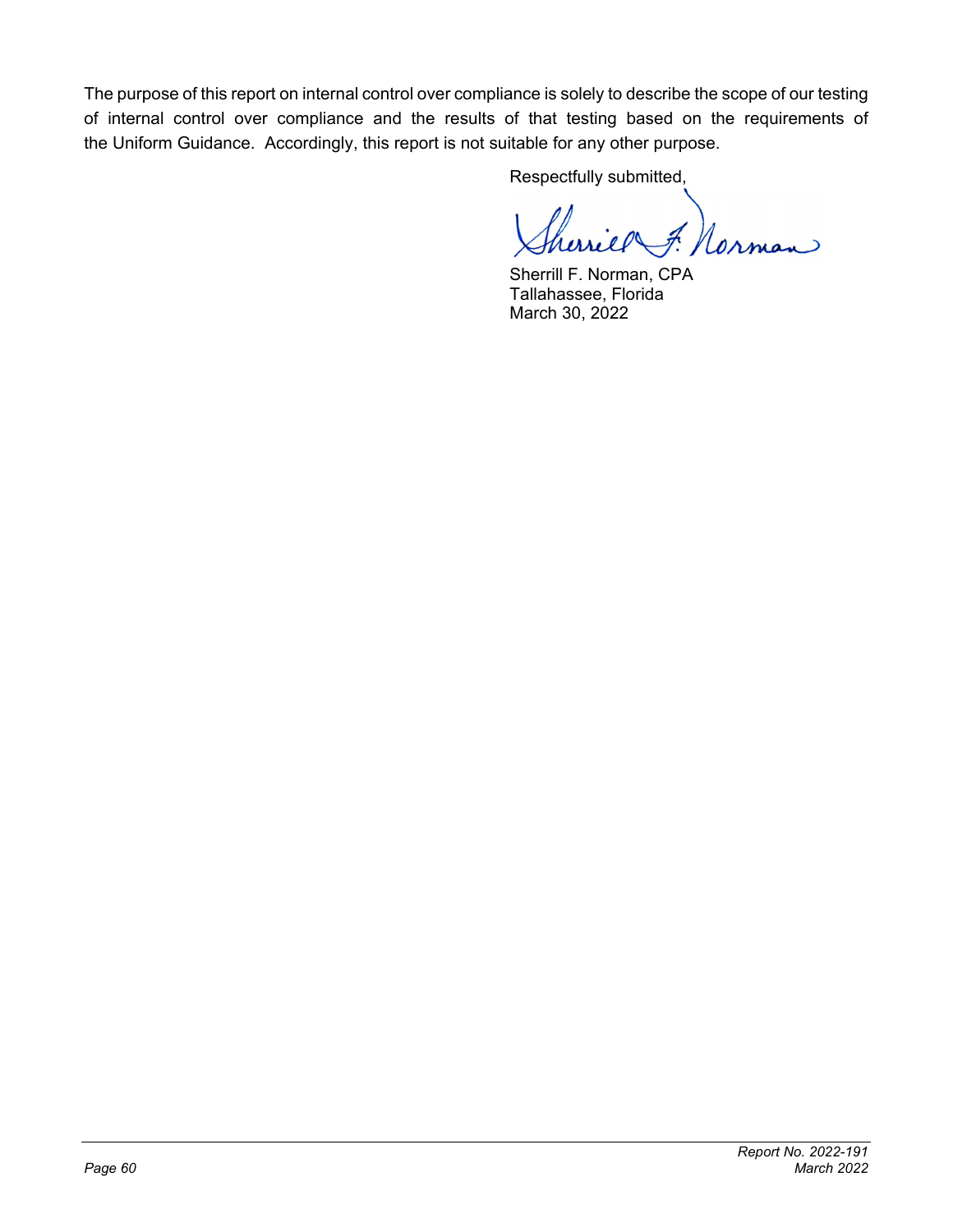# <span id="page-66-0"></span>*SCHEDULE OF FINDINGS AND QUESTIONED COSTS*

# SECTION I – SUMMARY OF AUDITOR'S RESULTS

### **Financial Statements**

| Type of auditor's report issued on whether the financial<br>statements audited were prepared in accordance with<br>GAAP: | Unmodified                                                                                                   |
|--------------------------------------------------------------------------------------------------------------------------|--------------------------------------------------------------------------------------------------------------|
| Internal control over financial reporting:                                                                               |                                                                                                              |
| Material weakness(es) identified?                                                                                        | No                                                                                                           |
| Significant deficiency(ies) identified?                                                                                  | None reported                                                                                                |
| Noncompliance material to financial statements noted?                                                                    | No                                                                                                           |
| <b>Federal Awards</b>                                                                                                    |                                                                                                              |
| Internal control over major Federal programs:                                                                            |                                                                                                              |
| Material weakness(es) identified?                                                                                        | No                                                                                                           |
| Significant deficiency(ies) identified?                                                                                  | None reported                                                                                                |
| Type of auditor's report issued on compliance for major<br>Federal programs:                                             | Unmodified                                                                                                   |
| Any audit findings disclosed that are required to be<br>reported in accordance with 2 CFR 200.516(a)?                    | No                                                                                                           |
| Identification of major Federal programs:                                                                                |                                                                                                              |
| <b>Assistance Listing Numbers:</b><br>21.019<br>84.425                                                                   | Name of Federal Program or Cluster:<br><b>Coronavirus Relief Fund</b><br><b>Education Stabilization Fund</b> |
| Dollar threshold used to distinguish between<br>type A and type B programs:                                              | \$750,000                                                                                                    |
| Auditee qualified as low risk auditee?                                                                                   | Yes                                                                                                          |
|                                                                                                                          |                                                                                                              |

# SECTION II – FINANCIAL STATEMENT FINDINGS

No matters are reported.

# SECTION III – FEDERAL AWARD FINDINGS AND QUESTIONED COSTS

No matters are reported.